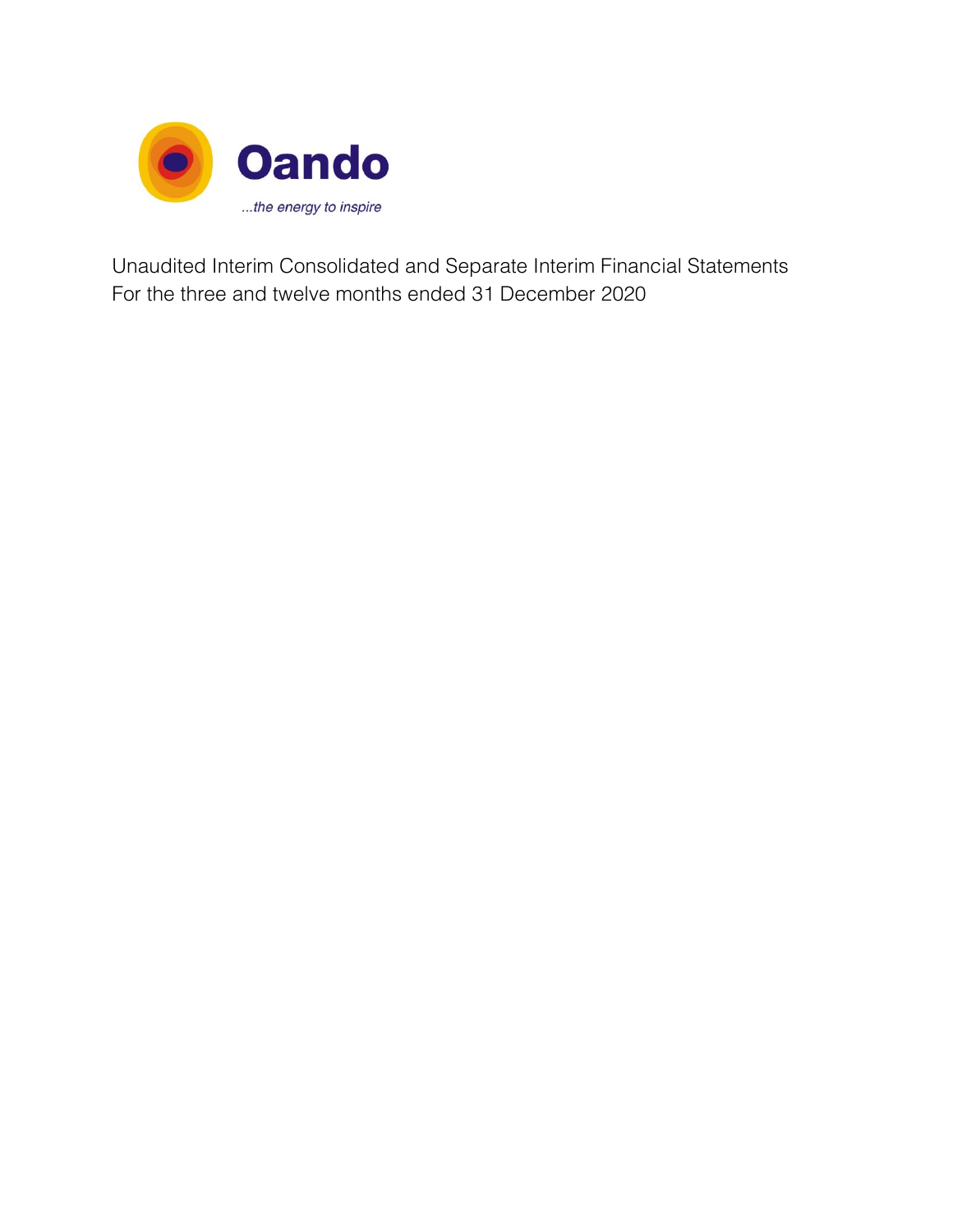# Oando PLC

## UNAUDITED INTERIM CONSOLIDATED & SEPARATE FINANCIAL STATEMENTS FOR THE PERIOD ENDED 31 DECEMBER 2020 AND 2019

| <b>CONTENTS</b>                                                                               | <b>PAGE</b>    |
|-----------------------------------------------------------------------------------------------|----------------|
| Unaudited consolidated and separate statements of profit or loss & other comprehensive income | $3 - 6$        |
| Unaudited consolidated and separate statements of financial position                          | $\overline{7}$ |
| Unaudited consolidated and separate statements of changes in equity                           | $8 - 9$        |
| Unaudited consolidated and separate statements of cash flows                                  | 10             |
| Notes to the interim financial statements                                                     | $11 - 37$      |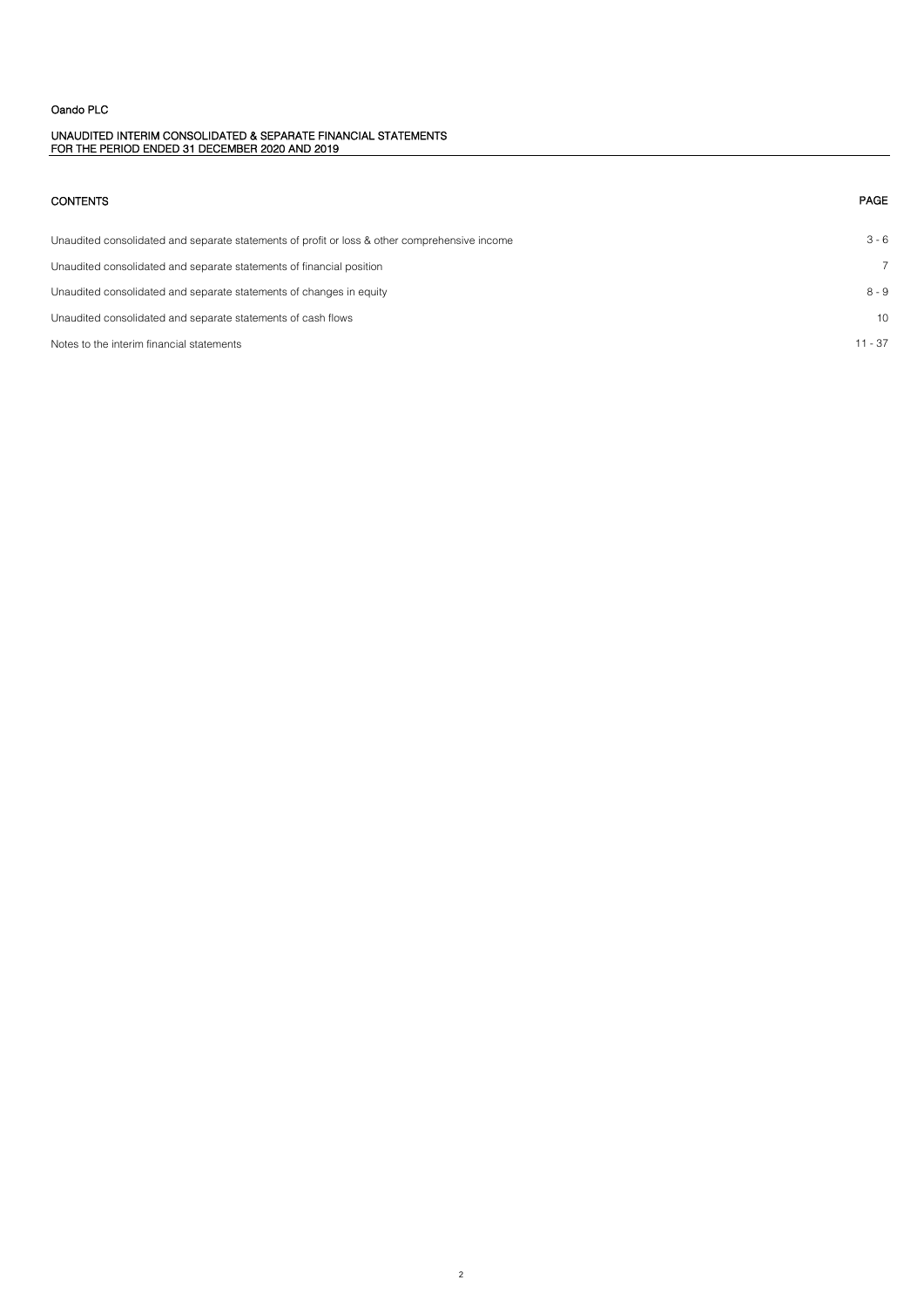## Oando PLC UNAUDITED INTERIM CONSOLIDATED AND SEPARATE FINANCIAL STATEMENTS UNAUDITED STATEMENT OF PROFIT OR LOSS FOR THE PERIOD ENDED 31 DECEMBER 2020 AND 2019

| <b>GROUP</b>                                                   | <b>NOTE</b>    | Three months<br>ended 31<br>December<br>2020<br>N'000 | Three months<br>ended 31<br>December<br>2019<br>N'000 | Twelve months<br>ended 31<br>December<br>2020<br>N'000 | Twelve months<br>ended 31<br>December<br>2019<br>N'000 |
|----------------------------------------------------------------|----------------|-------------------------------------------------------|-------------------------------------------------------|--------------------------------------------------------|--------------------------------------------------------|
|                                                                |                |                                                       |                                                       |                                                        |                                                        |
| Revenue                                                        | 3.3a,b         | 201,349,288                                           | 162,812,304                                           | 489,985,649                                            | 576,571,857                                            |
| Cost of sales                                                  |                | (193, 420, 088)                                       | (152, 551, 018)                                       | (449, 203, 740)                                        | (504, 011, 590)                                        |
| Gross profit                                                   |                | 7,929,200                                             | 10,261,286                                            | 40.781.909                                             | 72,560,267                                             |
| Other operating income/(expense)                               | 4              | 8,204,579                                             | (6,793,243)                                           | 41,828,602                                             | (2,609,514)                                            |
| Impairment of non-financial assets                             | 5a             | (21, 825, 773)                                        | (169, 107, 318)                                       | (21, 825, 773)                                         | (169, 107, 318)                                        |
| Impairment of financial assets                                 | 5 <sub>b</sub> | (182, 035)                                            | (158, 840, 583)                                       | (62, 897, 661)                                         | (147, 570, 626)                                        |
| Administrative expenses                                        |                | (18, 597, 624)                                        | (30, 160, 779)                                        | (72,684,163)                                           | (88, 153, 327)                                         |
| Operating expense                                              | $3.3a$ , $b$   | (24, 471, 653)                                        | (354,640,637)                                         | (74, 797, 086)                                         | (334, 880, 518)                                        |
| Finance cost                                                   |                | (19,330,966)                                          | (15,590,186)                                          | (68, 259, 840)                                         | (49,685,371)                                           |
| Finance income                                                 |                | 2,466,886                                             | 1,889,590                                             | 9,318,692                                              | 8,972,892                                              |
| Net finance cost                                               | $3.3a$ , $b$   | (16,864,080)                                          | (13,700,596)                                          | (58, 941, 148)                                         | (40, 712, 479)                                         |
| Share of profit/(loss) in associates                           |                | 312,384                                               | 159,781                                               | 312,384                                                | (1,821,974)                                            |
| Loss before income tax                                         | 3.3a,b         | (41, 023, 349)                                        | (368, 181, 452)                                       | (133, 425, 850)                                        | (377, 414, 971)                                        |
| Income tax (expense)/credit                                    | $3.3a$ , $b$   | (46, 824, 126)                                        | 148,039,067                                           | 855,420                                                | 170,336,677                                            |
| Loss for the period                                            |                | (87, 847, 475)                                        | (220, 142, 385)                                       | (132, 570, 430)                                        | (207, 078, 294)                                        |
| Loss attributable to:                                          |                |                                                       |                                                       |                                                        |                                                        |
| Equity holders of the parent                                   |                | (71, 521, 531)                                        | (180, 262, 718)                                       | (111, 756, 129)                                        | (171, 821, 040)                                        |
| Non-controlling interest                                       |                | (16, 325, 944)                                        | (39, 879, 667)                                        | (20, 814, 301)                                         | (35, 257, 254)                                         |
|                                                                |                | (87, 847, 475)                                        | (220, 142, 385)                                       | (132, 570, 430)                                        | (207, 078, 294)                                        |
| Loss per share from attributable to ordinary equity holders    |                |                                                       |                                                       |                                                        |                                                        |
| of the parent during the period (expressed in kobo per share): |                |                                                       |                                                       |                                                        |                                                        |
| Basic and diluted loss per share from loss for the period      | 21             | (5.75)                                                | (14.50)                                               | (8.99)                                                 | (13.82)                                                |

The accounting policies and notes form an integral part of these unaudited interim consolidated and separate financial statements.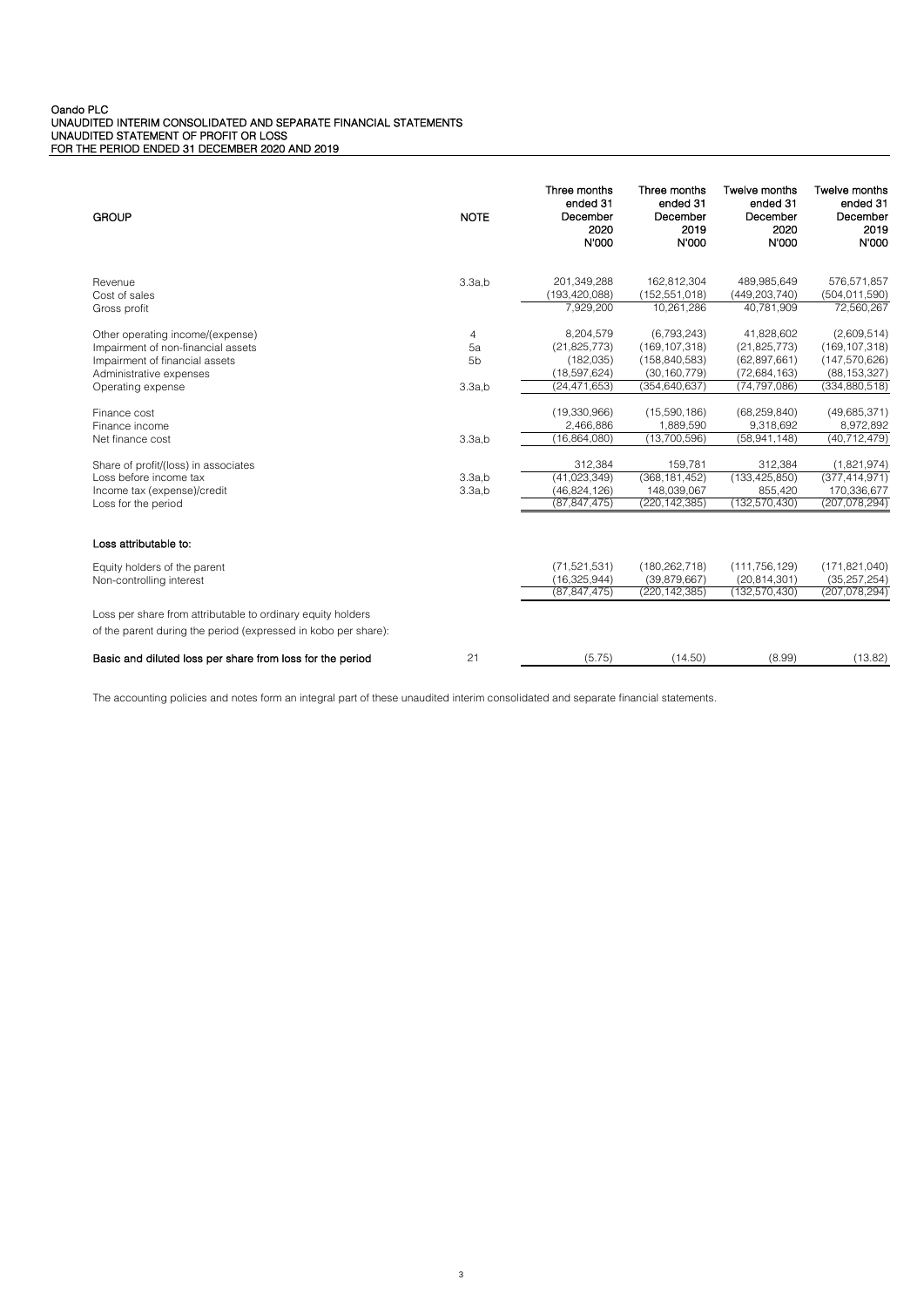#### Oando PLC UNAUDITED INTERIM CONSOLIDATED AND SEPARATE FINANCIAL STATEMENTS UNAUDITED STATEMENT OF PROFIT OR LOSS AND OTHER COMPREHENSIVE INCOME FOR THE PERIOD ENDED 31 DECEMBER 2020 AND 2019

| <b>GROUP</b>                                                                                                                                                                                                                                               | Three months<br>ended 31<br>December<br>2020<br>N'000 | Three months<br>ended 31<br>December<br>2019<br>N'000 | Twelve months<br>ended 31<br>December<br>2020<br>N'000 | Twelve months<br>ended 31<br>December<br>2019<br>N 000 |
|------------------------------------------------------------------------------------------------------------------------------------------------------------------------------------------------------------------------------------------------------------|-------------------------------------------------------|-------------------------------------------------------|--------------------------------------------------------|--------------------------------------------------------|
| Loss for the period                                                                                                                                                                                                                                        | (87, 847, 475)                                        | (220, 142, 385)                                       | (132, 570, 430)                                        | (207, 078, 294)                                        |
| Other comprehensive income:<br>Items that will not be reclassified to profit or loss in subsequent periods:                                                                                                                                                |                                                       |                                                       |                                                        |                                                        |
| Items that may be reclassified to profit or loss in subsequent periods:<br>Exchange differences on translation of foreign operations<br>Share of associate's foreign currency translation reserve<br>Other comprehensive income for the period, net of tax | 2,302,659<br>133.858<br>2.436.517                     | 7,823,234<br>(50.113)<br>7.773.121                    | 8,168,769<br>244.033<br>8.412.802                      | 6,462,173<br>4.250<br>6.466.423                        |
| Reclassification to profit or loss<br>Reclassification of share of OWDL's/Glover BV foreign currency translation reserve                                                                                                                                   |                                                       | (407, 231)                                            |                                                        | 49,095                                                 |
| Other comprehensive income for the period, net of tax                                                                                                                                                                                                      | 2,436,517                                             | 7,365,890                                             | 8,412,802                                              | 6,515,518                                              |
| Total comprehensive loss for the period, net of tax                                                                                                                                                                                                        | (85, 410, 958)                                        | (212, 776, 495)                                       | (124, 157, 628)                                        | (200, 562, 776)                                        |
| Attributable to:<br>- Equity holders of the parent<br>- Non-controlling interests<br>Total comprehensive loss for the period net of tax                                                                                                                    | (70, 480, 146)<br>(14.930.812)<br>(85, 410, 958)      | (191, 521, 472)<br>(21, 255, 023)<br>(212, 776, 495)  | (106, 935, 815)<br>(17, 221, 813)<br>(124, 157, 628)   | (183, 340, 963)<br>(17, 221, 813)<br>(200, 562, 776)   |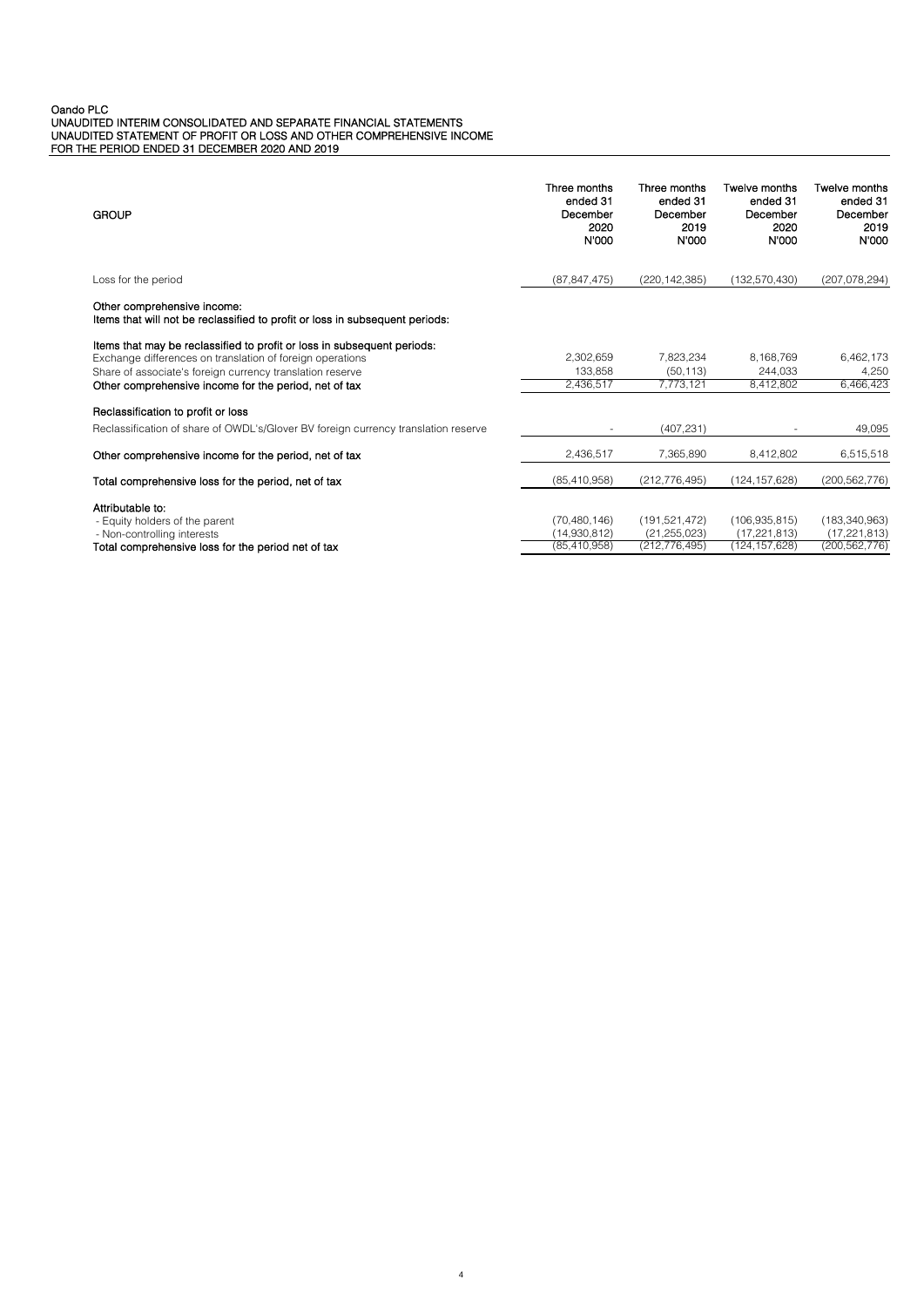### Oando PLC UNAUDITED INTERIM CONSOLIDATED AND SEPARATE FINANCIAL STATEMENTS UNAUDITED STATEMENT OF PROFIT OR LOSS FOR THE PERIOD ENDED 31 DECEMBER 2020 AND 2019

| <b>COMPANY</b>                                                                                                                                                                           |                            | Three months<br>ended 31<br>December<br>2020<br>N'000     | Three months<br>ended 31<br>December<br>2019<br>N'000                   | Twelve months<br>ended 31<br>December<br>2020<br>N'000    | Twelve months<br>ended 31<br>December<br>2019<br>N'000                     |
|------------------------------------------------------------------------------------------------------------------------------------------------------------------------------------------|----------------------------|-----------------------------------------------------------|-------------------------------------------------------------------------|-----------------------------------------------------------|----------------------------------------------------------------------------|
| Revenue<br>Cost of sales<br>Gross (loss)/profit                                                                                                                                          |                            | 180.295.789<br>(180, 466, 416)<br>(170, 627)              | 119,859,166<br>(118, 810, 299)<br>1,048,867                             | 333.939.983<br>(335, 510, 870)<br>(1,570,887)             | 424,734,190<br>(423, 956, 921)<br>777,269                                  |
| Other operating income/(expense)<br>Impairment of non-financial assets<br>(Impairment of assets)/reversal of impairment of financial assets<br>Administrative expenses<br>Operating loss | $\overline{4}$<br>5a<br>5b | 6,847,176<br>(3,958,728)<br>(10, 555, 707)<br>(7,837,886) | (4,681,757)<br>(27,866,166)<br>312,929<br>(7,055,349)<br>(38, 241, 476) | 16,332,776<br>(6,743,620)<br>(28,034,235)<br>(20,015,966) | 1,051,421<br>(27,866,166)<br>6,598,463<br>(23, 243, 098)<br>(42, 682, 111) |
| Finance cost<br>Finance income<br>Net finance cost                                                                                                                                       |                            | (6,326,543)<br>429,687<br>(5,896,856)                     | (6,311,018)<br>615,815<br>(5,695,203)                                   | (21,083,611)<br>1,288,888<br>(19,794,723)                 | (21, 192, 274)<br>1,784,166<br>(19, 408, 108)                              |
| Loss before income tax<br>Income tax expense<br>Loss for the period                                                                                                                      |                            | (13, 734, 742)<br>(450, 740)<br>(14, 185, 482)            | (43,936,679)<br>(665, 203)<br>(44,601,882)                              | (39, 810, 689)<br>(834, 850)<br>(40, 645, 539)            | (62,090,219)<br>(1,061,835)<br>(63, 152, 054)                              |
| Loss attributable to:                                                                                                                                                                    |                            |                                                           |                                                                         |                                                           |                                                                            |
| Equity holders of the parent<br>Non-controlling interest                                                                                                                                 |                            | (14, 185, 482)<br>(14, 185, 482)                          | (44,601,882)<br>(44,601,882)                                            | (40, 645, 539)<br>(40, 645, 539)                          | (63, 152, 054)<br>(63, 152, 054)                                           |
| Loss per share from attributable to ordinary equity holders<br>of the parent during the period (expressed in kobo per share):                                                            |                            |                                                           |                                                                         |                                                           |                                                                            |
| Basic and diluted loss per share from loss for the period                                                                                                                                | 21                         | (1.14)                                                    | (3.59)                                                                  | (3.27)                                                    | (5.08)                                                                     |

The accounting policies and notes form an integral part of these unaudited interim consolidated and separate financial statements.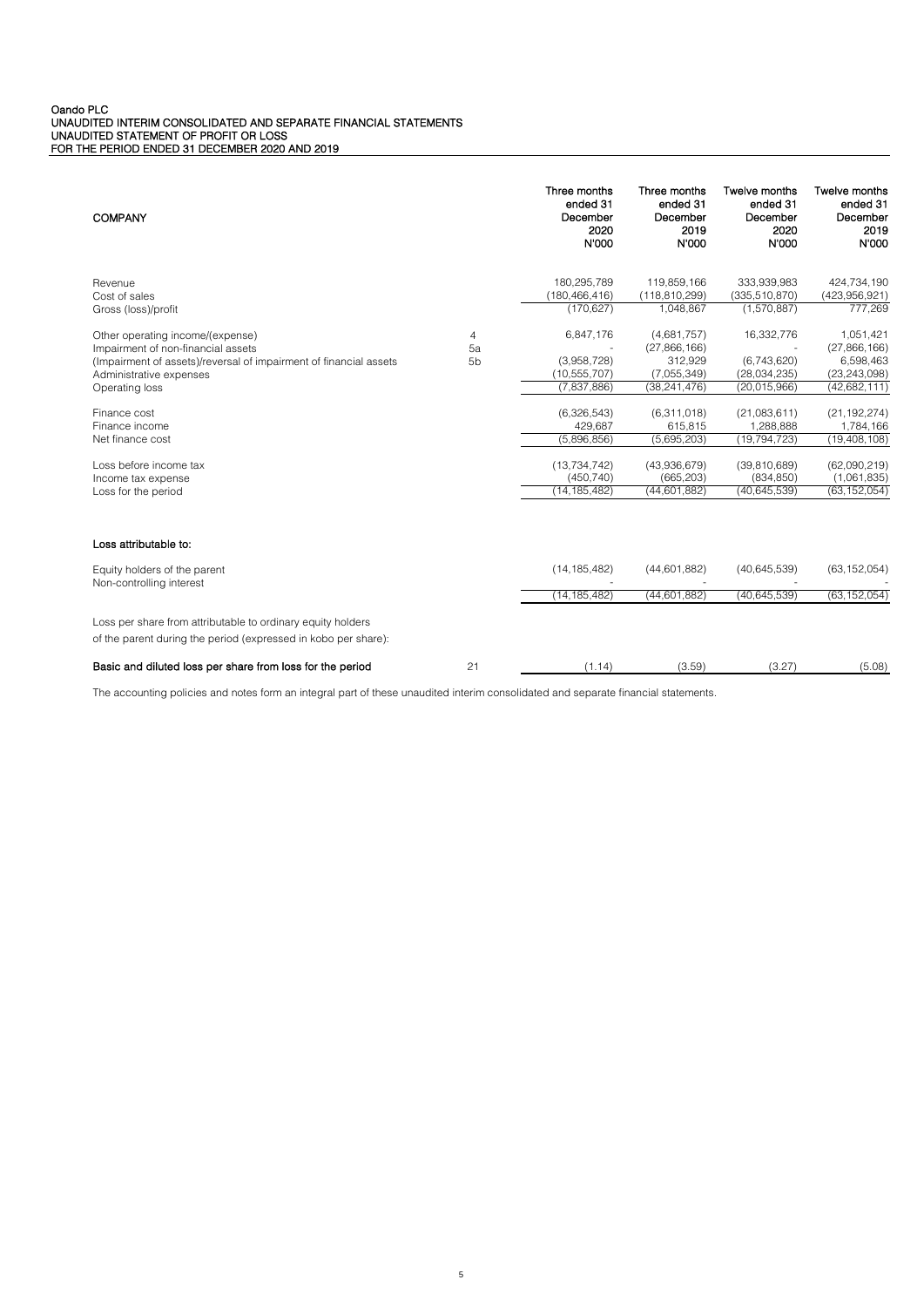#### Oando PLC UNAUDITED INTERIM CONSOLIDATED AND SEPARATE FINANCIAL STATEMENTS UNAUDITED STATEMENT OF PROFIT OR LOSS AND OTHER COMPREHENSIVE INCOME FOR THE PERIOD ENDED 31 DECEMBER 2020 AND 2019

| <b>COMPANY</b>                                                                                                                           | Three months<br>ended 31<br>December<br>2020<br>N'000 | Three months<br>ended 31<br>December<br>2019<br>N'000 | Twelve months<br>ended 31<br>December<br>2020<br>N'000 | Twelve months<br>ended 31<br>December<br>2019<br>N'000 |
|------------------------------------------------------------------------------------------------------------------------------------------|-------------------------------------------------------|-------------------------------------------------------|--------------------------------------------------------|--------------------------------------------------------|
| Loss for the period                                                                                                                      | (14, 185, 482)                                        | (44,601,882)                                          | (40, 645, 539)                                         | (63, 152, 054)                                         |
| Other comprehensive loss:                                                                                                                |                                                       |                                                       |                                                        |                                                        |
| Total comprehensive loss for the period, net of tax                                                                                      | (14,185,482)                                          | (44,601,882)                                          | (40, 645, 539)                                         | (63, 152, 054)                                         |
| Attributable to:<br>- Equity holders of the parent<br>- Non-controlling interests<br>Total comprehensive loss for the period, net of tax | (14, 185, 482)<br>(14, 185, 482)                      | (44,601,882)<br>(44,601,882)                          | (40, 645, 539)<br>(40.645.539)                         | (63, 152, 054)<br>(63, 152, 054)                       |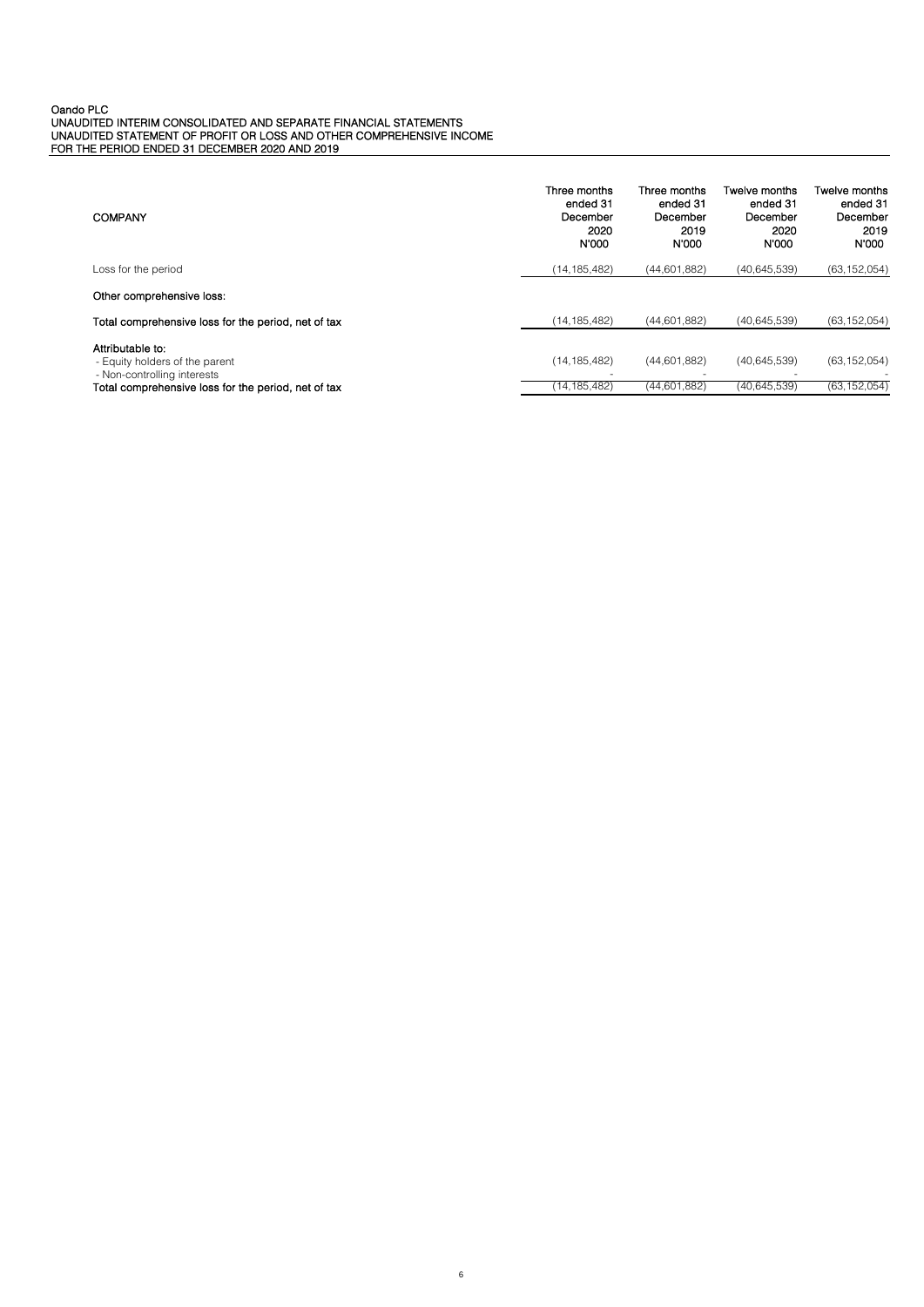## Oando PLC UNAUDITED INTERIM CONSOLIDATED AND SEPARATE FINANCIAL STATEMENTS UNAUDITED STATEMENT OF FINANCIAL POSITION AS AT 31 DECEMBER 2020 AND 31 DECEMBER 2019

| Assets                                                               | <b>NOTE</b>     | Group<br>2020<br>N'000 | Group<br>2019<br>N'000 | Company<br>2020<br>N'000 | Company<br>2019<br>N'000 |
|----------------------------------------------------------------------|-----------------|------------------------|------------------------|--------------------------|--------------------------|
| Non-current assets                                                   |                 |                        |                        |                          |                          |
| Property, plant and equipment                                        | 6               | 427,908,058            | 394.228.600            | 1.508.958                | 1.696.350                |
| Intangible assets                                                    | 7               | 281,751,913            | 270,871,563            | 435,321                  | 613,534                  |
| Right of use asset                                                   | 9               | 14,386,973             | 16,267,406             | 9.375.875                | 13.458.959               |
| Investment property                                                  | 8               | 3,138,000              | 2,808,000              | 3,138,000                | 2,808,000                |
| Investment in associate                                              | 10              | 2,339,216              | 1,782,799              | 2,716,431                | 2,716,431                |
| Deferred income tax assets                                           |                 |                        | 3,595,526              |                          |                          |
| Finance lease receivables                                            |                 | 82,329,992             | 73,510,965             | 8,076,522                | 9,202,848                |
| Investment in subsidiaries                                           |                 |                        |                        | 26,638,421               | 26,638,421               |
| Prepayments                                                          |                 | 185,280                | 164,568                |                          | 164,568                  |
| Restricted cash                                                      | 15a             | 7,471,350              | 5,863,527              |                          |                          |
|                                                                      |                 | 819,510,782            | 769,092,954            | 51,889,528               | 57,299,111               |
|                                                                      |                 |                        |                        |                          |                          |
| <b>Current assets</b>                                                |                 |                        |                        |                          |                          |
| Inventories                                                          | 13              | 5,264,509              | 24,541,679             |                          | 22,578,799               |
| Derivative financial assets                                          |                 | 51,285                 | 1,252,965              |                          |                          |
| Trade & other receivables and contract assets                        | 14              | 41,674,801             | 122,864,452            | 131,116,817              | 141,343,373              |
| Deposit for shares                                                   |                 | 4,102,500              | 3,098,335              |                          |                          |
| Prepayments                                                          |                 | 2,712,962              | 3,488,315              | 222,083                  | 609,113                  |
| Financial assets at fair value through profit or loss                | 11              | 58,620                 | 48,223                 | 49,214                   | 45,644                   |
| Cash and cash equivalents (excluding bank overdrafts)                | 15 <sub>b</sub> | 15,439,678             | 33,576,182             | 1,945,522                | 1,266,353                |
|                                                                      |                 | 69,304,355             | 188,870,151            | 133,333,636              | 165,843,282              |
| <b>Total assets</b>                                                  |                 | 888,815,137            | 957,963,105            | 185,223,164              | 223, 142, 393            |
| Equity attributable to equity holders of the parent<br>Share capital | 20              | 6,215,706              | 6,215,706              | 6,215,706                | 6,215,706                |
|                                                                      | 20              |                        |                        | 176,588,527              | 176,588,527              |
| Share premium                                                        |                 | 176,588,527            | 176,588,527            | (352, 232, 062)          | (311, 586, 523)          |
| <b>Retained loss</b>                                                 |                 | (417, 865, 702)        | (304, 753, 294)        |                          |                          |
| Other reserves                                                       |                 | 156, 122, 294          | 150,856,601            | (169, 427, 829)          | (128, 782, 290)          |
|                                                                      |                 | (78,939,175)           | 28,907,540             |                          |                          |
| Non controlling interest                                             |                 | 19,859,266             | 38,100,179             |                          | (128.782.290)            |
| <b>Total equity</b>                                                  |                 | (59,079,909)           | 67,007,719             | (169,427,829)            |                          |
| Liabilities                                                          |                 |                        |                        |                          |                          |
| Non-current liabilities                                              |                 |                        |                        |                          |                          |
| Borrowings                                                           | 17              | 166, 132, 553          | 130.635.428            |                          |                          |
| Deferred income tax liabilities                                      |                 | 2,629,939              | 12,657,924             |                          |                          |
| Decommissioning provisions                                           | 19              | 120,488,021            | 106,393,420            | 235,912                  | 209.646                  |
| Lease Liabilities                                                    | 18              | 19,960,715             | 19,617,395             | 19,274,541               | 22,668,097               |
| Retirement benefit obligation                                        |                 | 357,538                |                        |                          |                          |
|                                                                      |                 | 309,568,766            | 269,304,167            | 19,510,453               | 22,877,743               |
| <b>Current liabilities</b>                                           |                 |                        |                        |                          |                          |
| Trade and other payables                                             | 16              | 334,722,056            | 350,043,996            | 211, 122, 458            | 211,754,578              |
| Borrowings                                                           | 17              | 253,496,644            | 231,531,048            | 109,201,608              | 106,199,440              |
| Lease Liabilities                                                    | 18              | 5,161,194              | 3,344,733              | 10,108,073               | 7,219,371                |
| Current income tax liabilities                                       |                 | 43,296,109             | 35,081,165             | 3,058,124                | 2,223,274                |
| Dividend payable                                                     |                 | 1,650,277              | 1,650,277              | 1,650,277                | 1,650,277                |
|                                                                      |                 | 638,326,280            | 621,651,219            | 335, 140, 540            | 329,046,940              |
| <b>Total liabilities</b>                                             |                 | 947,895,046            | 890,955,386            | 354,650,993              | 351,924,683              |
|                                                                      |                 |                        |                        |                          |                          |

These unaudited consolidated and separate financial statements were approved by the Board of Directors on 17 June 2022 and signed on its behalf by:

J ᄊ £ Tmi Group Chief Executive<br>Mr. Jubril Adewale Tinubu<br>FRC/2013/NBA/00000003348

Group Chief Financial Officer<br>Mr. Adeola Ogunsemi

FRC/2016/ICAN/00000014639

The accounting policies and notes form an integral part of these unaudited interim consolidated and separate financial statements.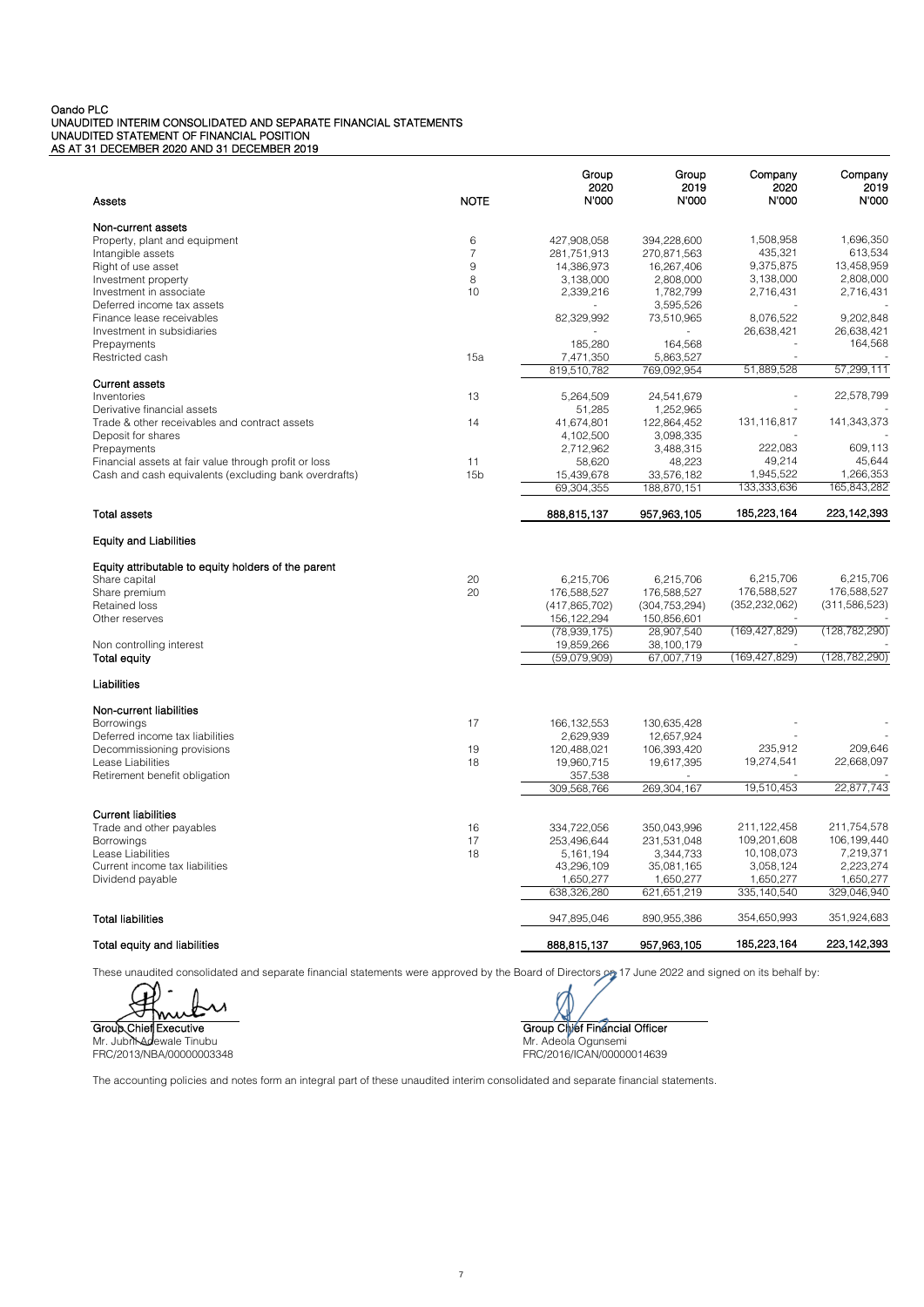## Oando PLC UNAUDITED INTERIM CONSOLIDATED AND SEPARATE FINANCIAL STATEMENTS UNAUDITED STATEMENT OF CHANGES IN EQUITY FOR THE PERIOD ENDED 31 DECEMBER 2020 AND 2019

| <b>Share Capital</b><br>& Share<br>Premium<br>N'000 | Other reserves<br>N'000   | earnings<br>N'000                  | Equity holders of<br>parent<br>N'000            | Non controlling<br>interest<br>N'000          | <b>Total equity</b><br>N'000                    |
|-----------------------------------------------------|---------------------------|------------------------------------|-------------------------------------------------|-----------------------------------------------|-------------------------------------------------|
| 182,804,233                                         | 144,604,935               | (126, 534, 432)<br>(4,730,668)     | 200,874,736<br>(4,730,668)                      | 76,241,975                                    | 277,116,711<br>(4,730,668)                      |
| 182,804,233                                         | 144,604,935               | (131, 265, 100)                    | 196, 144, 068                                   | 76,241,975                                    | 272,386,043                                     |
|                                                     | 6,913,987                 | (171, 821, 040)                    | (171, 821, 040)<br>6.913.987                    | (35, 257, 254)<br>(398, 469)                  | (207, 078, 294)<br>6,515,518                    |
| 182,804,233                                         | 151,518,922               | (303,086,140)                      | 31,237,015                                      | 40,586,252                                    | 71,823,267                                      |
|                                                     |                           |                                    |                                                 |                                               |                                                 |
| $\sim$                                              |                           |                                    |                                                 |                                               | (4,815,548)<br>(4,815,548)                      |
|                                                     |                           |                                    |                                                 |                                               |                                                 |
| 182.804.233                                         | (662, 321)<br>150.856.601 | (1,667,154)<br>(304, 753, 294)     | (2,329,475)<br>28,907,540                       | (2,486,073)<br>38,100,179                     | (4,815,548)<br>67.007.719                       |
| 182,804,233                                         | 150,856,601               | (304, 753, 294)                    | 28,907,540                                      | 38,100,179                                    | 67,007,719                                      |
| 182,804,233                                         | 150,856,601               | (304, 753, 294)                    | 28.907.540                                      | 38,100,179                                    | 67,007,719                                      |
|                                                     | 4,820,314<br>4.820.314    | (111, 756, 129)<br>(111, 756, 129) | (111, 756, 129)<br>4,820,314<br>(106, 935, 815) | (20, 814, 301)<br>3,592,488<br>(17, 221, 813) | (132, 570, 430)<br>8,412,802<br>(124, 157, 628) |
|                                                     | 445.379                   | (1,356,279)                        | (910,900)                                       | (1,019,100)                                   | (1,930,000)                                     |
| 182.804.233                                         | 156.122.294               | (417, 865, 702)                    | (78,939,175)                                    | 19.859.266                                    | (59,079,909)                                    |
|                                                     |                           | (662, 321)<br>(662, 321)           | (1,667,154)<br>(1,667,154)                      | Retained<br>(2,329,475)<br>(2,329,475)        | (2,486,073)<br>(2,486,073)                      |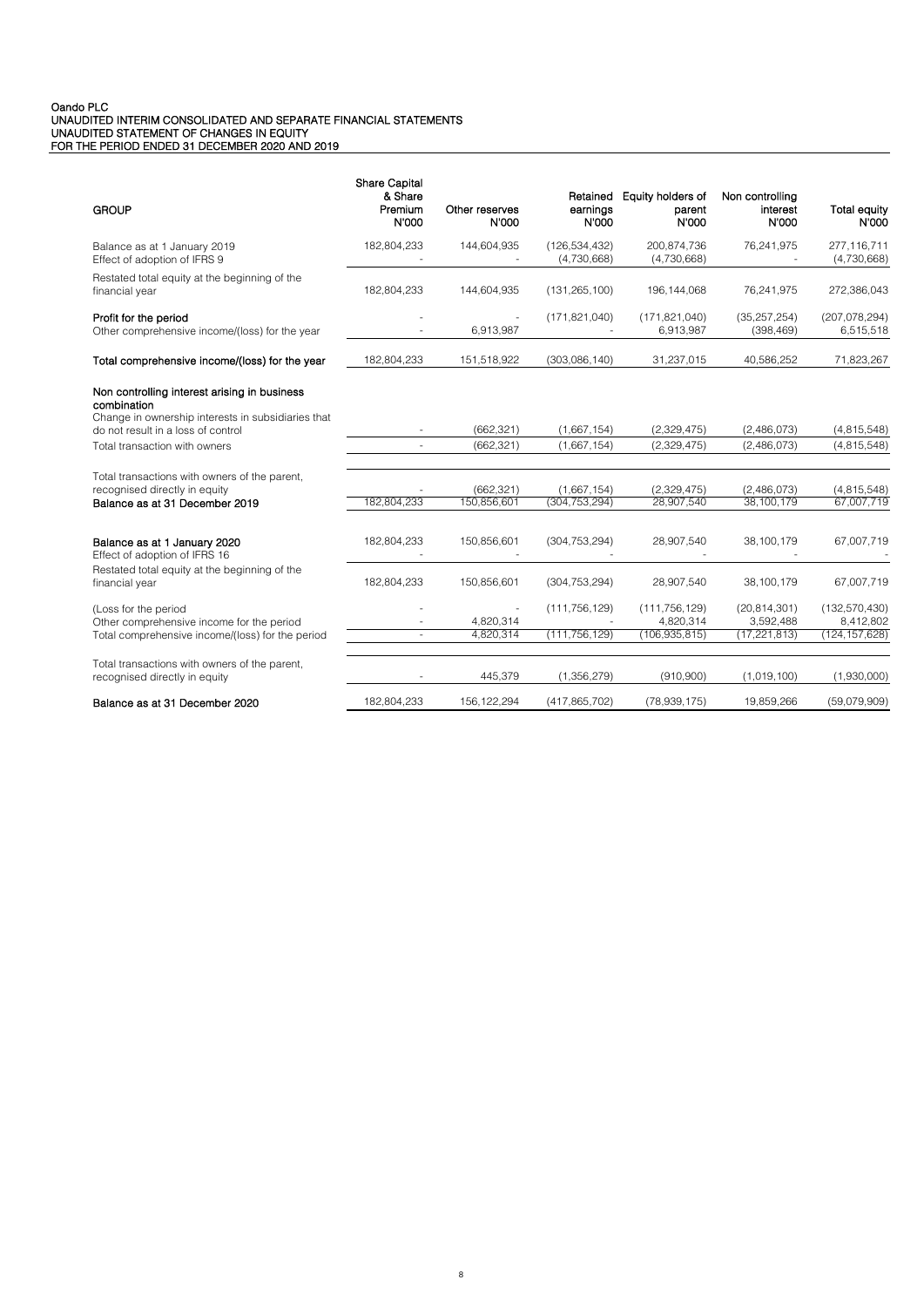### Oando PLC UNAUDITED INTERIM CONSOLIDATED AND SEPARATE FINANCIAL STATEMENTS UNAUDITED STATEMENT OF CHANGES IN EQUITY FOR THE PERIOD ENDED 31 DECEMBER 2020 AND 2019

| Company                                                       | Share Capital &<br>Share Premium<br>N'000 | Other reserves<br>N'000 | Retained<br>earnings<br>N'000 | Total equity<br>N'000 |
|---------------------------------------------------------------|-------------------------------------------|-------------------------|-------------------------------|-----------------------|
| Balance as at 1 January 2019                                  | 182,804,233                               |                         | (243, 703, 801)               | (60, 899, 568)        |
| Effect of adoption of IFRS 9                                  |                                           |                         | (4,730,668)                   | (4,730,668)           |
| Restated total equity at the beginning of the financial year  | 182,804,233                               | ۰.                      | (248, 434, 469)               | (65, 630, 236)        |
| Loss for the period                                           |                                           |                         | (63, 152, 054)                | (63, 152, 054)        |
| Other comprehensive loss for the period                       |                                           |                         |                               |                       |
| Total comprehensive loss                                      |                                           | ٠                       | (63, 152, 054)                | (63, 152, 054)        |
| Balance as at 31 December 2019                                | 182,804,233                               |                         | (311,586,523)                 | (128, 782, 290)       |
| Balance as at 1 January 2020<br>Effect of adoption of IFRS 16 | 182,804,233                               |                         | (311,586,523)                 | (128, 782, 290)       |
| Restated total equity at the beginning of the financial year  | 182,804,233                               | ٠                       | (311, 586, 523)               | (128,782,290)         |
| Loss for the period                                           |                                           |                         | (40, 645, 539)                | (40, 645, 539)        |
| Balance as at 31 December 2020                                | 182,804,233                               | ٠                       | (352,232,062)                 | (169,427,829)         |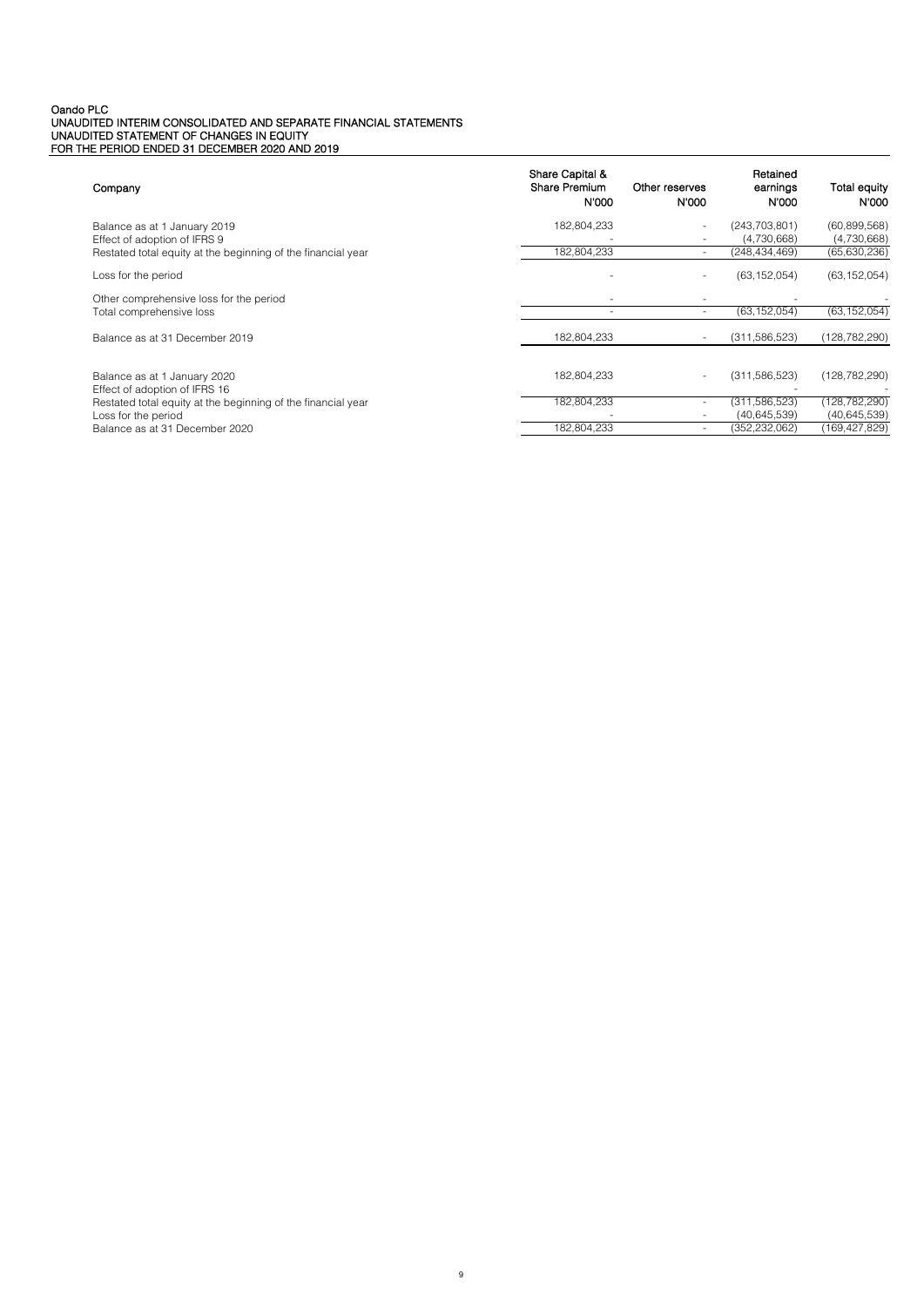## Oando PLC UNAUDITED INTERIM CONSOLIDATED AND SEPARATE FINANCIAL STATEMENTS UNAUDITED STATEMENT OF CASH FLOWS FOR THE PERIOD ENDED 31 DECEMBER 2020 AND 2019

|                                                                                          | <b>NOTE</b>     | Group<br>2020<br>N'000 | Group<br>2019<br>N'000 | Company<br>2020<br>N'000 | Company<br>2019<br>N'000 |
|------------------------------------------------------------------------------------------|-----------------|------------------------|------------------------|--------------------------|--------------------------|
| Cash flows from operating activities                                                     |                 |                        |                        |                          |                          |
| Cash generated from operations                                                           | 22              | 27,020,371             | 23,604,780             | (9,651,549)              | (8,629,116)              |
| Net changes in working capital                                                           | 23              | (48, 522, 016)         | (121, 044, 279)        | 11,032,678               | 10,238,904               |
| Interest paid                                                                            |                 | (17,995,283)           | (24, 298, 886)         | (156, 469)               | (6,955,889)              |
| Income tax paid                                                                          |                 | (2, 256, 892)          | (1,436,642)            |                          | (381)                    |
| Net cash (used in)/generated from operating activities                                   |                 | (41, 753, 820)         | (123,175,027)          | 1,224,660                | (5,346,482)              |
| Cash flows from investing activities                                                     |                 |                        |                        |                          |                          |
| Purchases of property plant and equipment                                                |                 | (33,821,634)           | (27, 871, 027)         | (153, 788)               | (310, 110)               |
| Proceeds from disposal of investment in associate                                        |                 | 2,666,625              | 288,578                |                          |                          |
| Purchase of investment property                                                          |                 |                        | (6,650)                |                          | (6,650)                  |
| Deposit for shares                                                                       |                 | (2,666,625)            | (4,869,758)            |                          |                          |
| Acquisition of software                                                                  |                 | (44, 890)              | (669, 310)             | (44, 890)                | (669, 310)               |
| Purchase of intangible exploration assets                                                |                 | (391, 163)             | (1, 189, 475)          |                          |                          |
| Proceeds from sale of property, plant and equipment                                      |                 | 89                     |                        |                          |                          |
| Recoveries on non-current receivables                                                    |                 |                        | 8,189,842              |                          |                          |
| Proceeds from early hedge settlement                                                     |                 | 25,311,016             | 5,422,940              |                          |                          |
| Finance lease received                                                                   |                 | 9,410,851              | 8, 157, 159            | 5,488,966                | 4,303,157                |
| Interest received                                                                        |                 | 105,284                | 79,985                 | 105,258                  | 79,892                   |
| Net cash generated from/(used in) investing activities                                   |                 | 569,553                | (12, 467, 716)         | 5,395,546                | 3,396,979                |
| Cash flows from financing activities                                                     |                 |                        |                        |                          |                          |
| Proceeds from long term borrowings                                                       |                 | 52.605.000             | 129.160.737            |                          |                          |
| Repayment of long term borrowings                                                        |                 | (28, 820, 063)         | (803, 167)             |                          |                          |
| Proceeds from other short term borrowings                                                |                 | 22,930,780             | 39,186,536             | 2,738,666                |                          |
| Repayment of other short term borrowings                                                 |                 | (23, 458, 593)         | (17, 492, 181)         | (1,435,473)              | (2,843,790)              |
| Lease payments                                                                           |                 | (4, 101, 726)          | (4,765,827)            | (7, 282, 539)            | (7,618,855)              |
| Proceeds from loan note from Helios with respect to the sale of the Gas & Power entities |                 |                        | 12,335,222             |                          | 12,335,222               |
| Restricted cash                                                                          |                 | (872, 047)             | 953,074                |                          |                          |
| Net cash generated from/(used in) financing activities                                   |                 | 18,283,351             | 158,574,394            | (5,979,346)              | 1,872,577                |
| Net change in cash and cash equivalents                                                  |                 | (22,900,916)           | 22,931,651             | 640.860                  | (76, 926)                |
| Cash and cash equivalents at the beginning of the period                                 |                 | 33,576,182             | 10,620,544             | 1,266,353                | 1,341,437                |
| Exchange gain on cash and cash equivalents                                               |                 | 4,764,412              | 23,987                 | 38,309                   | 1,842                    |
| Cash and cash equivalents at end of the period                                           |                 | 15,439,678             | 33,576,182             | 1,945,522                | 1,266,353                |
| Cash and cash equivalent at period end is analysed as follows:                           |                 |                        |                        |                          |                          |
| Cash and bank balance as above                                                           |                 | 15,439,678             | 33,576,182             | 1,945,522                | 1,266,353                |
| <b>Bank overdrafts</b>                                                                   | 12 <sub>b</sub> | 15,439,678             | 33,576,182             | 1.945.522                | 1,266,353                |
|                                                                                          |                 |                        |                        |                          |                          |

The accounting policies and notes form an integral part of these unaudited consolidated and separate financial statements.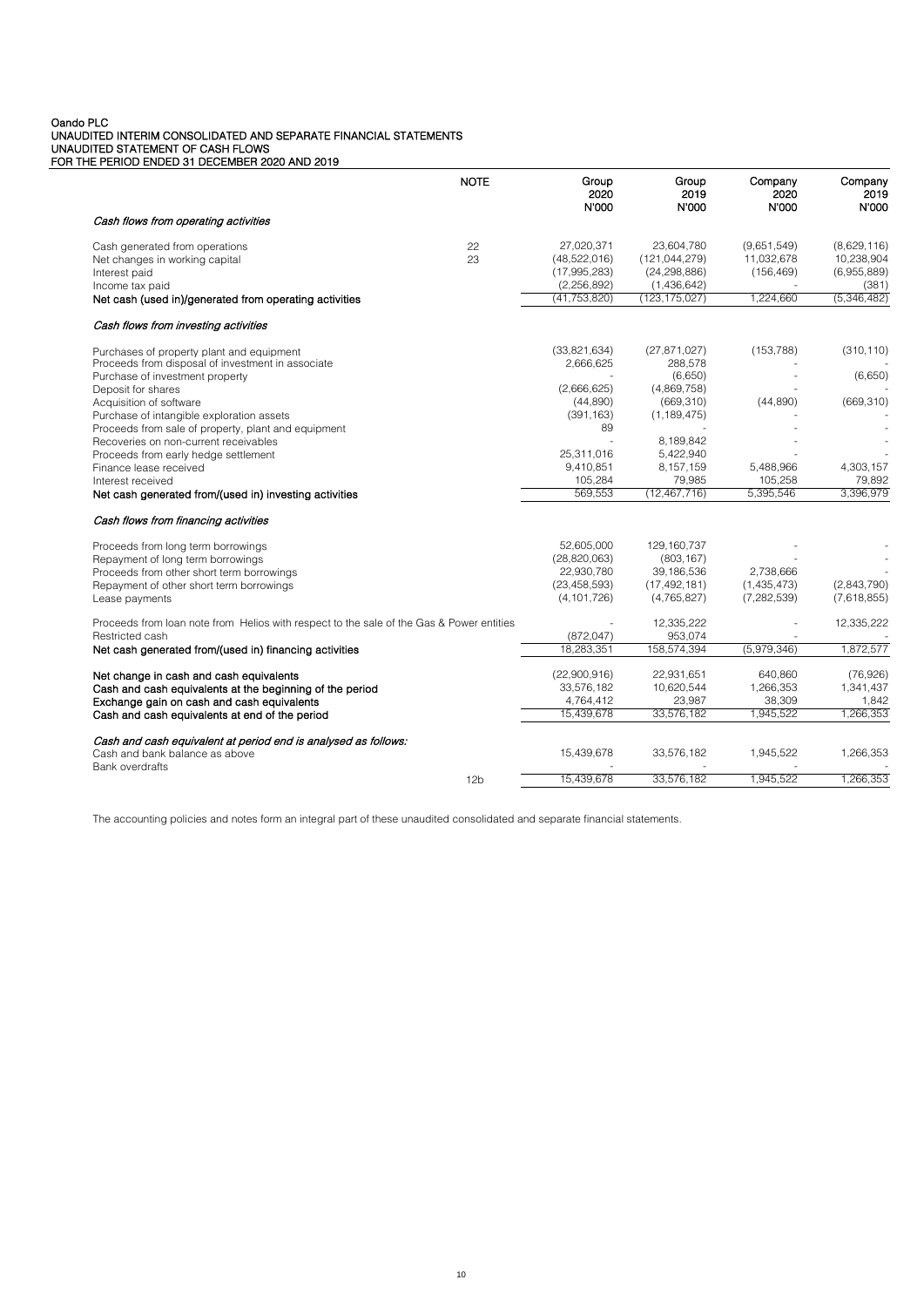## 1 General information

Oando PLC (formerly Unipetrol Nigeria Plc.) was registered by a special resolution as a result of the acquisition of the shareholding of Esso Africa Incorporated (principal shareholder of Esso Standard Nigeria Limited) by the Federal Government of Nigeria. It was partially privatised in 1991 and fully privatised in the year 2000 following the disposal of the 40% shareholding of Federal Government of Nigeria to Ocean and Oil Investments Limited and the Nigerian public. In December 2002, the Company merged with Agip Nigeria Plc. following its acquisition of 60% of Agip Petrol's stake in Agip Nigeria Plc. The Company formally changed its name from Unipetrol Nigeria Plc. to Oando PLC in December 2003.

Oando PLC (the "Company") is listed on the Nigerian Stock Exchange and the Johannesburg Stock Exchange. In 2016, the Company embarked on a reorganisation and disposed some subsidiaries in the Energy, Downstream and Gas & Power segments. The Company retains its significant ownership in Oando Trading Bermuda (OTB), Oando Trading Dubai (OTD) and its upstream businesses (See note 3 for segment result), hereinafter referred to as the Group.

On October 13, 2011, Exile Resources Inc. ("Exile") and the Oando Exploration and Production Division ("OEPD") of Oando PLC ("Oando") announced that they had entered into a definitive master agreement dated September 27, 2011 providing for the previously announced proposed acquisition by Exile of certain shareholding interests in Oando subsidiaries via a Reverse Take Over ("RTO") in respect of Oil Mining Leases ("OMLs") and Oil Prospecting Licenses ("OPLs") (the "Upstream Assets") of Oando (the "Acquisition") first announced on August 2, 2011. The Acquisition was completed on July 24, 2012 ("Completion date"), giving birth to Oando Energy Resources Inc. ("OER"); a company which was listed on the Toronto Stock Exchange between the Completion date and May 2016. Immediately prior to completion of the Acquisition, Oando PLC and the OEPD first entered into a reorganization transaction (the "Oando Reorganization") with the purpose of facilitating the transfer of the OEPD interests to OER (formerly Exile).

OER effectively became the Group's main vehicle for all oil exploration and production activities.

In 2016, OER previously quoted on Toronto Stock Exchange (TSX), notified the (TSX) of its intention to voluntarily delist from the TSX. The intention to delist from the TSX was approved at a Board meeting held on the 18th day of December, 2015. The shares of OER were delisted from the TSX at the close of business on Monday, May 16th 2016. Upon delisting, the requirement to file annual reports and quarterly reports to the Exchange will no longer be required. The Company believes the objectives of the listing on the TSX was not achieved and judges that the continued listing on the TSX was uneconomical.

To effect the delisting, a restructuring of the OER Group was done and a special purpose vehicle, Oando E&P Holdings Limited ("OEPH") was set up to acquire all of the issued and outstanding shares of OER. As a result of the restructuring, shares held by the previous owners of OER (Oando PLC (93.49%), the institutional investors in OER (5.08%) and certain Key Management Personnel (1.43%)) were required to be transferred to OEPH, in exchange for an equivalent number of shares in OEPH. The share for share exchange between entities in the Oando Group is considered as a business combination under common control not within the scope of IFRS 3.

OEPH purchased the remaining shares in OER from the remaining shareholders who did not partake in the share for share exchange arrangement for a cash consideration. The shareholders of the 5,733,277 shares were paid a cash consideration of US\$1.20 per share in accordance with the plan of arrangement. As a result of the above, OEPH owns 100% of the shares in OER.

'Pursuant of the Amended and Restated Loan Agreement between West Africa Investment Limited (the "Lender" /"WAIL"), Goldeneye Energy Resources Limited (the "Borrower") and Oando PLC (the "Guarantor") dated March 31, 2016, on one hand; and another Amended and Restated Loan Agreement between Goldeneye Energy Resources Limited (the "Borrower"), Southern Star Shipping Co Inc. (the "Lender"/"SS") and Oando PLC (the "Guarantor") also dated 31 March 2016; Oando PLC provided financial guarantee to the Lenders to the tune of US\$32m (WAIL: US\$27m, SS: US\$5m). The essence of the loans was for the borrower to acquire shares owned by the Lenders in Oando Exploration and Production Holdings Limited (OEPH), a subsidiary of Oando PLC. The Borrower agreed to repay the loans in 12 installments starting from March 2017.

The financial guarantee required Oando PLC to pay to the Lenders in its capacity as Guarantor, the loan amounts due (inclusive of accrued interest) if the Borrower is unable to pay while the Borrower is also required to transfer the relevant number of shares held in OEPH to the Guarantor or its Nominee in the event of default.

Upon failure by the Borrower to honour the repayment agreement, the Guarantor paid US\$ 6.1m (which represented principal plus accrued interest) to SS on October 4, 2017. On the same date, the borrower executed a share transfer instrument for the purpose of transferring all the shares previously acquired from SS to the Calabar Power Limited, a wholly owned subsidiary of Oando PLC. Consequently, the Guarantor was discharged of the financial guarantee to SS and Oando PLC now owns 78.18% (2016: 77.74%) shares in OEPH. The Borrower and Lenders are not related parties to the Guarantor.

On May 19, 2018, Oando PLC (through its subsidiary Calabar Power) acquired 8,631,225 shares in OEPH from some non-controlling interests (NCI) who were paid a cash consideration of US\$1.20 per share in accordance with the plan of arrangement executed for some NCI following the delisting of OER in 2016. As a result, Oando PLC now owns 79.27% (2018: 78.18%) shares in OEPH.

Calabar Power (through Oando PLC) paid \$8.3 million (N3 billion) in 2018 and \$13.5 million (N4.9 billion) in 2019 to WAIL. On May 31, 2019, Goldeneye transferred 5,236,626 shares to Calabar Power amounting to \$13,349,083.59, thereby increasing Oando PLC's (direct and indirect) percentage interest in OEPH to 79.93%. Amounts paid up to 31 December 2019 have been reflected as deposit for shares in these consolidated financial statements.

Subsequently, the company (through Oando PLC) paid the outstanding indebtedness to WAIL as follows: 2020: \$1.5 million, 2021: \$10 million while Goldeneye paid \$4.12 million in 2022 out of the indebtedness to Oando PLC of \$9.59 million. The final payment of \$4.12 million extinguished the debt to WAIL as guaranteed by Oando PLC. Upon the final payment and on April 12, 2022, the outstanding shares of 12,218,788 were transferred to Calabar Power.

On November 2, 2020, M1 Petroleum Limited transferred 2,935,774 shares in OEPH (amounting to \$5 million) to Calabar Power thereby increasing Oando PLC's (direct and indirect) percentage interest in OEPH to 80.3%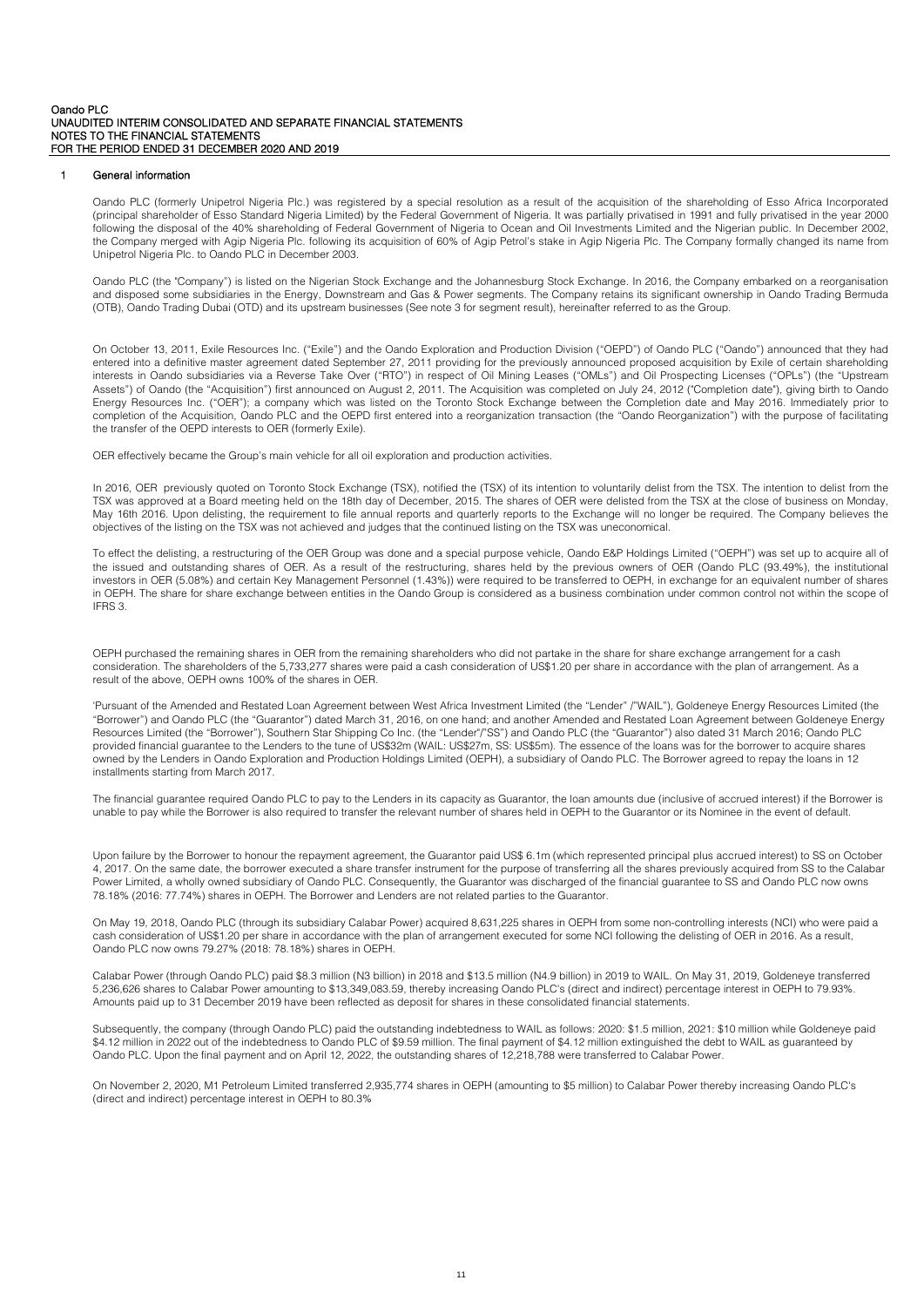## 2 Summary of significant accounting policies

#### 2.1 Basis of preparation

The consolidated financial statements of Oando PLC. have been prepared in accordance with IAS 34 of the International Financial Reporting Standards (IFRS) issued by the International Accounting Standards Board (IASB). The interim consolidated financial statements are presented in Naira, rounded to the nearest thousand, and prepared under the historical cost convention, except for the revaluation of land and buildings, available-for-sale financial assets, and financial assets and financial liabilities (including derivative instruments) at fair value through profit or loss.

The preparation of financial statements in conformity with IFRS requires the use of estimates and assumptions that affect the reported amounts of assets and liabilities and disclosure of contingent assets and liabilities at the date of the financial statements and the reported amounts of revenues and expenses during the reporting period. Although these estimates are based on the directors' best knowledge of current events and actions, actual results ultimately may differ from those estimates.

The accounting policies adopted are consistent with those of the previous financial year & corresponding interim reporting period except for the estimation of income tax and adoption of new and amended standards.

## 2.2 Basis of Consolidation

# (i) Subsidiaries

Subsidiaries are all entities (including structured entities) over which the Group has power or control. The Group controls an entity when the Group is exposed to, or has rights to, variable returns from its involvement with the entity and has the ability to use its power over the entity to affect the amount of the entity's return. Subsidiaries are fully consolidated from the date on which control is transferred to the Group. They are de-consolidated from the date that control ceases.

In the separate financial statement, investment in subsidiaries is measured at cost less accumulated impairments. Investment in subsidiary is impaired when its recoverable amount is lower than its carrying value and when there are indicators of impairments.

The Group considers all facts and circumstances', including the size of the Group's voting rights relative to the size and dispersion of other vote holders in the determination of control.

Identifiable assets acquired and liabilities and contingent liabilities assumed in a business combination are measured initially at their fair values at the acquisition date. On an acquisition-by-acquisition basis, the Group recognises any non-controlling interest in the acquiree, either at fair value or at the non-controlling interest's proportionate share of the recognised amounts of acquiree's identifiable net assets. Any contingent consideration to be transferred by the Group is recognised at fair value at the acquisition date. Subsequent changes to the fair value of the contingent consideration that is deemed to be an asset or liability is recognised in accordance with IAS 39 either in profit or loss or as a change to other comprehensive income. Contingent consideration that is classified as equity is not remeasured, and its subsequent settlement is accounted for within equity.

# Acquisition-related costs are expensed as incurred.

The excess of the consideration transferred, the amount of any non-controlling interest in the acquiree, and the acquisition date fair value of any previous equity interest in the acquiree over the fair value of the identifiable net assets acquired is recorded as goodwill. If the total of consideration transferred, non-controlling interest recognised and previously held interest is less than the fair value of the net assets of the subsidiary acquired in the case of a bargain purchase, the difference is recognised directly in the statement of profit or loss.

Inter-company transactions, amounts, balances and income and expenses on transactions between Group companies are eliminated. Profits and losses resulting from transactions that are recognised in assets are also eliminated. Accounting policies and amounts of subsidiaries have been changed where necessary to ensure consistency with the policies adopted by the Group.

## (ii) Changes in ownership interests in subsidiaries without change of control

The Group treats transactions with non-controlling interests that do not result in loss of control as equity transactions. For purchases from non-controlling interests, the difference between fair value of any consideration paid and the relevant share acquired of the carrying value of net assets of the subsidiary is recorded in equity. Gains or losses on disposals to non-controlling interests are also recorded in equity.

Cash flows arising from changes in ownership interests in a subsidiary that do not result in a loss of control are classified as cash flows from financing activities.

#### (iii) Disposal of subsidiaries

When the Group ceases to have control, any retained interest in the entity is re-measured to its fair value at the date when control is lost, with the change in carrying amount recognised in profit or loss. The fair value is the initial carrying amount for the purposes of subsequently accounting for the retained interest as an associate, joint venture or financial asset. In addition, any amounts previously recognised in other comprehensive income in respect of that entity are accounted for as if the Group had directly disposed of the related assets or liabilities. This may mean that amounts previously recognised in other comprehensive income are reclassified to profit or loss.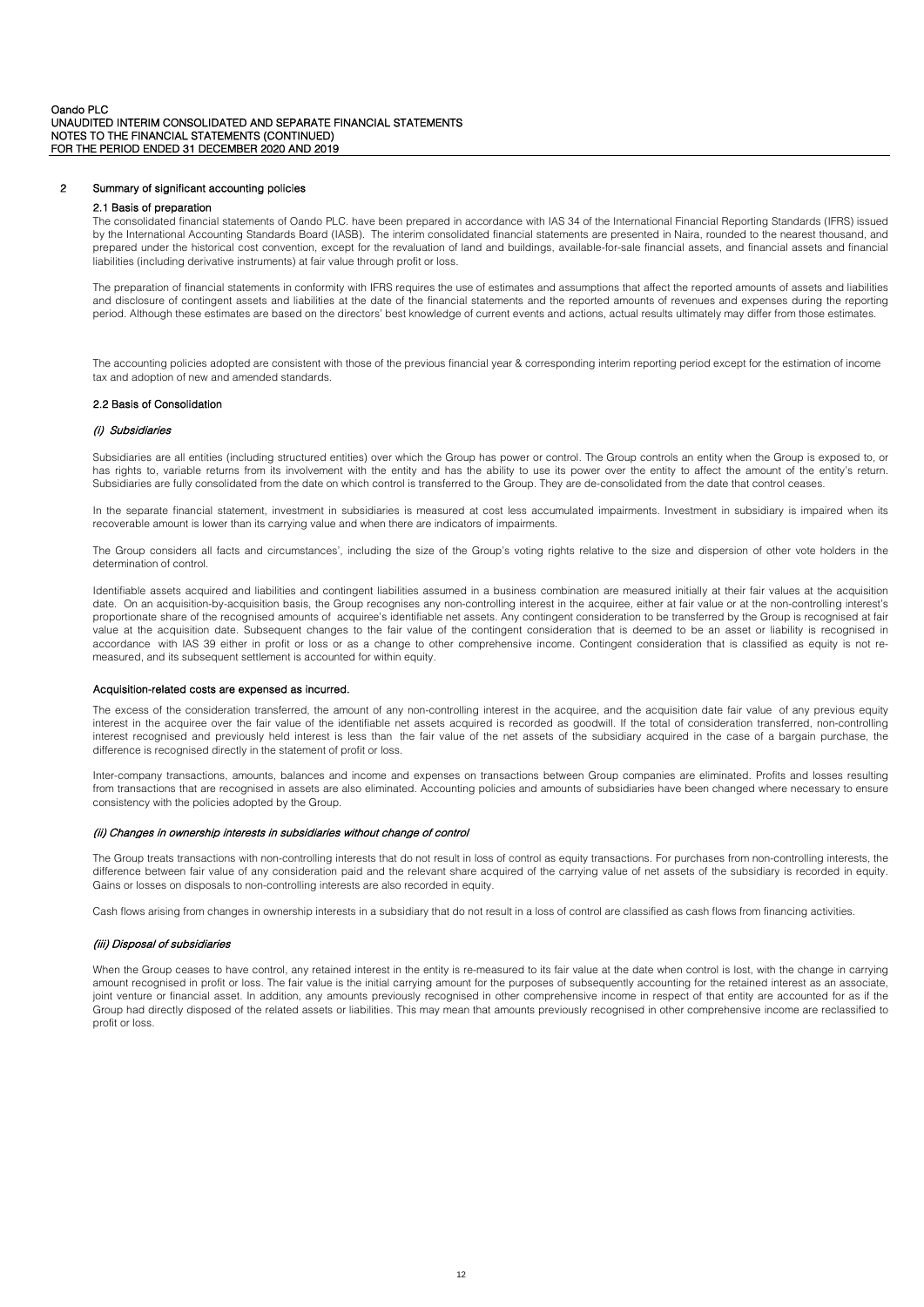## (iv) Investment in associates

Associates are all entities over which the Group has significant influence but not control. Investments in associates are accounted for using the equity method of accounting. Under the equity method, the investment is initially recognised at cost, and the carrying amount is increased or decreased to recognise the investor's share of the change in the associate's net assets after the date of acquisition. The Group's investment in associates includes goodwill identified on acquisition.

If the ownership interest in an associate is reduced but significant influence is retained, only a proportionate share of the amounts previously recognised in other comprehensive income is reclassified to profit or loss where appropriate.

The Group's share of post-acquisition profit or loss is recognised in the statement of profit or loss, and its share of post-acquisition movements in other comprehensive income is recognised in other comprehensive income with a corresponding adjustment to the carrying amount of the investment. When the Group's share of losses in an associate equals or exceeds its interest in the associate, including any other long term receivables, loans or unsecured receivables, the Group does not recognise further losses, unless it has incurred legal or constructive obligations or made payments on behalf of the associate.

The Group determines at each reporting date whether there is any objective evidence that the investment in the associate is impaired. If this is the case, the group calculates the amount of impairment as the difference between the recoverable amount of the associate and its carrying value and recognises the amount adjacent to share of profit/(loss) of associates in the statement of profit or loss.

Profits and losses resulting from transactions between the Group and its associate are recognised in the Group's financial statements only to the extent of unrelated investor's interests in the associates. Unrealised losses are eliminated unless the transaction provides evidence of an impairment of the asset transferred.

Dilution gains and losses arising in investments in associates are recognised in the statement of profit or loss.

In the separate financial statements of the Company, investment in associates are measured at cost less impairment. Investment in associate is impaired when its recoverable amount is lower than its carrying value.

## (v) Joint arrangements

The group applies IFRS 11 to all joint arrangements as of 1 January 2013. Under IFRS 11 investments in joint arrangements are classified as either joint operations or joint ventures depending on the contractual rights and obligations of each investor. Joint ventures are accounted for using the equity method

Under the equity method of accounting, interests in joint ventures are initially recognised at cost and adjusted thereafter to recognise the Group's share of the postacquisition profits or losses and movements in other comprehensive income. When the Group's share of losses in a joint venture equals or exceeds its interests in the joint ventures (which includes any long-term interests that, in substance, form part of the Group's net investment in the joint ventures), the Group does not recognise further losses, unless it has incurred obligations or made payments on behalf of the joint ventures.

Unrealised gains and losses on transactions between the Group and its joint ventures are eliminated to the extent of the Group's interest in the joint ventures. Unrealised losses are also eliminated unless the transaction provides evidence of an impairment of the asset transferred. Accounting policies of the joint ventures have been changed where necessary to ensure consistency with the policies adopted by the Group.

For the arrangements determined to be joint operations, the Group recognises in relation to its interest the following:

- its assets, including its share of any assets held jointly;
- its liabilities, including its share of any liabilities incurred jointly;
- its share of the revenue from the sale of the output by the joint operation; and
- its expenses, including its share of any expenses incurred jointly.

The Group accounts for the assets, liabilities, revenues and expenses relating to its interest in a joint operation in accordance with the IFRSs applicable to the particular assets, liabilities, revenues and expenses

Transactions with other parties in the joint operations

When the Group enters into a transaction in a joint operation, such as a sale or contribution of assets, the Group recognises gains and losses resulting from such a transaction only to the extent of its interests in the joint operation.

When such transactions provide evidence of a reduction in the net realisable value of the assets to be sold or contributed to the joint operation, or of an impairment loss of those assets, those losses are recognised fully by the Group.

When the Group enters into a transaction with a joint operation in which it is a joint operator, such as a purchase of assets, the Group does not recognise its share of the gains and losses until it resells those assets to a third party. When such transactions provide evidence of a reduction in the net realisable value of the assets to be purchased or of an impairment loss of those assets, the Group recognises its share of those losses.

# (vi) Functional currency and translation of foreign currencies

#### Functional and presentation currency

These consolidated financial statements are presented in Naira, which is the Group's presentation currency. Items included in the financial statements of each of the Group's entities are measured using the currency of the primary economic environment in which the entity operates ('the functional currency').

The Company's functional and presentation currency is Naira.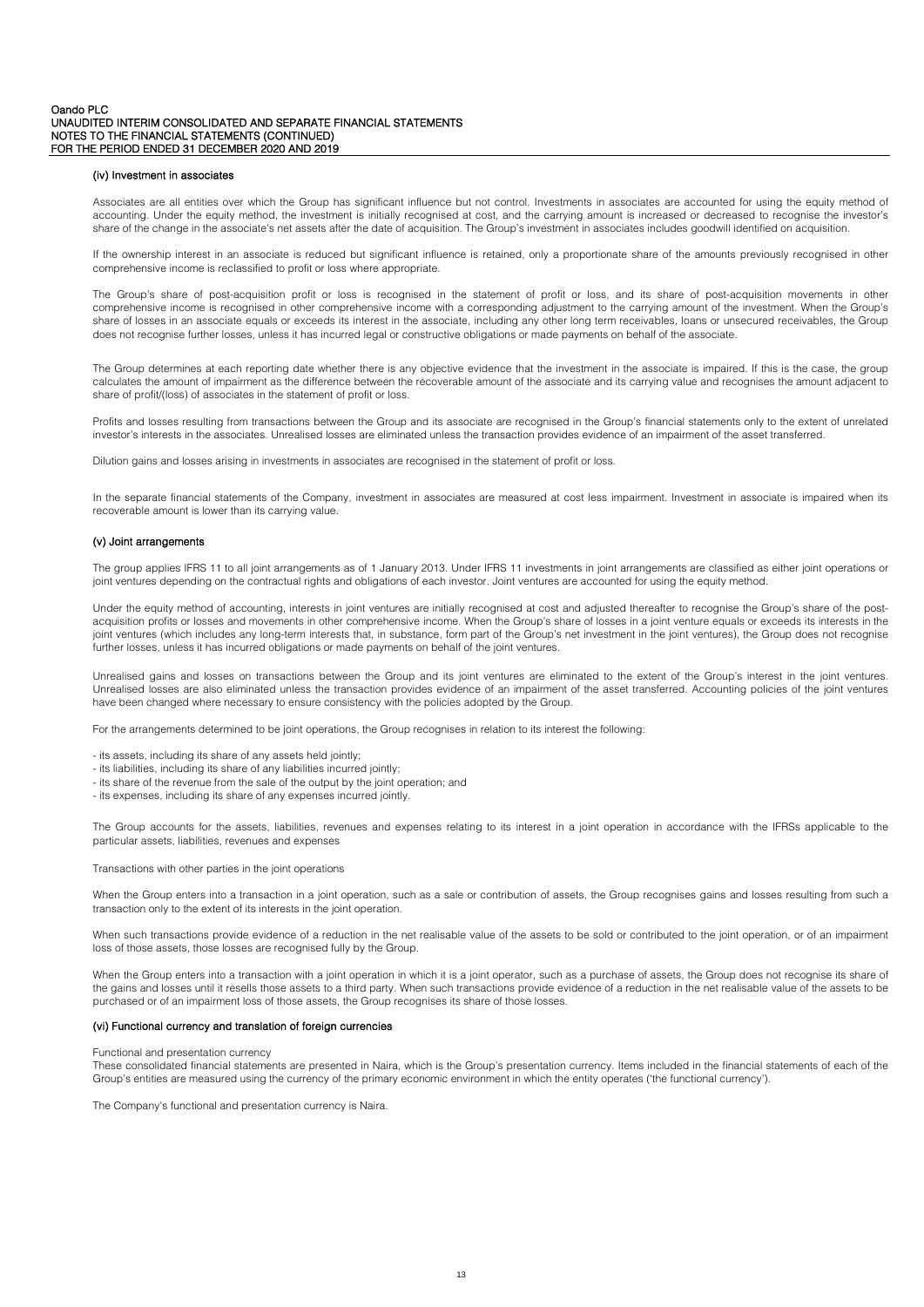## (vii) Transactions and balances in Group entities

Foreign currency transactions are translated into the functional currency of the respective entity using the exchange rates prevailing on the dates of the transactions or the date of valuation where items are re-measured. Foreign exchange gains and losses resulting from the settlement of such transactions and from the translation at year-end exchange rates of monetary assets and liabilities denominated in foreign currencies are recognised in the statement of profit or loss except when deferred in other comprehensive income as qualifying cash flow hedges and qualifying net investment hedges. Foreign exchange gains and losses that relate to borrowings and cash and cash equivalents are presented in the statement of profit or loss within 'finance income or costs'. All other foreign exchange gains and losses are presented in the statement of profit or loss within 'other (losses)/gains – net'. Changes in the fair value of monetary securities denominated in foreign currency classified as available for sale are analysed between translation differences resulting from changes in the amortised cost of the security and other changes in the carrying amount of the security. Translation differences related to changes in amortised cost are recognised in profit or loss, and other changes in carrying amount are recognised in other comprehensive income. Translation differences on non-monetary financial assets and liabilities such as equities held at fair value through profit or loss are recognised in profit or loss as part of the fair value gain or loss. Translation differences on non-monetary financial assets, such as equities classified as available for sale, are included in other comprehensive income.

## (viii) Consolidation of Group entities

The results and financial position of all the Group entities (none of which has the currency of a hyperinflationary economy) that have a functional currency different from the presentation currency are translated into the presentation currency as follows:

- assets and liabilities for each statement of financial position items presented, are translated at the closing rate at the reporting date;

- income and expenses for each statement of profit or loss are translated at average exchange rates where it is impracticable to translate using spot rate. Where the average is not a reasonable approximation of the cumulative effect of the rates prevailing on the transaction dates, in which case the income and expense are translated at a rate on the dates of the transactions; and

- all resulting exchange differences are recognised in other comprehensive income.

On consolidation, exchange differences arising from the translation of the net investment in foreign entities are taken to other comprehensive income. When a foreign operation is sold, such exchange differences are recognised in the profit or loss as part of the gain or loss on sale.

Goodwill and fair value adjustments arising on the acquisition of a foreign entity are treated as assets and liabilities of the foreign entity and translated at the closing rate.

### (ix) Business combinations and goodwill

Business combinations are accounted for using the acquisition method. The cost of an acquisition is measured as the aggregate of the consideration transferred, which is measured at acquisition date fair value, and the amount of any non-controlling interests in the acquiree. For each business combination, the Group elects whether to measure the non-controlling interests in the acquiree at fair value or at the proportionate share of the acquiree's identifiable net assets. Acquisition-related costs are expensed as incurred and included in administrative expenses.

When the Group acquires a business, it assesses the financial assets and liabilities assumed for appropriate classification and designation in accordance with the contractual terms, economic circumstances and pertinent conditions as at the acquisition date. This includes the separation of embedded derivatives in host contracts by the acquiree.

Any contingent consideration to be transferred by the acquirer will be recognised at fair value at the acquisition date. Contingent consideration classified as an asset or liability that is a financial instrument and within the scope of IAS 39 Financial Instruments: Recognition and Measurement, is measured at fair value with the changes in fair value recognised in the statement of profit or loss.

If the business combination is achieved in stages, the acquisition date carrying value of the acquirer's previously held equity interest in the acquiree is re-measured to fair value at the acquisition date; any gains or losses arising from such re-measurement are recognised in profit or loss.

Goodwill is initially measured at cost (being the excess of the aggregate of the consideration transferred and the amount recognised for non-controlling interests and any previous interest held over the net identifiable assets acquired and liabilities assumed). If the fair value of the net assets acquired is in excess of the aggregate consideration transferred, the Group re-assesses whether it has correctly identified all of the assets acquired and all of the liabilities assumed and reviews the procedures used to measure the amounts to be recognised at the acquisition date. If the reassessment still results in an excess of the fair value of net assets acquired over the aggregate consideration transferred, then the gain is recognised in profit or loss.

After initial recognition, goodwill is measured at cost less any accumulated impairment losses. For the purpose of impairment testing, goodwill acquired in a business combination is, from the acquisition date, allocated to each of the Group's cash-generating units that are expected to benefit from the combination, irrespective of whether other assets or liabilities of the acquiree are assigned to those units. Where goodwill has been allocated to a cash-generating unit (CGU) and part of the operation within that unit is disposed of, the goodwill associated with the disposed operation is included in the carrying amount of the operation when determining the gain or loss on disposal. Goodwill disposed in these circumstances is measured based on the relative values of the disposed operation and the portion of the cashgenerating unit retained.

# 2.3 Other significant accounting policies

#### (a) Segment reporting

Operating segments are reported in a manner consistent with internal reporting provided to the chief operating decision-maker. The chief operating decision-maker, who is responsible for allocating resources and assessing performance of the operating segments, has been identified as the Group Leadership Council (GLC).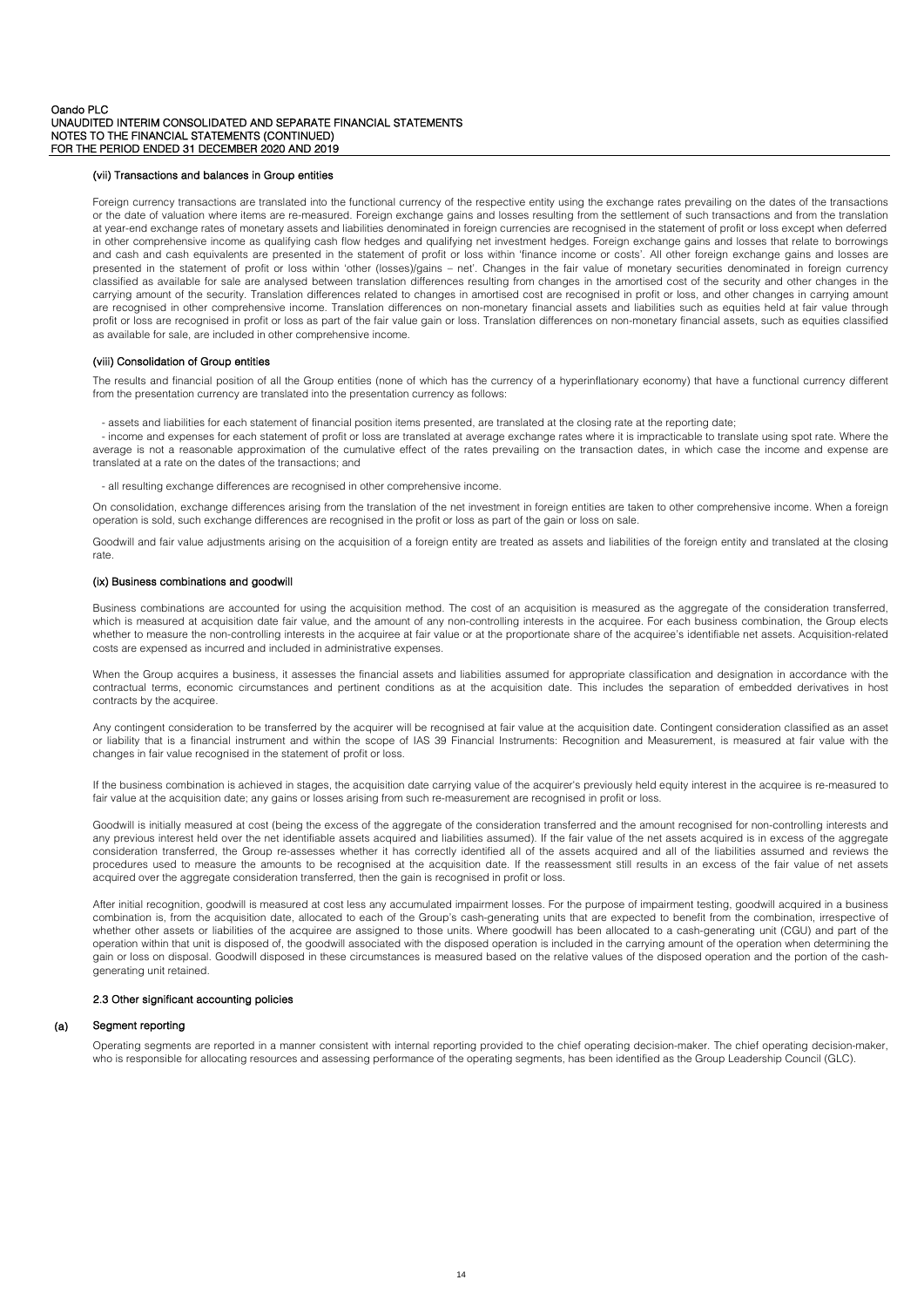# (b) Revenue recognition

Revenue is measured at the fair value of the consideration received or receivable for sales of goods and services, in the ordinary course of the Group's activities and is stated net of value-added tax (VAT), rebates and discounts and after eliminating sales within the Group. The Group recognises revenue when the amount of revenue can be reliably measured, it is probable that future economic benefits will flow to the entity and when specific criteria have been met for each of the Group's activities as described below:

## (i) Sale of goods

# Revenue from Contracts with Customers under IFRS 15

The Group has adopted IFRS 15 as issued in May 2014 which has resulted in changes in the accounting policy of the Group. IFRS 15 replaces IAS 18 which covers revenue arising from the sale of goods and the rendering of services, IAS 11 which covers construction contracts, and related interpretations. In accordance with the transitional provisions in IFRS 15, comparative figures have not been restated as the Group has applied the modified retrospective approach in adopting this standard.

Revenue represents the fair value of the consideration received or receivable for sales of goods and services, in the ordinary course of Group's activities and is stated net of value-added tax, rebates and discounts and after eliminating sales within the group. The Group recognizes revenue when the amount of revenue can be reliably measured, it is probable that future benefits will flow to the entity and when specific criteria have been met for each of the its activities. A valid contract is recognised as revenue after:

- The contract is approved by the parties.
- Rights and obligations are recognised.
- Collectability is probable.
- The contract has commercial substance.
- The payment terms and consideration are identifiable.

IFRS 15 introduces a five-step model for recognising revenue to depict transfer of goods or services. The model distinguishes between promises to a customer that are satisfied at a point in time and those that are satisfied over time.

#### a) Revenue recognition

It is the Group's policy to recognise revenue from a contract when it has been approved by both parties, rights have been clearly identified, payment terms have been defined, the contract has commercial substance, and collectability has been ascertained as probable. Collectability of a customer's payments is ascertained based on the customer's historical records, guarantees provided, the customer's industry and advance payments made if any.

Revenue is recognised when control of goods sold has been transferred. Control of an asset refers to the ability to direct the use of and obtain substantially all of the remaining benefits (potential cash inflows or savings in cash outflows) associated with the asset. For crude oil and natural gas liquid, this occurs when the products are lifted by the customer (buyer). Revenue from the sale of oil is recognised at a point in time when performance obligation is satisfied. For gas, revenue is recognised as the product is being passed through the custody transfer point to the customer. Revenue from the sale of gas is recognised over time. The surplus or deficit of the product sold during the period over the Group's ownership share of production is termed as an overlift or underlift. With regard to underlifts, if the overlifter does not meet the definition of a customer or the settlement of the transaction is non-monetary, a receivable and other income is recognised. If the over-lifter meets the definition of a customer, revenue is recognised and a corresponding receivable.

Conversely, when an overlift occurs, cost of sale is debited and a corresponding liability is accrued. Overlifts and underlifts are initially measured at the market price of oil at the date of lifting, consistent with the measurement of the sale and purchase. Subsequently, they are remeasured at the current market value. The change arising from this remeasurement is included in the profit or loss as other income or cost of sales. ▪ Definition of a customer

#### A customer is a party that has contracted with the Group to obtain crude oil or gas products in exchange for a consideration, rather than to share in the risks and benefits that result from sale. The Group has entered into collaborative arrangements with its joint venture partners to share in the production of oil. Collaborative arrangements with its joint venture partners to share in the production of oil are accounted for differently from arrangements with customers as collaborators share in the risks and benefits of the transaction, and therefore, do not meet the definition of customers. Revenue arising from these arrangements are recognised separately in other income.

▪ Identification of performance obligation

At inception, the Group assesses the goods or services promised in the contract with a customer to identify as a performance obligation, each promise to transfer to the customer either a distinct good or series of distinct goods. The number of identified performance obligations in a contract will depend on the number of promises made to the customer. The delivery of barrels of crude oil or units of gas are usually the only performance obligation included in oil and gas contract with no additional contractual promises. Additional performance obligations may arise from future contracts with the Group and its customers.

The identification of performance obligations is a crucial part in determining the amount of consideration recognised as revenue. This is due to the fact that revenue is only recognised at the point where the performance obligation is fulfilled, management has therefore developed adequate measures to ensure that all contractual promises are appropriately considered and accounted for accordingly.

# ▪ Contract enforceability and termination clauses

The Group may enter into contracts that do not create enforceable rights and obligation to parties in the contract. Such instances may include where the counterparty has not met all conditions necessary to kick start the contract or where a non-contractual promise exists between both parties to the agreement. In these instances, the agreement is not yet a valid contract and therefore no revenue can be recognised.

It is the Group's policy to assess that the defined criteria for establishing contracts that entail enforceable rights and obligations are met. The criteria provides that the contract has been approved by both parties, rights have been clearly identified, payment terms have been defined, the contract has commercial substance, and collectability has been ascertained as probable.

The Group may enter into contracts that do not meet the revenue recognition criteria. In such cases, the consideration received will only be recognised as revenue if either of the following has occurred;

 - the Group has no remaining obligations to transfer goods/services to the customer and all or substantially all, of the consideration promised by the customer has been received by the Group and is non-refundable

- the contract has been terminated and the consideration received from the customer is non-refundable.

The Group may also have the unilateral rights to terminate an unperformed contract without compensating the other party. This could occur where the Group has not yet transferred any promised goods or services to the customer and the Group has not yet received, and is not yet entitled to receive, any consideration in exchange for promised goods or services.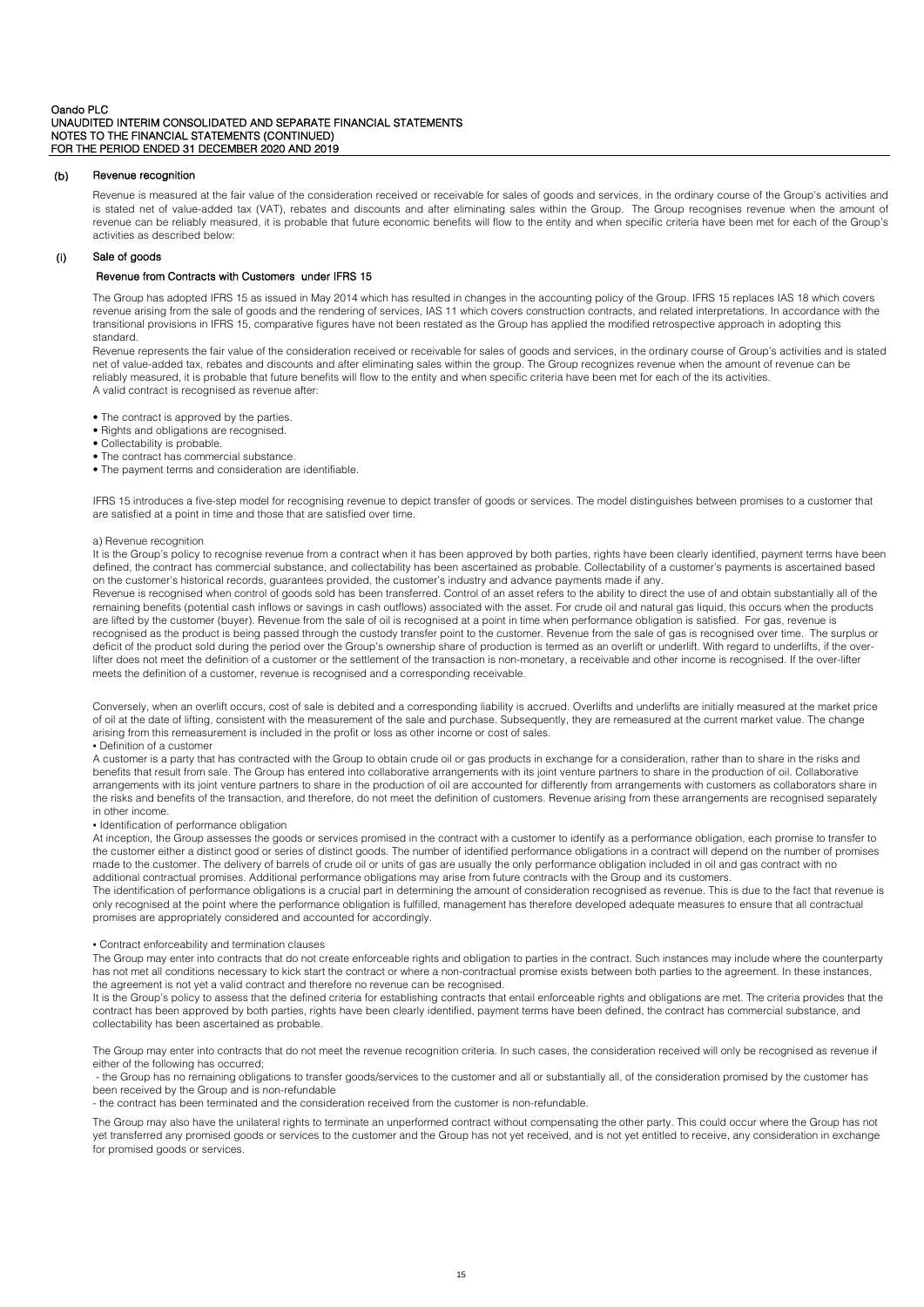#### b) Transaction price

Transaction price is the amount that an entity within the Group allocates to the performance obligations identified in the contract. It represents the amount of revenue recognised as those performance obligations are satisfied. Complexities may arise where a contract includes variable consideration, significant financing component or consideration payable to a customer.

Variable consideration not within the Group's control is estimated at the point of revenue recognition and reassessed periodically. The estimated amount is included in the transaction price to the extent that it is highly probable that a significant reversal of the amount of cumulative revenue recognised will not occur when the uncertainty associated with the variable consideration is subsequently resolved. As a practical expedient, where the Group has a right to consideration from a customer in an amount that corresponds directly with the value to the customer of the Group's performance completed to date, the Group may recognise revenue in the amount to which it has a right to invoice.

Significant financing component (SFC) assessment is carried out (using a discount rate that reflects the amount charged in a separate financing transaction with the customer and also considering the Group's incremental borrowing rate) on contracts that have a repayment period of more than 12 months. As a practical expedient, the Group does not adjust the promised amount of consideration for the effects of a significant financing component if it expects, at contract inception, that the period between when it transfers a promised good or service to a customer and when the customer pays for that good or service will be one year or less.

Instances when SFC assessment may be carried out include where the Group receives advance payment for agreed volumes of crude oil or receivables take or pay deficiency payment on gas sales. Take or pay gas sales contract ideally provides that the customer must sometimes pay for gas even when not delivered to the customer.

The customer, in future contract years, takes delivery of the product without further payment. The portion of advance payments that represents significant financing component will be recognised as interest revenue.

Consideration payable to a customer is accounted for as a reduction of the transaction price and, therefore, of revenue unless the payment to the customer is in exchange for a distinct good or service that the customer transfers to the Group. Examples include barging costs incurred, demurrage and freight costs. These do not represent a distinct service transferred and is therefore recognised as a direct deduction from revenue.

#### c) Contract modification and contract combination

Contract modifications relates to a change in the price and/or scope of an approved contract. Where there is a contract modification, the Group assesses if the modification will create a new contract or change the existing enforceable rights and obligations of the parties to the original contract.

Contract modifications are treated as new contracts when the performance obligations are separately identifiable and transaction price reflects the standalone selling price of the crude oil or the gas to be sold. Revenue is adjusted prospectively when the crude oil or gas transferred is separately identifiable and the price does not reflect the standalone selling price. Conversely, if there are remaining performance obligations which are not separately identifiable, revenue will be recognised on a cumulative catch-up basis when crude oil or gas is transferred.

The Group enters into new contracts with its customers only on the expiry of the old contract. In the new contracts, prices and scope may be based on terms in the old contract. In gas contracts, prices change over the course of time. Even though gas prices change over time, the changes are based on agreed terms in the initial contract i.e. price change due to consumer price index. The change in price is therefore not a contract modifications. Any other change expected to arise from the modification of a contract is implemented in the new contracts.

 The Group combines contracts entered into at near the same time (less than 12 months) as one contract if they are entered into with the same or related party customer, the performance obligations are the same for the contracts and the price of one contract depends on the other contract. d) Portfolio expedients

As a practical expedient, the Group may apply the requirements of IFRS 15 to a portfolio of contracts (or performance obligations) with similar characteristics if it expects that the effect on the financial statements would not be materially different from applying IFRS to individual contracts within that portfolio.

e) Contract assets and liabilities

The Group recognises contract assets for unbilled revenue from crude oil and gas sales. A contract liability is consideration received for which performance obligation has not been met.

f) Disaggregation of revenue from contract with customers

The Group derives revenue from two types of products, oil and gas. The Group has determined that the disaggregation of revenue based on the criteria of type of products meets the revenue disaggregation disclosure requirement of IFRS 15 as it depicts how the nature, amount, timing and uncertainty of revenue and cash flows are affected by economic factors.

# (c) Property, plant and equipment (PPE)

All categories of property, plant and equipment are initially recorded at cost. Buildings and freehold land are subsequently shown at fair value, based on valuations by external independent valuers, less subsequent depreciation for buildings and plant & machinery. Valuations are performed with sufficient regularity to ensure that the fair value of a revalued asset does not differ materially from its carrying amount. Any accumulated depreciation at the date of revaluation is eliminated against the gross carrying amount of the asset, and the net amount is restated to the revalued amount of the asset. All other property, plant and equipment are stated at historical cost less depreciation. Historical cost includes expenditure that is directly attributable to the acquisition of the items.

Subsequent costs are included in the asset's carrying amount or recognised as a separate asset, as appropriate, only when it is probable that future economic benefits associated with the item will flow to the Group and the cost of the item can be measured reliably. The carrying amount of the replaced part is derecognised. All other repairs and maintenance are charged to the statement of profit or loss during the financial period in which they are incurred.

Increases in the carrying amount arising on revaluation of property, plant & equipment are credited to other comprehensive income and shown as a component of other reserves in shareholders' equity. Decreases that offset previous increases of the same asset are charged in other comprehensive income and debited against other reserves directly in equity; all other decreases are charged to the statement of profit or loss. Revaluation surplus is recovered through disposal or use of property plant and equipment. In the event of a disposal, the whole of the revaluation surplus is transferred to retained earnings from other reserves. Otherwise, each year, the difference between depreciation based on the revalued carrying amount of the asset charged to the statement of profit or loss, and depreciation based on the assets original cost is transferred from "other reserves" to "retained earnings".

Freehold land is not depreciated. Depreciation on other assets is calculated using the straight line method to write down their cost or revalued amounts to their residual values over their estimated useful lives as follows: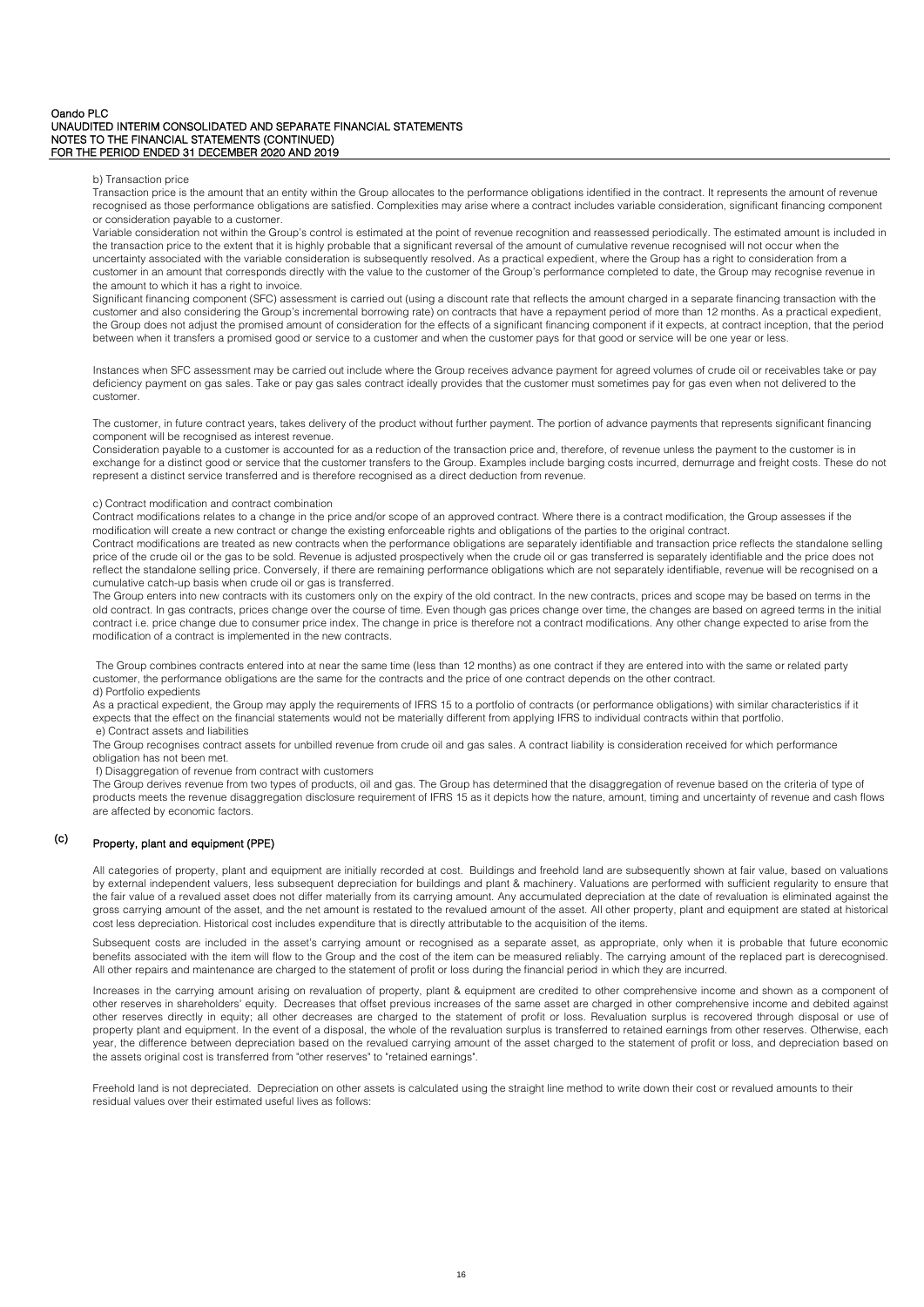| <b>Buildings</b><br>Plant and machinery                     | $20 - 50$ years<br>$8 - 20$ vears | $(2 - 5\%)$<br>$(5 - 121/2 %$ |  |
|-------------------------------------------------------------|-----------------------------------|-------------------------------|--|
| Fixtures, fittings, computer &<br>equipment, motor vehicles | $3 - 5$ vears                     | $(20 - 331/3%)$               |  |
| Upstream assets                                             | Unit-of-production (UOP)          |                               |  |

Where the cost of a part of an item of property, plant and equipment is significant when compared to the total cost, that part is depreciated separately based on the pattern which reflects how economic benefits are consumed. The assets' residual values and useful lives are reviewed, and adjusted if appropriate, at each reporting period. An asset's carrying amount is written down immediately to its estimated recoverable amount if the asset's carrying amount is greater than its estimated recoverable amount. Gains and losses on disposal of property, plant and equipment are determined by comparing proceeds with carrying amount and are recognised within "operating profit/(loss)" in the statement of profit or loss .

Property, plant and equipment under construction is not depreciated until they are available for use.

# (d) Intangible assets

# (a) Goodwill

Goodwill arises from the acquisition of subsidiaries and is initially measured at cost, being the excess of the aggregate of the consideration transferred and the amount recognized for non-controlling interest and any interest previously held over the net identifiable assets acquired, liabilities assumed. Goodwill on acquisitions of subsidiaries is included in intangible assets. After initial recognition, goodwill is measured at cost less any accumulated impairment losses.

Goodwill is allocated to cash-generating units (CGU's) for the purpose of impairment testing. The allocation is made to those CGU's expected to benefit from the business combination in which the goodwill arose, identified according to operating segment. Each unit or group of units to which goodwill is allocated represents the lower level within the entity at which the goodwill is monitored for internal management purposes.

Goodwill is tested annually for impairment or more frequently if events or changes in circumstances indicate a potential impairment. The carrying value of goodwill is compared to the recoverable amount, which is the higher of value in use and the fair value less costs to sell. Any impairment is recognised immediately as an expense and is not subsequently reversed. Gains and losses on disposal of an entity include the carrying amount of goodwill relating to the entity sold.

# (b) Computer software

Acquired computer software licenses are capitalised on the basis of the costs incurred to acquire and bring to use the specific software. Software licenses have a finite useful life and are carried at cost less accumulated amortisation. Amortisation is calculated using straight line method to allocate the cost over their estimated useful lives of three to five years. The amortisation period and residual values are reviewed at each balance sheet date. Costs associated with maintaining computer software programmes are recognised as an expense when incurred.

#### (e) Impairment of non financial assets

The Group assesses, at each reporting date, whether there is an indication that an asset may be impaired. If any indication exists, or when annual impairment testing for an asset is required, the Group estimates the asset's recoverable amount. An asset's recoverable amount is the higher of an asset's or CGU's fair value less costs of disposal and its value in use. The recoverable amount is determined for an individual asset, unless the asset does not generate cash inflows that are largely independent of those from other assets or groups of assets in which case, it is included within the recoverable amount of those group of assets. When the carrying amount of an asset or CGU exceeds its recoverable amount, the asset is considered impaired and is written down to its recoverable amount.

In assessing value in use, the estimated future cash flows are discounted to their present value using a pre-tax discount rate that reflects current market assessments of the time value of money and the risks specific to the asset. In determining fair value less costs of disposal, recent market transactions are taken into account. If no such transactions can be identified, an appropriate valuation model is used. These calculations are corroborated by valuation multiples, quoted share prices for publicly traded companies or other available fair value indicators.

Intangible assets that have an indefinite useful life or intangible assets not ready to use are not subject to amortisation and are tested annually for impairment. Assets that are subject to amortisation are reviewed for impairment whenever events or changes in circumstances indicate that the carrying amount may not be recoverable.

# (f) Financial instruments

# Financial assets classification

The Group's accounting policies were changed to comply with IFRS 9. IFRS 9 replaces the provisions of IAS 39 that relate to the recognition, classification and measurement of financial assets and financial liabilities; derecognition of financial instruments; impairment of financial assets and hedge accounting. IFRS 9 also significantly amends other standards dealing with financial instruments such as IFRS 7 Financial Instruments: Disclosures.

The Group has applied IFRS 9 retrospectively, but has elected not to restate comparative information. As a result, the comparative information provided continues to be accounted for in accordance with the group's previous accounting policy. However, the cumulative impact of IFRS 9 as of January 1, 2018 has been recognised in retained earnings.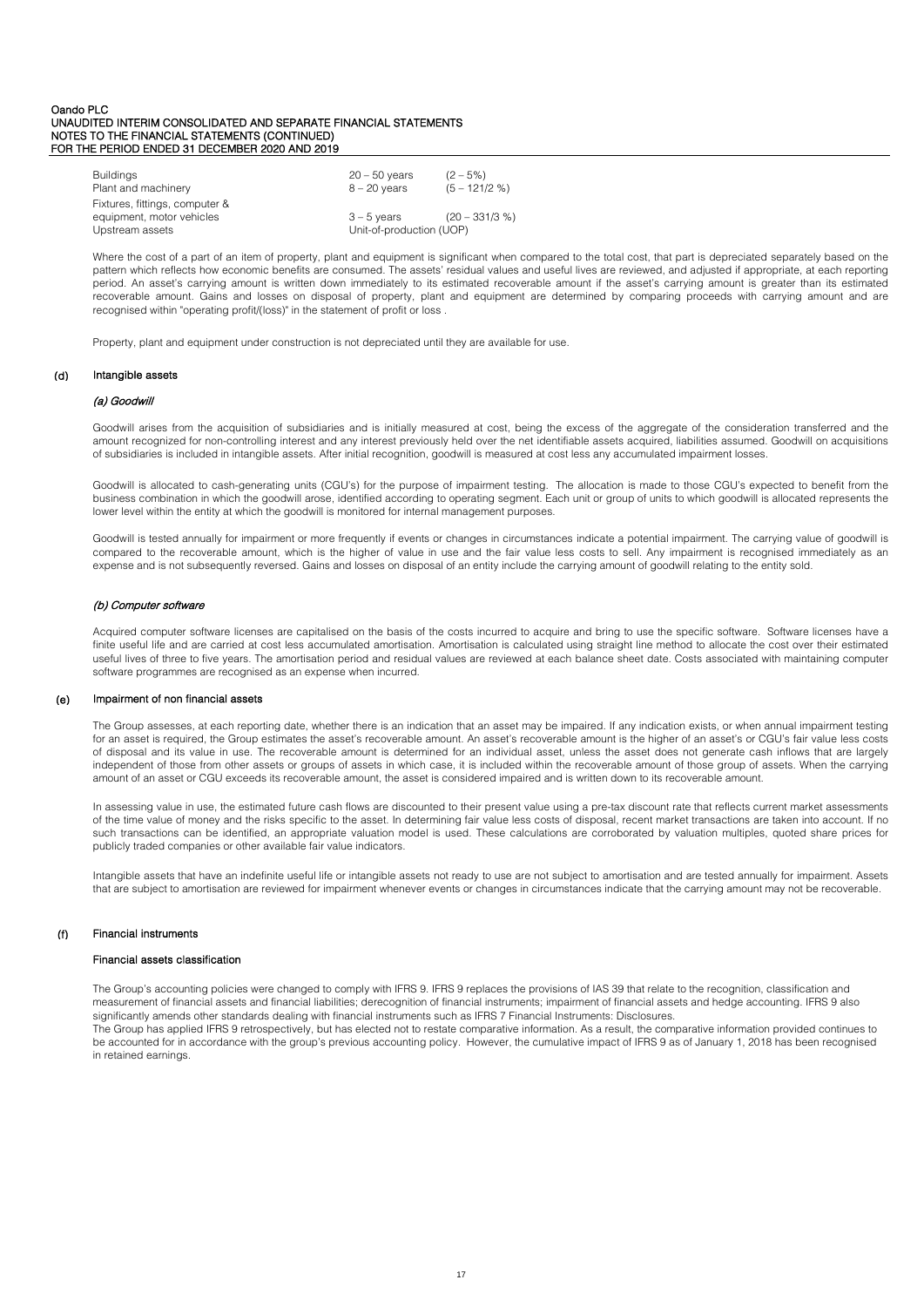# a) Classification and measurement

▪ Financial assets

It is the Group's policy to initially recognise financial assets at fair value plus transaction costs. Classification and subsequent measurement is dependent on the Group's business model for managing the asset and the cash flow characteristics of the asset. On this basis, the Group classifies its financial instruments at amortised cost, fair value through profit or loss and at fair value through other comprehensive income (OCI).

#### Financial assets classified at amortised cost

The Group's financial asset are measured at amortised cost only if they meet both of the following conditions:

• The asset is held within a business model whose objective is to hold assets in order to collect contractual cash flows; and • The contractual terms of the financial asset give rise on specified dates to cash flows that are solely payments of principal and interest on the principal amount outstanding.

Financial assets classified at fair value through other comprehensive income (debt instruments) A financial asset shall be measured at fair value through other comprehensive income only if it meets both of the following conditions:

• The financial asset is held within a business model whose objective is achieved by both collecting contractual cash flows and selling financial assets and • The contractual terms of the financial asset give rise on specified dates to cash flows that are solely payments of principal and interest on the principal amount outstanding.

#### Financial assets classified at fair value through other comprehensive income (equity instruments)

Upon initial recognition, the Group can elect to classify irrevocably its equity investments as equity instruments designated at fair value through OCI when they meet the definition of equity under IAS 32 Financial Instruments: Presentation and are not held for trading. The classification is determined on an instrument-by instrument basis. Gains and losses on these financial assets are never recycled to profit or loss. Dividends are recognised as other income in the statement of profit or loss when the right of payment has been established, except when the Group benefits from such proceeds as a recovery of part of the cost of the financial asset, in which case, such gains are recorded in OCI. Equity instruments designated at fair value through OCI are not subject to impairment assessment.

# Financial assets classified at fair value through profit or loss

A financial asset that does not meet the criteria to be measured at amortised cost or fair value through other comprehensive income should be measured at fair value through profit or loss. Also, the Group, at initial recognition, designate a financial asset as measured at fair value through profit or loss if so doing eliminates or significantly reduces a measurement or recognition inconsistency (accounting mismatch) that would otherwise arise from measuring assets or liabilities or recognising the gains and losses on them on different bases.

Derivatives, including separated embedded derivatives, are also classified as held for trading unless they are designated as effective hedging instruments. This category includes derivative instruments and listed equity investments which the Group had not irrevocably elected to classify at fair value through OCI. Dividends on listed equity investments are also recognised as other income in the statement of profit or loss when the right of payment has been established. A derivative embedded within a hybrid contract containing a financial asset host is not accounted for separately. The financial asset host together with the embedded derivative is required to be classified in its entirety as a financial asset at fair value through profit or loss.

All the Group's financial assets as at the reporting date satisfy the conditions for classification at amortised cost, fair value through profit or loss and as fair value through other comprehensive income under IFRS 9.

The Group's financial assets include trade receivables, finance lease receivables, other receivables, non-current receivables and cash and cash equivalents.

▪ Financial liabilities

Financial liabilities of the Group are classified and subsequently recognised at amortised cost net of directly attributable transaction costs, except for derivatives which are classified and subsequently recognised at fair value through profit or loss. Fair value gains or losses for financial liabilities designated at fair value through profit or loss are accounted for in profit or loss except for the amount of change that is attributable to changes in the Group's own credit risk which is presented in other comprehensive income. The remaining amount of change in the fair value of the liability is presented in profit or loss. The Group's financial liabilities include trade and other payables, lease liabilities and interest bearing loans and borrowings.

## b) Impairment of financial assets

Recognition of impairment provisions under IFRS 9 is based on the expected credit loss (ECL) model. The ECL model is applicable to financial assets classified at amortised cost and contract assets under IFRS 15: Revenue from Contracts with Customers. The measurement of ECL reflects an unbiased and probability-weighted amount that is determined by evaluating a range of possible outcomes, time value of money and reasonable and supportable information, that is available without undue cost or effort at the reporting date, about past events, current conditions and forecasts of future economic conditions.

The Group applies the simplified approach or the three-stage general approach to determine impairment of receivables depending on their respective nature. The simplified approach is applied for trade receivables while the three-stage approach is applied to finance lease receivables, other receivables, non-current receivables and cash & cash equivalents.

The simplified approach requires expected lifetime losses to be recognised from initial recognition of the receivables. This involves determining the expected loss rates which is then applied to the gross carrying amount of the receivable to arrive at the loss allowance for the period.

The three-stage approach assesses impairment based on changes in credit risk since initial recognition using the past due criterion. Financial assets classified as stage 1 have their ECL measured as a proportion of their lifetime ECL that results from possible default events that can occur within one year, while assets in stage 2 or 3 have their ECL measured on a lifetime basis.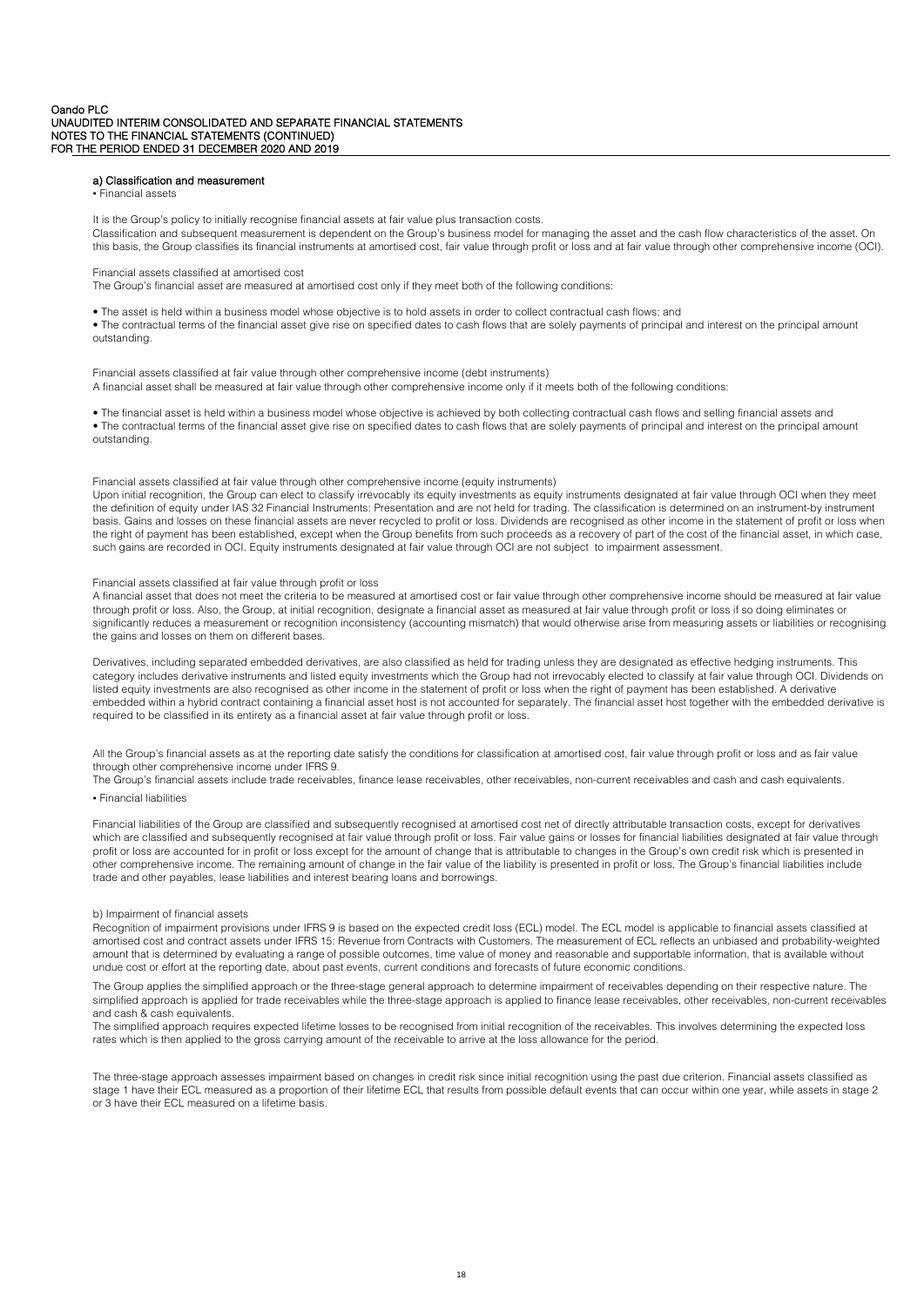Under the three-stage approach, the ECL is determined by projecting the probability of default (PD), loss given default (LGD) and exposure at default (EAD) for each ageing bucket and for each individual exposure. The PD is based on default rates determined by external rating agencies for the counterparties. The LGD assesses the portion of the outstanding receivable that is deemed to be irrecoverable at the reporting period. These three components are multiplied together and adjusted using macro-economic indicators. This effectively calculates an ECL which is then discounted back to the reporting date and summed. The discount rate used in the ECL calculation is the original effective interest rate or an approximation thereof.

Loss allowances for financial assets measured at amortised cost are deducted from the gross carrying amount of the related financial assets and the amount of the loss is recognised in profit or loss.

c) Derecognition

# ▪ Financial assets

A financial asset (or, where applicable, a part of a financial asset or part of a group of similar financial assets) is primarily derecognised (i.e., removed from the Group's consolidated statement of financial position) when:

#### (i) The rights to receive cash flows from the asset have expired; or

(ii) The Group has transferred its rights to receive cash flows from the asset or has assumed an obligation to pay the received cash flows in full without material delay to a third party under a 'pass-through' arrangement; and either (a) the Group has transferred substantially all the risks and rewards of the asset, or (b) the Group has neither transferred nor retained substantially all the risks and rewards of the asset, but has transferred control of the asset.

When the Group has transferred its rights to receive cash flows from an asset or has entered into a pass-through arrangement, it evaluates if and to what extent it has retained the risks and rewards of ownership. When it has neither transferred nor retained substantially all of the risks and rewards of the asset, nor transferred control of the asset, the Group continues to recognise the transferred asset to the extent of the Group's continuing involvement. In that case, the Group also recognises an associated liability. The transferred asset and the associated liability are measured on a basis that reflects the rights and obligations that the Group has retained.

## ▪ Financial liabilities

The Group derecognises a financial liability when it is extinguished i.e. when the obligation specified in the contract is discharged, cancelled or expires. When an existing financial liability is replaced by another from the same lender on substantially different terms, or the terms of an existing liability are substantially modified, such an exchange or modification is treated as a derecognition of the original liability and the recognition of a new liability. The difference in the respective carrying amounts is recognised immediately in the statement of profit or loss.

# d) Significant increase in credit risk and default definition

The Group assesses the credit risk of its financial assets based on the information obtained during periodic review of publicly available information on the entities, industry trends and payment records. Based on the analysis of the information provided, the Group identifies the assets that require close monitoring. Financial assets that have been identified to be more than 30 days past due but less than 360 days past due on contractual payments are assessed to have experienced significant increase in credit risk. These assets are grouped as part of Stage 2 financial assets where the three-stage approach is applied. In line with the Group's credit risk management practices, a financial asset is defined to be in default when contractual payments have not been received at least 30 days after the contractual payment period. Subsequent to default, the Group carries out active recovery strategies to recover all outstanding payments due on receivables. Where the Group determines that there are no realistic prospects of recovery, the financial asset and any related loss allowance is written off either partially or in full.

#### (g) Accounting for leases under IFRS 16

At inception of a contract, the Group assesses whether a contract is, or contains, a lease. A contract is, or contains, a lease if the contract conveys the right to control the use of an identified asset for a period of time in exchange for consideration. To assess whether a contract conveys the right to control the use of an identified asset, the Group assesses whether:

- the contract involves the use of an identified asset this may be specified explicitly or implicitly, and should be physically distinct or represent substantially all of the capacity of a physically distinct asset. If the supplier has a substantive substitution right, then the asset is not identified;
- the Group has the right to obtain substantially all of the economic benefits from use of the asset throughout the period of use; and
- the Group has the right to direct the use of the asset. The Group has this right when it has the decision-making rights that are most relevant to changing how and for what purpose the asset is used.

In rare cases where the decision about how and for what purpose the asset is used is predetermined, the Group has the right to direct the use of the asset if either: - the Group has the right to operate the asset; or

- the Group designed the asset in a way that predetermines how and for what purpose it will be used.

This policy is applied to contracts entered into, or changed, on or after 1 January 2019

The Group's leases include leases of land, buildings (offices and guest houses), aircraft and assets leased for the purpose of joint interests held with the Group. Lease terms are negotiated on an individual basis and contain different terms and conditions, including extension and termination options. The lease terms range from short to long terms. On renewal of a lease, the terms may be renegotiated. The leased assets may not be used as security for borrowing purposes.

Contracts may contain both lease and non-lease components. The Group has elected to separate the lease and non-lease components. The non-lease components will be accounted for as an expense in profit or loss in the related period.

Until the 2018 financial year, leases of assets were classified as operating leases. Payments made under operating leases (net of any incentives received from the lessor) were charged to profit or loss on a straight-line basis over the period of the lease.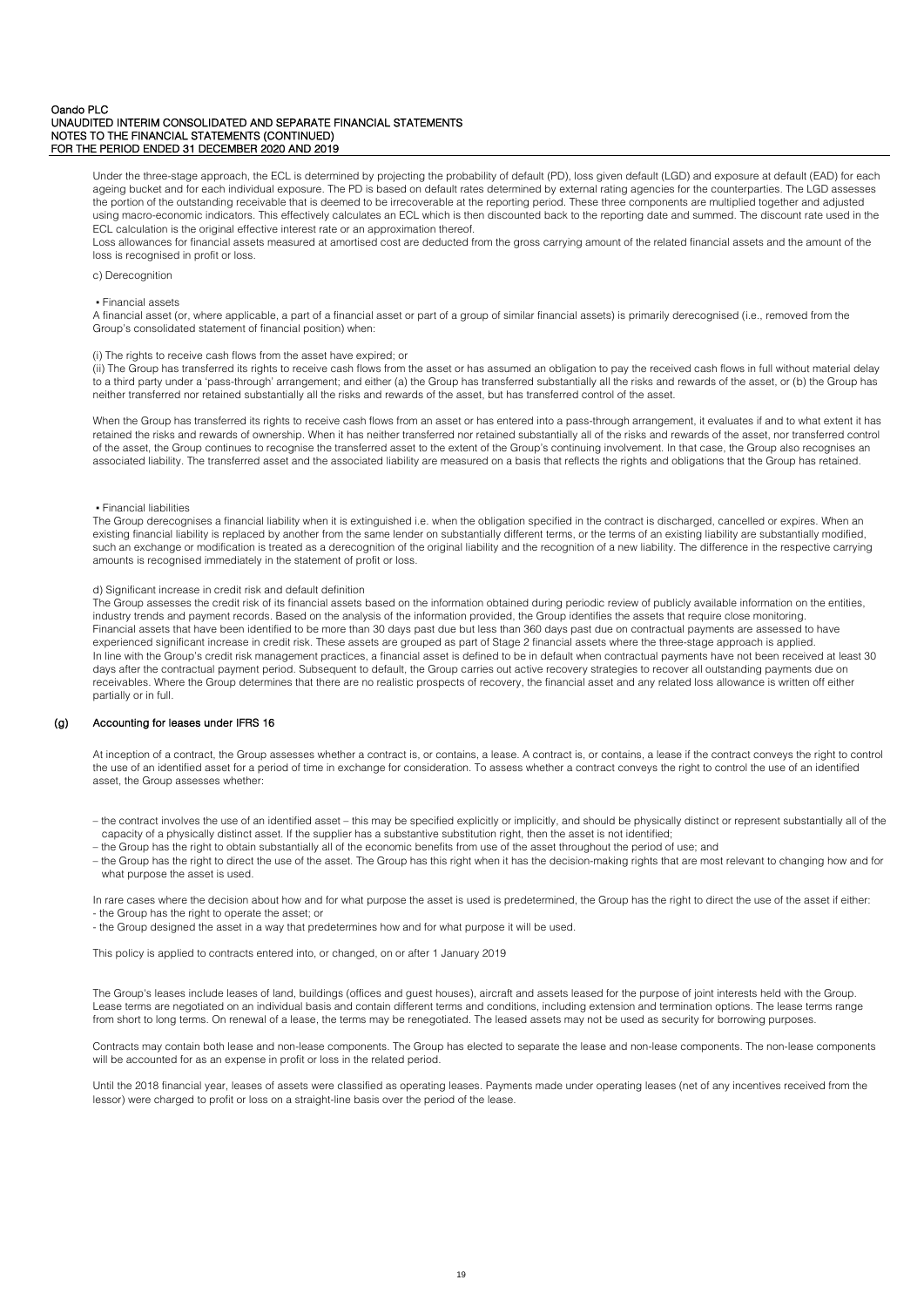# Leases in which the Group is a lessee

Leases are recognised as a right-of-use asset and a corresponding liability at the date at which the leased asset is available for use by the Group. Each lease payment is allocated between the liability and finance cost. The right-of-use asset is depreciated over the shorter of the asset's useful life and the lease term on a straight-line basis.

## Lease liabilities

At the commencement date of a lease, the Group recognises lease liabilities at the present value of lease payments to be made over the lease term. Lease liabilities include the net present value of the following lease payments:

- fixed payments (including in-substance fixed payments), less any lease incentives receivable
- variable lease payments that are based on an index or a rate
- amounts expected to be payable by the Group under residual value guarantees
- the exercise price of a purchase option if the lessee is reasonably certain to exercise that option, and
- payments of penalties for terminating the lease, if the lease term reflects the Group exercising that option.

Lease payments to be made under reasonably certain extension options are also included in the measurement of the liability. The variable lease payments that do not depend on an index or a rate are recognised as expenses in the period in which the event or condition that triggers the payment occurs.

The lease payments are discounted using the Group's incremental borrowing rate, being the rate that the Group would have to pay to borrow the funds necessary to obtain an asset of similar value to the right of use asset in a similar economic environment with similar terms, security and conditions.

The finance cost is charged to profit or loss over the lease period so as to produce a constant periodic rate of interest on the remaining balance of the liability for each period.

The lease liability is subsequently measured at amortised cost using the effective interest method. It is remeasured when there is a change in future lease payments arising from a change in an index or rate, if there is a change in the Group's estimate of the amount expected to be payable under a residual value guarantee, or if the Group changes its assessment of whether it will exercise a purchase, extension or termination option.

# Right of use assets

Right-of-use assets are initially measured at cost, comprising of the following:

- the amount of the initial measurement of lease liability
- any lease payments made at or before the commencement date, less any lease incentives received
- any initial direct costs, and
- restoration costs.

Right-of-use assets are generally depreciated over the shorter of the asset's useful life and the lease term on a straight-line basis. If the Group is reasonably certain to exercise a purchase option, the right-of-use asset is depreciated over the underlying asset's useful life.

#### Short-term leases and leases of low-value assets

Short-term leases are those leases that have a lease term of twelve months or less from the commencement date and do not contain a purchase option. Low-value assets are assets that have values less than \$5,000 when new, e.g., small IT equipment and small items of office furniture, and depends on the nature of the asset. Lease payments on short-term leases and leases of low-value assets would be recognised as expenses in profit or loss on a straight-line basis over the lease term.

## Extension and termination options

Extension and termination options are included in most of the Group's lease arrangements. These are used to maximise operational flexibility in terms of managing the assets used in the Group's operations. Most of the extension options are subject to mutual agreement by the Group and some of the termination options held are exercisable only by the Group

#### Leases in which the Group is a Lessor Sub-leases

When the Group is an intermediate lessor, it accounts for its interests in the head lease and the sub-lease separately. It assesses the lease classification of a sublease with reference to the right-of-use asset arising from the head lease, not with reference to the underlying asset.

If a head lease is a short-term lease to which the Group applies the short term lease exemption, then it classifies the sub-lease as an operating lease.

The Group classifies a sub-lease as a finance lease if the sublease is for the a significant part or whole of the term of the head lease. The head lease liability is measured at the present value of the remaining lease payments discounted at the Group's incremental borrowing rate. The measurement of the right-of-use asset depends on the classification of the sub-lease.

If the sub-lease is classified as a finance lease, the Group does not recognise a right of use asset but recognises a lease receivable (net investment in a lease) to the extent that it is subject to the sub-lease. If the sub-lease is classified as an operating lease, the Group continues to recognise the right-of-use asset.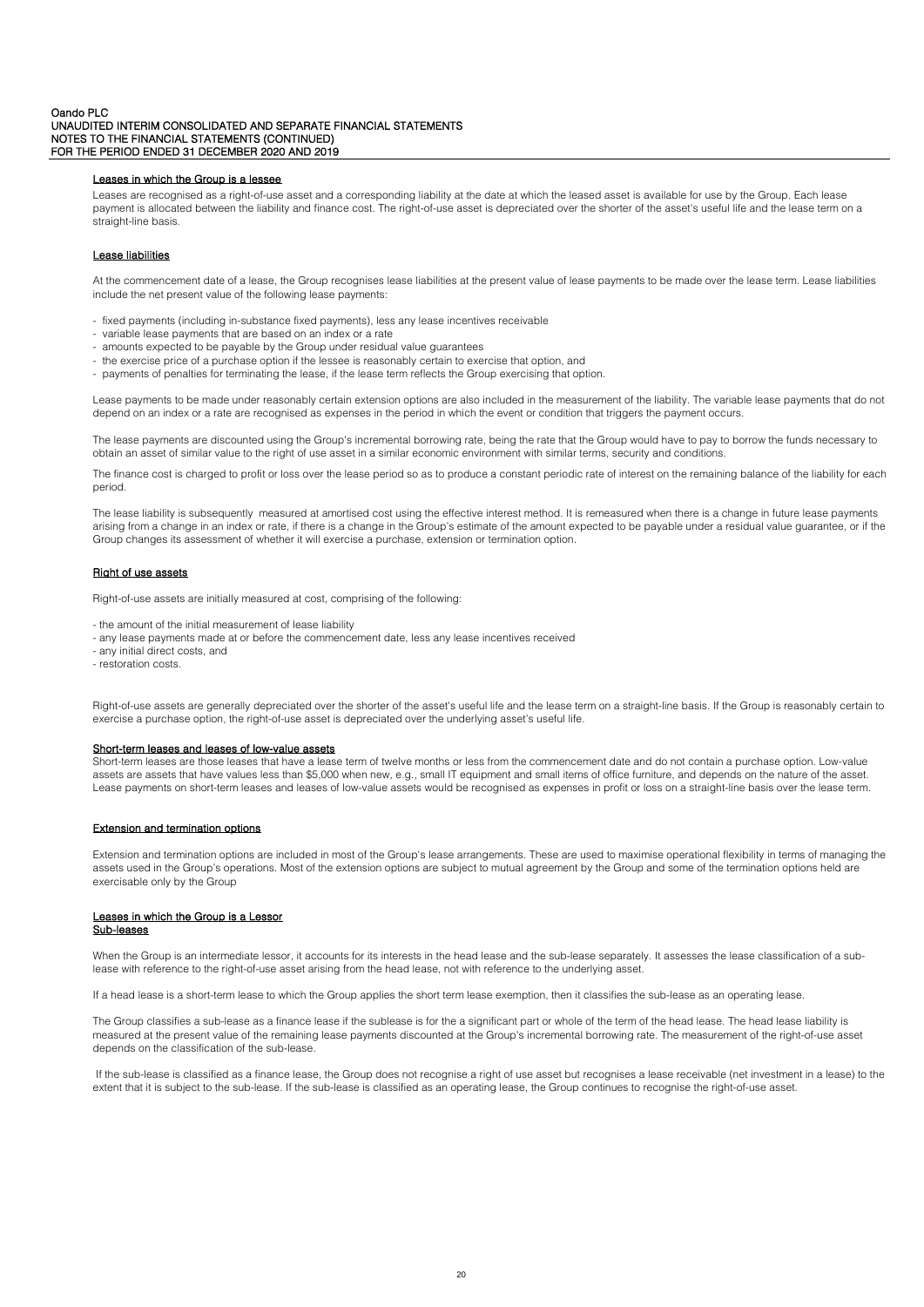#### (h) Inventories

Inventories are stated at the lower of cost and net realisable value. Cost is determined using the weighted average method. The cost of finished goods and work in progress comprises raw materials, direct labour, other direct costs and related production overheads (based on normal operating capacity), but excludes borrowing costs. Net realisable value is the estimated selling price in the ordinary course of business, less estimated costs of completion and selling expenses.

#### (i) Share capital

Ordinary shares are classified as equity. Share issue costs net of tax are charged to the share premium account.

#### (j) Cash and cash equivalents

Cash and cash equivalents include cash in hand, deposits held at call with banks, other short term highly liquid investments with original maturities of three months or less and bank overdrafts. Bank overdrafts are shown within borrowings in current liabilities in the consolidated statement of financial position.

#### (k) Employee benefits

# (i) Retirement benefit obligations

#### Defined contribution scheme

The Group operates a defined contribution retirement benefit schemes for its employees. A defined contribution plan is a pension plan under which the Group pays fixed contributions into a separate entity. The Group has no legal or constructive obligations to pay further contributions if the fund does not hold sufficient assets to pay all employees the benefits relating to employee service in the current and prior periods. The Group's contributions to the defined contribution plan are charged to the profit or loss in the year to which they relate. The assets of the scheme are funded by contributions from both the Group and employees and are managed by pension fund custodians in line with the National Pension Commission (PenCom) Pension Reform Act (PRA).

#### Defined benefit scheme

The Group operated a defined benefit gratuity scheme in Nigeria, where members of staff who had spent 3 years or more in employment are entitled to benefit payments upon retirement. This defined benefit plan was curtailed in 2012 and 2013 for management and non-management staff respectively.

The liability recognized in respect of the discontinued defined benefit plan at the time of curtailment was based on the final settlement amounts communicated to each employee. The settlement amounts bore an interest rate equivalent to 90 days deposit rate from the time of curtailment up until when they were paid to an external funds manager in 2017. Prior to the obligation being funded, the interest costs accruing to the employees are recorded in the statement of profit or loss and included as part of the liability in the statement of financial position.

After the settlement was paid to the fund manager in 2017, the Group no longer has any obligation on the statement of financial position.

## (ii) Employee share-based compensation

The Group operates a number of equity-settled, share-based compensation plans, under which the entity receives services from employees as consideration for equity instruments (options/ awards) of the Group. The fair value of the employee services received in exchange for the grant of the option/awards is recognised as an expense. The total amount to be expensed is determined by reference to the fair value of the options granted, including any market performance conditions (for example, an entity's share prices); excluding the impact of any service and non-market performance vesting conditions (for example, profitability, sales growth targets and remaining an employee of the entity over a specified time period); and including impact of any non-vesting conditions (for example, the requirement for employees to save).

Non-market vesting conditions are included in assumptions about the number of options that are expected to vest. The total amount expensed is recognised over the vesting period, which is the period over which all of the specified vesting conditions are to be satisfied. At each reporting date, the entity revises its estimates of the number of options that are expected to vest based on the non-market vesting conditions. It recognises the impact of the revision to original estimates, if any, in the statement of profit or loss, with a corresponding adjustment to share-based payment reserve in equity.

When the options are exercised, the Group issues new shares. The proceeds received net of any directly attributable transaction costs are credited to share capital (nominal value) and share premium.

Share-based compensation are settled in Oando PLC's shares, in the separate or individual financial statements of the subsidiary receiving the employee services, the share based payments are treated as capital contribution as the subsidiary entity has no obligation to settle the share-based payment transaction.

The entity subsequently re-measures such an equity-settled share-based payment transaction only for changes in non-market vesting conditions.

In the separate financial statements of Oando PLC, the transaction is recognised as an equity-settled share-based payment transaction and additional investments in the subsidiary.

# (iii) Other share based payment transactions

Where the Group obtains goods or services in compensation for its shares or the terms of the arrangement provide either the entity or the supplier of those goods or services with a choice of whether the Group settles the transaction in cash (or other assets) or by issuing equity instruments, such transactions are accounted as share based payments in the Group's financial statements.

# (iv) Profit-sharing and bonus plans

The Group recognises a liability and an expense for bonuses and profit-sharing, based on a formula that takes into consideration the profit attributable to the company's shareholders after certain adjustments. The group recognises a provision where contractually obliged or where there is a past practice that has created a constructive obligation.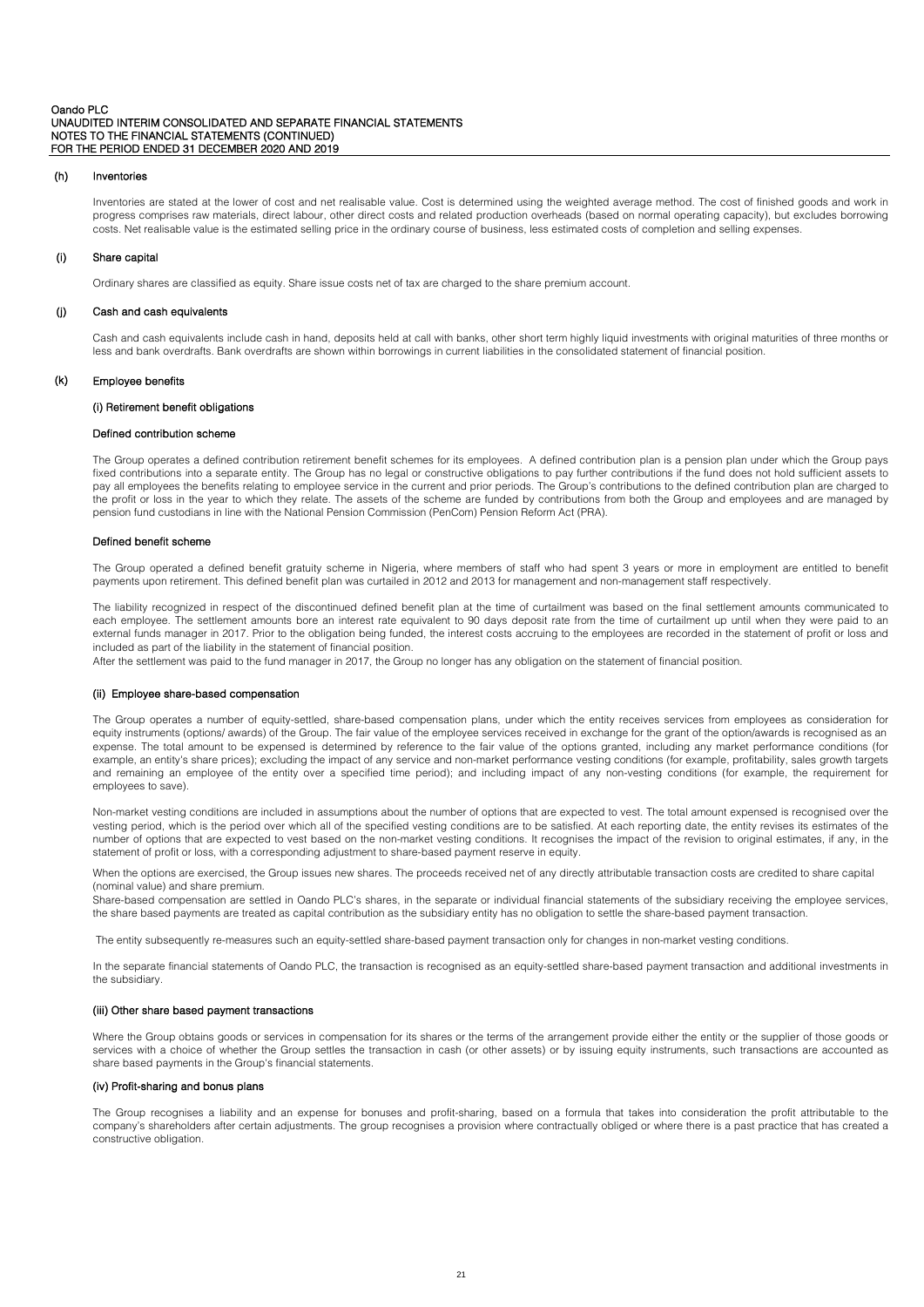#### (l) Provisions

Provisions are recognised when the Group has a present obligation (legal or constructive) as a result of a past event, it is probable that an outflow of resources embodying economic benefits will be required to settle the obligation and a reliable estimate can be made of the amount of the obligation. When the Group expects some or all of a provision to be reimbursed, for example, under an insurance contract, the reimbursement is recognised as a separate asset, but only when the reimbursement is virtually certain. The expense relating to a provision is presented in the statement of profit or loss.

Provisions for environmental restoration and legal claims are recognised when: the Group has a present legal or constructive obligation as a result of past events; it is more likely than not that an outflow of resources will be required to settle the obligation; and the amount has been reliably estimated.

Where there are a number of similar obligations, the likelihood that an outflow will be required in settlement is determined by considering the class of obligations as a whole. A provision is recognised even if the likelihood of an outflow with respect to any one item included in the same class of obligations may be small.

Provisions are measured at the present value of management's best estimate of the expenditure required to settle the present obligation at the reporting date. The discount rate used to determine the present value is a pre-tax rate which reflects current market assessments of the time value of money and the specific risk. The increase in the provision due to the passage of time is recognised as interest expense.

# Decommissioning liabilities

A provision is recognised for the decommissioning liabilities for underground tanks. Based on management estimation of the future cash flows required for the decommissioning of those assets, a provision is recognised and the corresponding amount added to the cost of the asset under property, plant and equipment for assets measured using the cost model. For assets measured using the revaluation model, subsequent changes in the liability are recognised in revaluation reserves through OCI to the extent of any credit balances existing in the revaluation surplus reserve in respect of that asset. The present values are determined using a pre-tax rate which reflects current market assessments of the time value of money and the risks specific to the obligation. Subsequent depreciation charges of the asset are accounted for in accordance with the Group's depreciation policy and the accretion of discount (i.e. the increase during the period in the discounted amount of provision arising from the passage of time) included in finance costs.

Estimated site restoration and abandonment costs are based on current requirements, technology and price levels and are stated at fair value, and the associated asset retirement costs are capitalized as part of the carrying amount of the related tangible fixed assets. The obligation is reflected under provisions in the statement of financial position.

#### (m) Current income and deferred tax

Income tax expense is the aggregate of the charge to profit or loss in respect of current and deferred income tax.

Current income tax is the amount of income tax payable on the taxable profit for the year determined in accordance with the relevant tax legislation. Education tax is provided at 2% of assessable profits of companies operating within Nigeria. Tax is recognised in the statement of profit or loss except to the extent that it relates to items recognised in OCI or equity respectively. In this case, tax is also recognised in other comprehensive income or directly in equity, respectively.

Deferred tax is provided in full, using the liability method, on all temporary differences arising between the tax bases of assets and liabilities and their carrying amount in the consolidated financial statements. However, if the deferred tax arises from the initial recognition of an asset or liability in a transaction other than a business combination that at the time of the transaction affects neither accounting nor taxable profit or loss, it is not accounted for. Current income deferred tax is determined using tax rates and laws enacted or substantively enacted at the reporting date and are expected to apply when the related deferred tax liability is settled.

Deferred tax assets are recognised only to the extent that it is probable that future taxable profits will be available against which the temporary differences can be utilised. Deferred tax is provided on temporary differences arising on investments in subsidiaries and associates, except where the timing of the reversal of the temporary difference is controlled by the Group and it is probable that the temporary difference will not reverse in the foreseeable future.

Deferred tax assets and liabilities are offset when there is a legally enforceable right to offset current tax assets against current tax liabilities and when the deferred taxes assets and liabilities relate to income taxes levied by the same taxation authority on either the same taxable entity or different taxable entities where there is an intention to settle the balances on a net basis.

### (n) Exceptional items

Exceptional items are disclosed separately in the financial statements where it is necessary to do so to provide further understanding of the financial performance of the Group. They are material items of income or expense that have been shown separately due to significance of their nature and amount.

#### (o) Dividend

Dividend payable to the Company's shareholders is recognised as a liability in the consolidated financial statements in the period in which they are declared (i.e. approved by the shareholders).

# (p) Upstream activities

# Exploration and evaluation assets

Exploration and evaluation ("E&E") assets represent expenditures incurred on exploration properties for which technical feasibility and commercial viability have not been determined. E&E costs are initially capitalized as either tangible or intangible exploration and evaluation assets according to the nature of the assets acquired, these costs include acquisition of rights to explore, exploration drilling, carrying costs of unproved properties, and any other activities relating to evaluation of technical feasibility and commercial viability of extracting oil and gas resources. OER will expense items that are not directly attributable to the exploration and evaluation asset pool. Costs that are incurred prior to obtaining the legal right to explore, develop or extract resources are expensed in the statement of income (loss) as incurred. Costs that are capitalized are recorded using the cost model with which they will be carried at cost less accumulated impairment. Costs that are capitalized are accumulated in cost centers by well, field or exploration area pending determination of technical feasibility and commercial viability.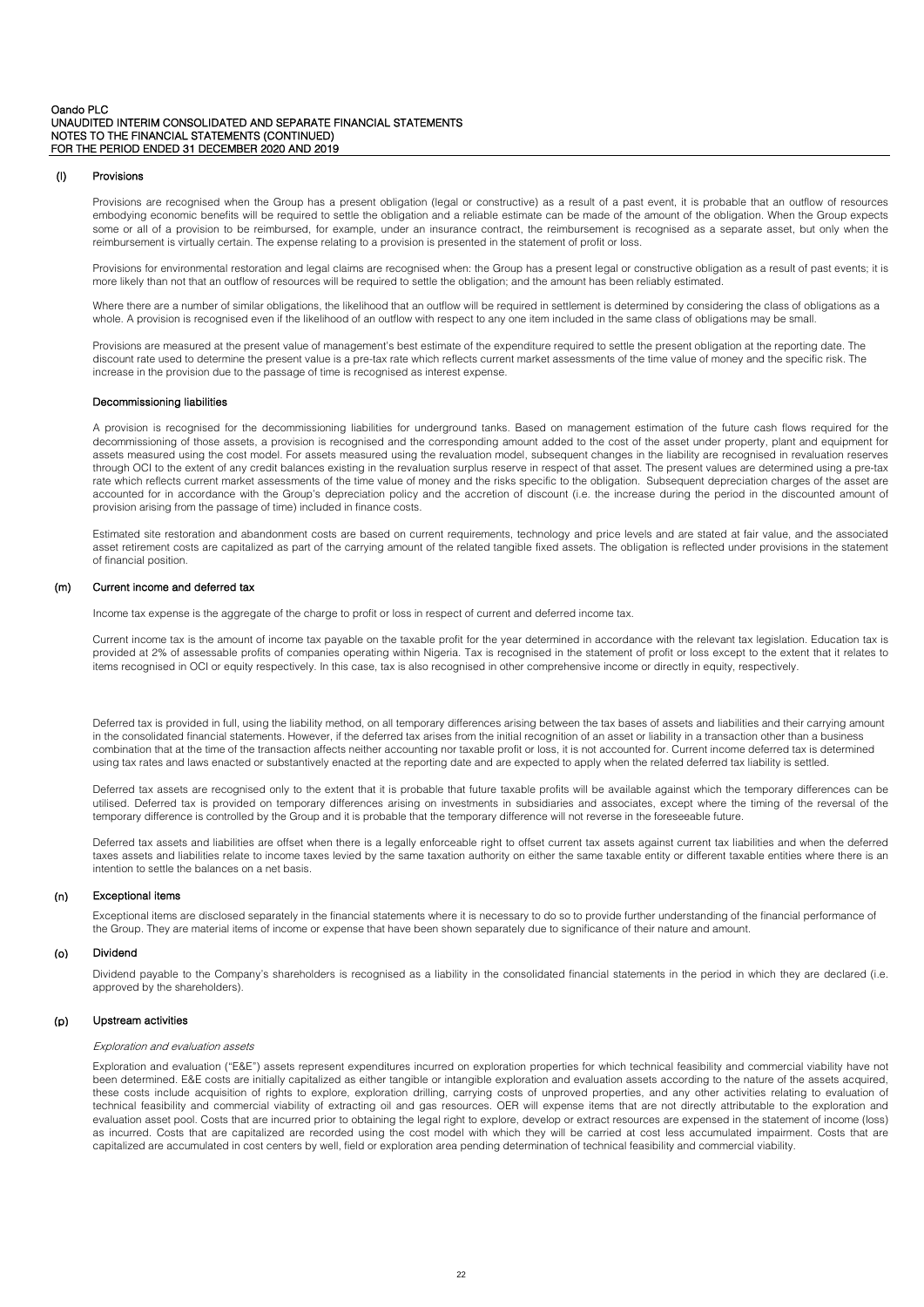Once technical feasibility and commercial viability of extracting the oil or gas is demonstrable, intangible exploration and evaluation assets attributable to those reserves are first tested for impairment and then reclassified from exploration and evaluation assets to a separate category within Property Plant and Equipment ("PP&E") referred to as oil and gas development assets and oil and gas assets. If it is determined that commercial discovery has not been achieved, these costs are charged to expense.

Pre-license cost are expensed in the profit or loss in the period in which they occur

Farm-out arrangements for E&E assets for which OER is the farmor are accounted for by recognizing only the cash payments received and do not recognize any consideration in respect of the value of the work to be performed by the farmee. The carrying value of the remaining interest is the previous cost of the full interest reduced by the amount of cash consideration received for entering the agreement. The effect will be that there is no gain recognized on the disposal unless the cash consideration received exceeds the carrying value of the entire asset held.

#### Oil and gas assets

When technical feasibility and commercial viability is determinable, costs attributable to those reserves are reclassified from E&E assets to a separate category within Property Plant and Equipment ("PP&E") referred to as oil and gas properties under development or oil and gas producing assets. Costs incurred subsequent to the determination of technical feasibility and commercial viability and the costs of replacing parts of property, plant and equipment are recognized as oil and gas interests only when they increase the future economic benefits embodied in the specific asset to which they relate. All other expenditures are recognized in profit or loss as incurred. Such capitalized oil and natural gas interests generally represent costs incurred in developing proved and/or probable reserves and bringing in or enhancing production from such reserves, and are accumulated on a field or geotechnical area basis. The carrying amount of any replaced or sold component is derecognized. The costs of the day-to-day servicing of property and equipment are recognized in the statement of comprehensive loss as incurred.

Oil and gas assets are measured at cost less accumulated depletion and depreciation and accumulated impairment losses. Oil and gas assets are incorporated into Cash Generating Units "CGU's" for impairment testing.

The net carrying value of development or production assets is depleted using the unit of production method by reference to the ratio of production in the year to the related proved and probable reserves, taking into account estimated future development costs necessary to bring those reserves into production. Future development costs are estimated taking into account the level of development required to produce the reserves. These estimates are reviewed by independent reserve engineers at least annually.

Proved and probable reserves are estimated using independent reserve engineer reports and represent the estimated quantities of crude oil, natural gas and natural gas liquids which geological, geophysical, and engineering data demonstrate with a specified degree of certainty to be recoverable in future years from known reservoirs and which are considered commercially producible.

#### (q) Impairment

The Group assesses its assets for indicators of impairments annually. All assets are reviewed whenever events or changes in circumstances indicate that the carrying amounts for those assets may not be recoverable. If assets are determined to be impaired, the carrying amounts of those assets are written down to their recoverable amount, which is the higher of fair value less costs to sell and value in use, the latter being determined as the amount of estimated risk-adjusted discounted future cash flows. For this purpose, assets are grouped into cash-generating units based on separately identifiable and largely independent cash inflows.

Estimates of future cash flows used in the evaluation for impairment of assets related to hydrocarbon production are made using risk assessments on field and reservoir performance and include expectations about proved reserves and unproved volumes, which are then risk-weighted utilising the results from projections of geological, production, recovery and economic factors.

Exploration and evaluation assets are tested for impairment by reference to group of cash-generating units (CGU). Such CGU groupings are not larger than an operating segment. A CGU comprises of a concession with the wells within the field and its related assets as this is the lowest level at which outputs are generated for which independent cash flows can be segregated. Management makes investment decisions/allocates resources and monitors performance on a field/concession basis. Impairment testing for E&E assets is carried out on a field by field basis, which is consistent with the Group's operating segments as defined by IFRS 8.

Impairments, except those related to goodwill, are reversed as applicable to the extent that the events or circumstances that triggered the original impairment have changed.

Impairment charges and reversals are reported within depreciation, depletion and amortisation.

# (r) Non-current assets (or disposal groups) held for sale.

Non-current assets are classified as assets held for sale when their carrying amount is to be recovered principally through a sale transaction and a sale is considered highly probable. They are stated at lower of carrying amount and fair value less costs to sell.

# (s) Production underlift and overlift

The Group receives lifting schedules for oil production generated by the Group's working interest in certain oil and gas properties. These lifting schedules identify the order and frequency with which each partner can lift. The amount of oil lifted by each partner at the balance sheet date may not be equal to its working interest in the field. Some partners will have taken more than their share (overlifted) and others will have taken less than their share (underlifted). The initial measurement of the overlift liability and underlift asset is at the market price of oil at the date of lifting, consistent with the measurement of the sale and purchase. Overlift balances are subsequently measured at fair value, while Underlift balances are carried at lower of carrying amount and current fair value.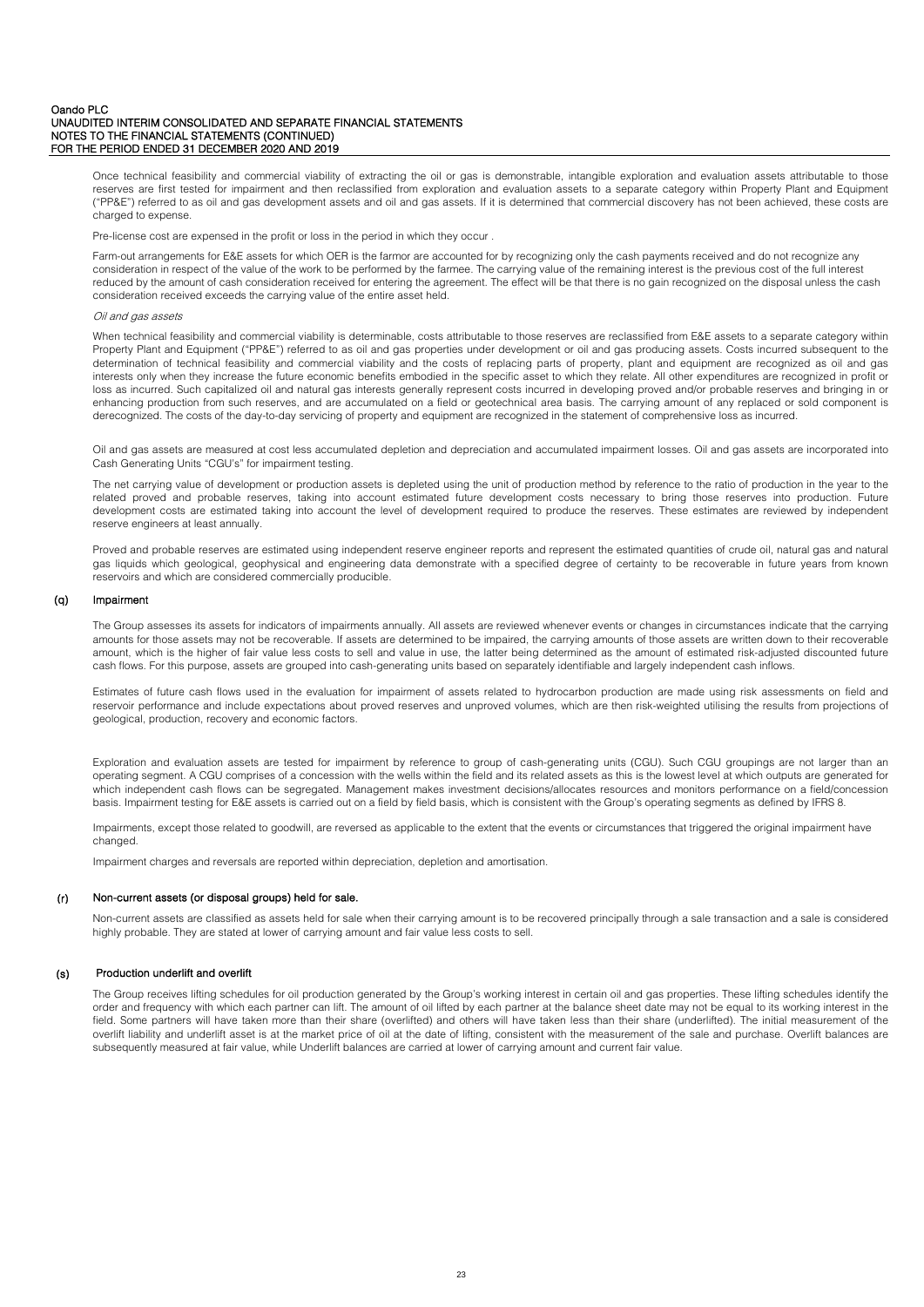## (t) Fair value

Fair value is the price that would be received to sell an asset or paid to transfer a liability in an orderly transaction between market participants at the measurement date. The fair value measurement is based on the presumption that the transaction to sell the asset or transfer the liability takes place either:

- In the principal market for the asset or liability, or
- In the absence of a principal market, in the most advantageous market for the asset or liability.

The principal or the most advantageous market must be accessible to the Group.

The fair value of an asset or a liability is measured using the assumptions that market participants would use when pricing the asset or liability, assuming that market participants act in their economic best interest. A fair value measurement of a non-financial asset takes into account a market participant's ability to generate economic benefits by using the asset in its highest and best use or by selling it to another market participant that would use the asset in its highest and best use. The Group uses valuation techniques that are appropriate in the circumstances and for which sufficient data are available to measure fair value, maximising the use of relevant observable inputs and minimising the use of unobservable inputs.

All assets and liabilities for which fair value is measured or disclosed in the financial statements are categorized within the fair value hierarchy, described as follows, based on the lowest level input that is significant to the fair value measurement as a whole:

Level 1 — Quoted (unadjusted) market prices in active markets for identical assets or liabilities

Level 2 — Valuation techniques for which the lowest level input that is significant to the fair value measurement is directly or indirectly observable

Level 3 — Valuation techniques for which the lowest level input that is significant to the fair value measurement is unobservable.

For assets and liabilities that are recognised in the financial statements on a recurring basis, the Group determines whether transfers have occurred between Levels in the hierarchy by re-assessing categorization (based on the lowest level input that is significant to the fair value measurement as a whole) at the end of each reporting period. External valuers are involved for valuation of significant assets, such as available for sale financial assets, and significant liabilities. Involvement of external valuers is decided upon annually by the valuation committee after discussion with and approval by the Group's audit committee. Selection criteria include market knowledge, reputation, independence and whether professional standards are maintained. Valuers are normally rotated every three years. The valuation committee decides, after discussions with the Group's external valuers, which valuation techniques and inputs to use for each case.

At each reporting date, the Board analyses the movements in the values of assets and liabilities which are required to be re-measured or re-assessed as per the Group's accounting policies. For this analysis, the Board verifies the major inputs applied in the latest valuation by agreeing the information in the valuation computation to contracts and other relevant documents. The Board, in conjunction with the Group's external valuers, also compares the changes in the fair value of each asset and liability with relevant external sources to determine whether the change is reasonable. On an interim basis, the Board and the Group's external valuers present the valuation results to the audit committee and the Group's independent auditors. This includes a discussion of the major assumptions used in the valuations.

For the purpose of fair value disclosures, the Group has determined classes of assets and liabilities on the basis of the nature, characteristics and risks of the asset or liability and the level of the fair value hierarchy as explained above.

#### (u) Offshore processing arrangements

An offshore processing arrangement involves the lifting of crude oil from an owner (usually government/third party) in agreed specifications and quantities for a swap for agreed yields and specifications of refined petroleum products. Under such arrangements, the owner of the crude oil may not attach monetary value to the crude oil delivered to the Group or the refined products received from the Group. Rather, the owner defines the yields and specification of refined products expected from the Group. Sometimes, the owner may request the Group to deliver specific refined products, increase quantity of certain products contrary to previously agreed quantity ratios, or make cash payments in lieu of delivery of products not required ("retained products"). It is also possible that the owner may request the Group to pre-deliver refined products against future lifting of crude oil. Parties to offshore processing arrangements are often guided by terms and conditions codified in an Agreement/Contract. Such terms may include risk and title to crude oil and refined products, free on board or cost, insurance and freight deliveries by counterparties, obligations of counterparties, costs and basis of reimbursements, etc. Depending on the terms of an offshore processing arrangement, the Group may act as a principal or an agent.

## The Group acting in the capacity of a principal

The Group acts as a principal in an offshore processing arrangement when it controls the promised good or service before transferring that good or service to the customer. When it is unclear whether the Group controls the promised good or service after consideration of the definition of control, then the following indicators are considered to determine if the Group has control:

• it has the primary responsibility for providing the products or services to the customer or for fulfilling the order, for example by being responsible for the acceptability of the products or services ordered or purchased by the customer;

• it has inventory risk before the specified good or service has been transferred to a customer or after transfer of control to the customer (for example, if the customer has a right of return); and

• the entity has discretion in establishing the price for the specified good or service. Establishing the price that the customer pays for the specified good or service may indicate that the entity has the ability to direct the use of that good or service and obtain substantially all of the remaining benefits.

The gross amount of the crude oil received by the Group under an offshore processing arrangement represents consideration for the obligation to the counterparty. Control passes to the counter party upon delivery of refined products. At this point, the Group determines the value of crude oil received using the market price on the date of receipt and records the value as revenue. In addition, the Group records processing fees received/receivable from the counterparty as part of revenue. The Group determines the value of refined products at cost and includes the value in cost of sales in the Statement of profit or loss. All direct costs relating to an offshore processing arrangement that are not reimbursable are included in cost of sales, where applicable, in the Statement of profit or loss. Such costs may include processing, freight, demurrage, insurance, directly attributable fees and charges, etc. All expenses, which are not directly related to an offshore processing arrangement is included as part of administrative expenses.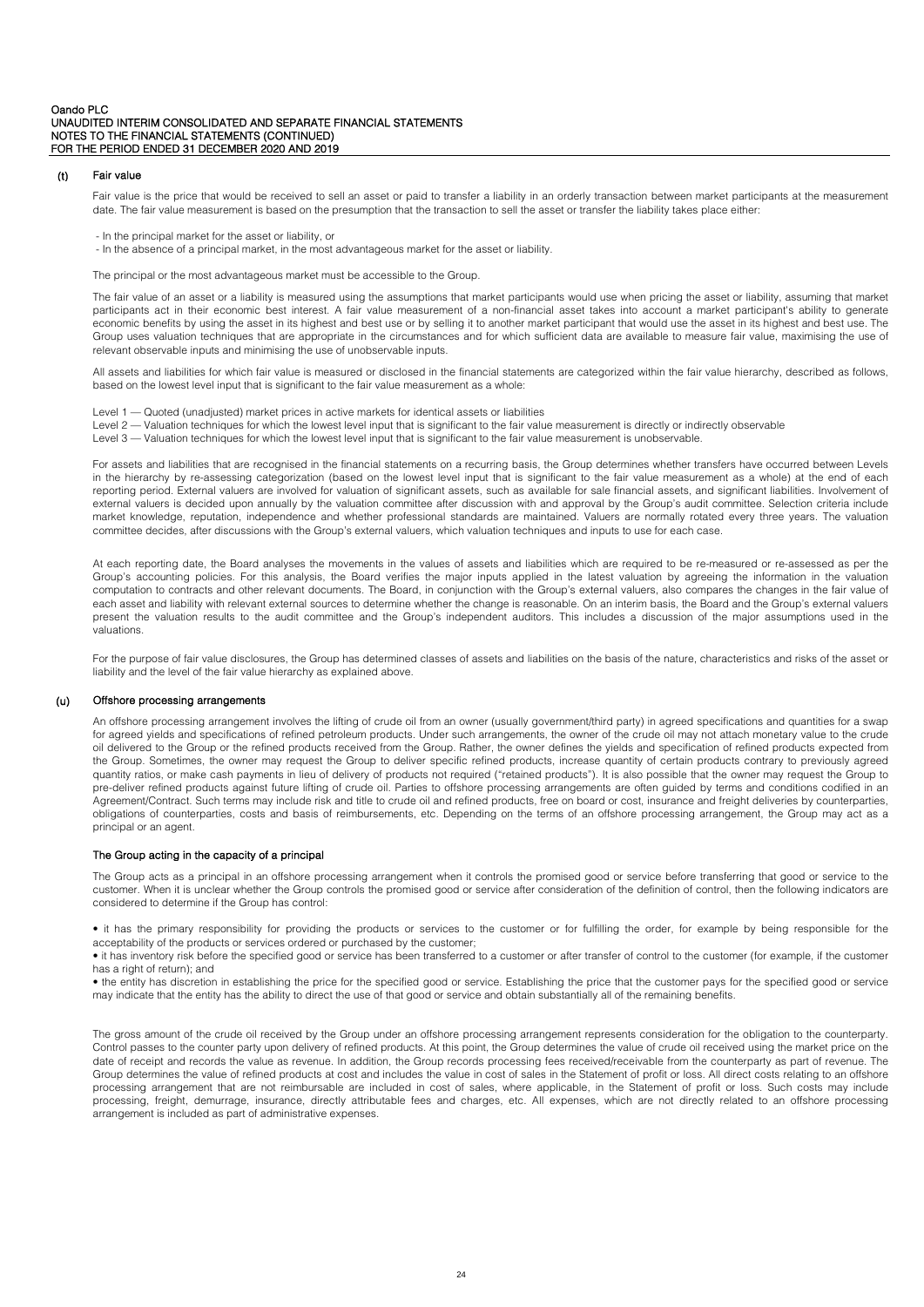Where the Group lifted crude oil but delivered petroleum products subsequent to the accounting period, it does not record the value of the crude oil received as part of revenue. Rather, the Group records the value of crude oil received as deferred revenue under current liabilities.

Where the Group pre-delivered products in expectation of lifting of crude oil in future, it does not record the value in the Statement of profit or loss in order to comply with the matching concept. Rather, it will deplete cash (where actual payment was done) or increase trade payables and receivables. The Group transfers the amount recognised from trade receivables to cost of sales and recognise the value of crude oil lifted as turnover, when crude oil is eventually lifted in respect of the predelivery.

The Group discloses letters of credit and amounts outstanding at the reporting date under contingent liabilities in the notes to the financial statements.

# The Group acting in the capacity of an agent

The Group acts as an agent in an offshore processing arrangement where the gross inflows of economic benefits include amounts collected on behalf of a third party. Such amounts do not result in increases in equity for the Group. Thus, the amounts collected on behalf of the counterparty are not revenue. Instead, revenue is the amount of commission earned for acting as an agent. Costs incurred by the Group are done on behalf of the counterparty and they are fully reimbursable. .

# (v) Investment property

Investment properties are measured initially at cost, including transaction costs. Subsequent to initial recognition, investment properties are stated at fair value, which reflects market conditions at the reporting date. Gains or losses arising from changes in the fair values of investment properties are included in profit or loss in the period in which they arise, including the corresponding tax effect. Fair values are determined based on an annual valuation performed by an accredited external independent valuer applying a valuation model recommended by the International Valuation Standards Committee.

Investment properties are derecognised either when they have been disposed of or when they are permanently withdrawn from use and no future economic benefit is expected from their disposal. The difference between the net disposal proceeds and the carrying amount of the asset is recognised in profit or loss in the period of derecognition. The Group has elected to state investment properties at fair value in accordance with IAS 40.

# 3 Segment information

#### 3.1 Primary reporting format - business segments

At 31 December 2020, the Group had three operating segments namely:

(i) Exploration and production (E&P) – involved in the exploration for and production of oil and gas through the acquisition of rights in oil blocks on the Nigerian continental shelf and deep offshore.

(ii) Supply and Trading – involved in trading of crude refined and unrefined petroleum products. (iii) Corporate and others

# 3.2a The segment results for the year ended 31 December 2020 are as follows:

|                                  | Exploration &<br>Production | Supply & Trading | Corporate &<br>Others | Group           |
|----------------------------------|-----------------------------|------------------|-----------------------|-----------------|
|                                  | N'000                       | N'000            | N'000                 | N000            |
| Total gross segment sales        | 88.572.017                  | 336,572,732      | 339,327,172           | 764,471,921     |
| Inter-segment sales              |                             | (62, 305, 597)   | (212, 180, 675)       | (274, 486, 272) |
| Revenue from external customers* | 88,572,017                  | 274,267,135      | 127, 146, 497         | 489,985,649     |
| Operating (loss)/profit*         | (64, 021, 054)              | 358.187          | (11, 134, 219)        | (74, 797, 086)  |
| Finance cost - (net)*            | (39,669,968)                | (362, 358)       | (18,908,822)          | (58, 941, 148)  |
| Share of profit in associates    | 312.384                     |                  |                       | 312,384         |
| Loss before income tax*          | (103,378,638)               | (4, 171)         | (30.043.041)          | (133, 425, 850) |
| Income tax credit/(expense)*     | 3.038.567                   | ۰                | (2, 183, 147)         | 855,420         |
| Loss for the year                | (100.340.071)               | (4, 171)         | (32.226.188)          | (132,570,430)   |

# The segment results for the year ended 31 December 2019 are as follows:

|                                      | Exploration &<br>Production | Supply & Trading | Corporate &<br>Others | Group           |
|--------------------------------------|-----------------------------|------------------|-----------------------|-----------------|
|                                      | N'000                       | N'000            | N'000                 | N'000           |
| Total gross segment sales            | 137.527.143                 | 449.957.837      | 430.400.369           | 1.017.885.349   |
| Inter-segment sales                  |                             | (72,622,767)     | (368, 690, 725)       | (441,313,492)   |
| Revenue from external customers*     | 137.527.143                 | 377.335.070      | 61.709.644            | 576.571.857     |
| Operating (loss)/ profit*            | (322, 873, 915)             | 2,363,000        | (14,369,603)          | (334, 880, 518) |
| Finance cost - (net)*                | (21, 742, 504)              | (481, 260)       | (18, 488, 715)        | (40, 712, 479)  |
| Share of profit/(loss) in associates | 466,821                     |                  | (2,288,795)           | (1,821,974)     |
| (Loss)/profit before income tax*     | (344, 149, 598)             | 1.881.740        | (35.147.113)          | (377, 414, 971) |
| Income tax credit/(expense)*         | 171.295.229                 |                  | (958, 552)            | 170,336,677     |
| (Loss)/profit for the year           | (172,854,369)               | 1,881,740        | (36, 105, 665)        | (207,078,294)   |
|                                      |                             |                  |                       |                 |

\*See note 3.3a for reconciliation to the statement of profit or loss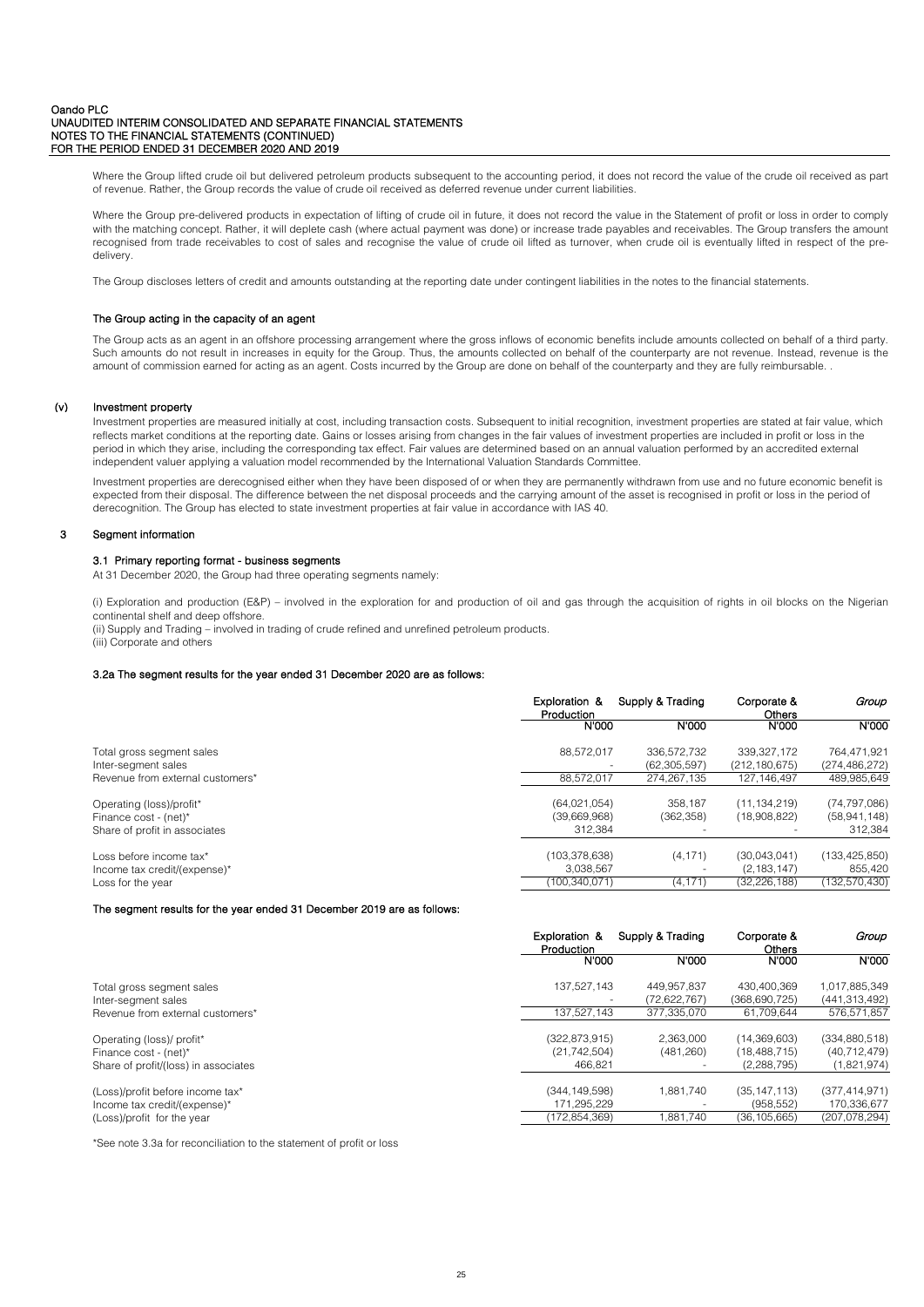# 3.2b The segment results for three months ended 31 December 2020 are as follows:

|                                                                                | Exploration & Supply & Trading<br>Production |                | Corporate &<br>Others        | Group          |
|--------------------------------------------------------------------------------|----------------------------------------------|----------------|------------------------------|----------------|
|                                                                                | N'000                                        | N'000          | N'000                        | N'000          |
| Total gross segment sales                                                      | 17.910.179                                   | 84.669.321     | 181.647.666                  | 284,227,166    |
| Inter-segment sales                                                            |                                              | (15, 847, 539) | (67,030,339)                 | (82, 877, 878) |
| Revenue from external customers*                                               | 17,910,179                                   | 68.821.782     | 114.617.327                  | 201.349.288    |
| Operating (loss)/profit*                                                       | (17, 512, 150)                               | 2,309,220      | (9,268,723)                  | (24, 471, 653) |
| Finance cost - (net)*                                                          | (10,823,042)                                 | (341, 632)     | (5,699,406)                  | (16,864,080)   |
| Share of profit in associates                                                  | 312.384                                      |                |                              | 312.384        |
| (Loss)/profit before income tax*                                               | (28,022,808)                                 | 1,967,588      | (14,968,129)                 | (41,023,349)   |
| Income tax (expense)/credit*                                                   | (51,966,133)                                 | ۰              | 5,142,007                    | (46,824,126)   |
| (Loss)/profit for the year                                                     | (79,988,941)                                 | 967,588        | (9,826,122)                  | (87, 847, 475) |
| The segment results for three months ended 31 December 2019<br>are as follows: | Exploration & Supply & Trading<br>Production |                | Corporate &<br><b>Others</b> | Group          |

|                                      | N'000           | N'000       |                | N'000           |
|--------------------------------------|-----------------|-------------|----------------|-----------------|
| Total gross segment sales            | 41,466,382      | 145.645.703 | 121.483.255    | 308,595,340     |
| Inter-segment sales                  |                 | (8.916.424) | (136.866.612)  | 145,783,036)    |
| Revenue from external customers*     | 41,466,382      | 136.729.279 | (15.383.357)   | 162,812,304     |
| Operating (loss)/profit*             | (332, 568, 794) | 681,535     | (22, 753, 378) | (354, 640, 637) |
| Finance cost - (net)*                | (8,093,253)     | (49,278)    | (5,558,065)    | (13,700,596)    |
| Share of profit/(loss) in associates | 466,821         |             | (307.040)      | 159,781         |
| (Loss)/profit before income tax*     | (340, 195, 226) | 632,257     | (28, 618, 483) | (368, 181, 452) |
| Income tax credit*                   | 144,747,251     |             | 3.291.816      | 148,039,067     |
| (Loss)/profit for the year           | (195.447.975)   | 632.257     | (25.326.667)   | (220, 142, 385) |

\*See note 3.3b for reconciliation to the statement of profit or loss

# 3.3a Reconciliation of reporting segment information for the twelve months ended 31 December 2020 are as follows:

|                                                            |                  |                         | Finance cost   | Loss before Income tax credit |         |
|------------------------------------------------------------|------------------|-------------------------|----------------|-------------------------------|---------|
|                                                            | Revenue<br>N'000 | Operating loss<br>N'000 | (net)<br>N'000 | income tax<br><b>N'000</b>    | N'000   |
| As reported in the segment report                          | 764.471.921      | (74.797.086)            | (58.941.148)   | (133.425.850)                 | 855,420 |
| Elimination of inter-segment transactions on consolidation | (274.486.272)    |                         |                |                               |         |
| As reported in the statement of profit or loss             | 489.985.649      | (74.797.086)            | (58.941.148)   | (133.425.850)                 | 855,420 |

# Reconciliation of reporting segment information for the twelve months ended 31 December 2019 are as follows:

|                                                            | Revenue<br>N'000 |               | Operating loss | Finance cost<br>(net) | income tax  | Loss before Income tax credit |
|------------------------------------------------------------|------------------|---------------|----------------|-----------------------|-------------|-------------------------------|
|                                                            |                  | N'000         | N'000          | N'000                 | N'000       |                               |
| As reported in the segment report                          | 1.017.885.349    | (334.880.518) | (40.712.479)   | (377.414.971)         | 170.336.677 |                               |
| Elimination of inter-segment transactions on consolidation | (441.313.492)    |               |                |                       |             |                               |
| As reported in the statement of profit or loss             | 576.571.857      | (334.880.518) | (40.712.479)   | (377.414.971)         | 170.336.677 |                               |

Profit on inter-segment sales have been eliminated on consolidation.

#### 3.3b Reconciliation of reporting segment information for three months ended 31 December 2020 are as follows: Revenue Operating loss<br>N'000 N'000 Finance cost (net)<br>N'000 Loss before income tax N'000 N'000 N'000 N'000 N'000 Income tax expense<br>N'000 As reported in the segment report<br>
Elimination of inter cognority reportions on consolidation<br>
(284,227,166 (24,471,653) (16,864,080) (41,023,349) (46,824,126) Elimination of inter-segment transactions on consolidation (82,877,878) - - - -

| -ilmination<br>consolidation<br>ent transactions on<br>nter-seame | o<br>. |                                  |               |                         |                                         |
|-------------------------------------------------------------------|--------|----------------------------------|---------------|-------------------------|-----------------------------------------|
| As reported in 1<br>the statement of<br>or loss<br>nrotit :       | 49.288 | $\sim$ $\sim$<br>$'2A$ .<br>.653 | .080<br>.864. | 349<br>י ה<br>Δ.<br>コンド | $\lambda$ 0.0<br>10 <sup>h</sup><br>271 |
|                                                                   |        |                                  |               |                         |                                         |

# Reconciliation of reporting segment information for three months ended 31 December 2019 are as follows:

|                                                            | Revenue<br>N'000 | Operating loss<br>N'000 | Finance cost<br>(net)<br>N'000 | income tax<br>N'000 | Loss before Income tax credit<br>N'000 |
|------------------------------------------------------------|------------------|-------------------------|--------------------------------|---------------------|----------------------------------------|
| As reported in the segment report                          | 308.595.340      | (354.640.637)           | (13.700.596)                   | (368, 181, 452)     | 148,039,067                            |
| Elimination of inter-segment transactions on consolidation | (145.783.036)    |                         |                                |                     |                                        |
| As reported in the statement of profit or loss             | 162.812.304      | (354.640.637)           | (13.700.596)                   | (368.181.452)       | 148.039.067                            |

Profit on inter-segment sales have been eliminated on consolidation.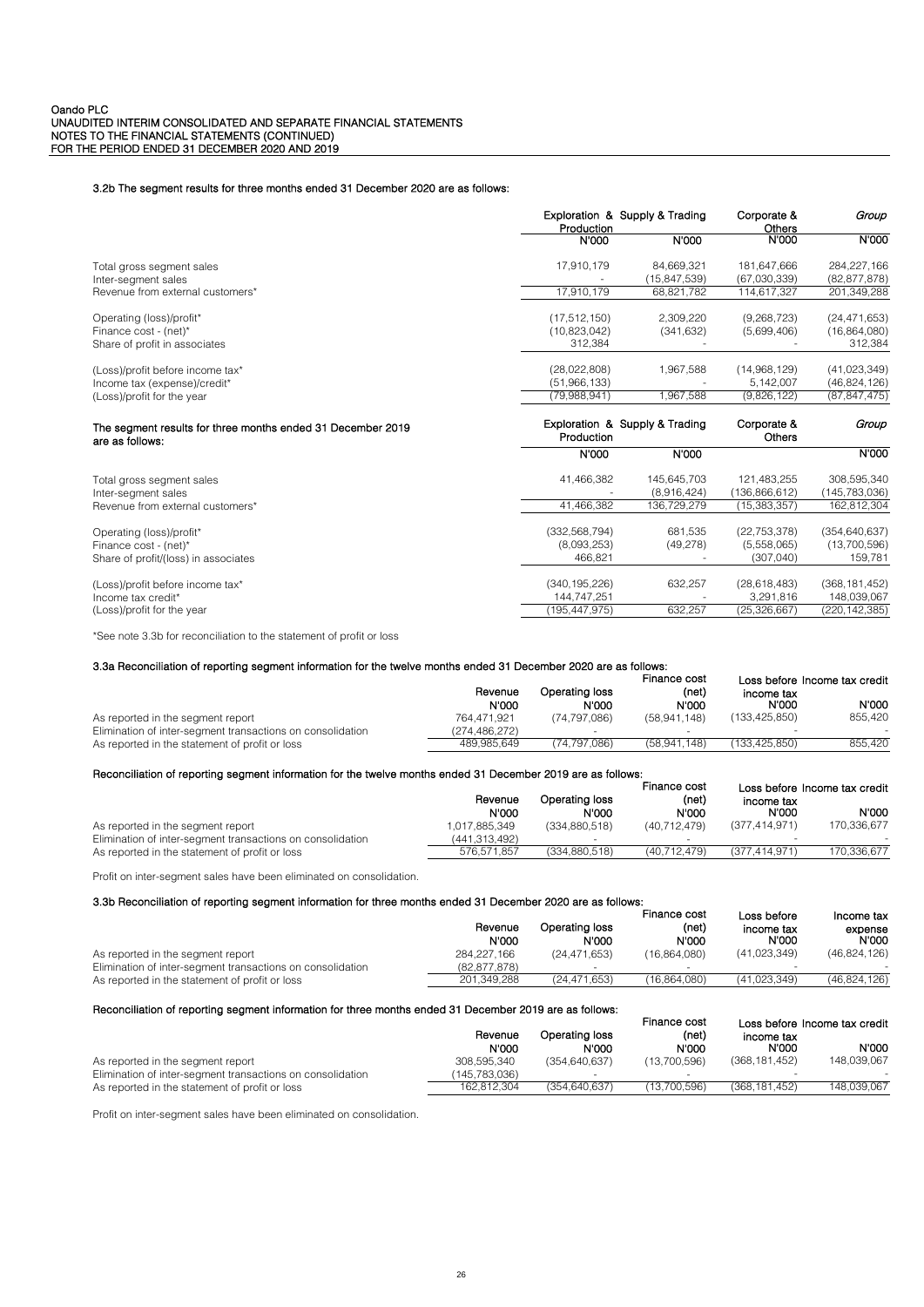| 4 | Other operating income/(expense)                                                                                                                      | Group<br>31 Dec. 2020<br>N'000 | Group<br>31 Dec. 2019<br>N'000 | Company<br>31 Dec. 2020<br>N'000 | Company<br>31 Dec. 2019<br>N 000 |
|---|-------------------------------------------------------------------------------------------------------------------------------------------------------|--------------------------------|--------------------------------|----------------------------------|----------------------------------|
|   | Foreign exchange gain                                                                                                                                 | 12.543.679                     | 3.560.611                      | 12,441,681                       | 4,982,661                        |
|   | Fair value gain/(loss) on commodity options                                                                                                           | 20,003,840                     | (2,448,039)                    |                                  |                                  |
|   | Fair value loss on convertible loan (Note 10a)                                                                                                        |                                | (11, 106, 341)                 |                                  | (11, 106, 341)                   |
|   | Fair value gain on investment properties                                                                                                              | 330,000                        | 1.768.350                      | 330,000                          | 1,768,350                        |
|   | Rental income                                                                                                                                         | 2.059.919                      | 1.829.941                      | 2.248.700                        | 1,829,941                        |
|   | Fair value gain/(loss) on quoted equity instruments                                                                                                   | 3,570                          | (5,072)                        | 3.570                            | (5,072)                          |
|   | Insurance claim received                                                                                                                              | 1.831.094                      |                                |                                  |                                  |
|   | Crude marketing services income                                                                                                                       | 2,817,349                      | 2,619,435                      |                                  |                                  |
|   | Sundry income                                                                                                                                         | 2.239.151                      | 1.171.601                      | 1.308.825                        | 3,581,882                        |
|   |                                                                                                                                                       | 41,828,602                     | (2.609.514)                    | 16,332,776                       | 1,051,421                        |
| 5 | Impairment of assets/(reversal of impairment) of assets                                                                                               | Group<br>31 Dec. 2020<br>N'000 | Group<br>31 Dec. 2019<br>N'000 | Company<br>31 Dec. 2020<br>N'000 | Company<br>31 Dec. 2019<br>N'000 |
| a | Impairment of non-financial assets                                                                                                                    |                                |                                |                                  |                                  |
|   | Impairment of intangible assets                                                                                                                       | 21,825,773                     | 169, 107, 318                  |                                  |                                  |
|   | Impairment of investment                                                                                                                              |                                |                                |                                  | 27,866,166                       |
|   |                                                                                                                                                       | 21,825,773                     | 169, 107, 318                  |                                  | 27,866,166                       |
| b | Impairment of assets/(reversal of impairment) of financial assets                                                                                     |                                |                                |                                  |                                  |
|   | Impairment losses of finance lease                                                                                                                    | 475.791                        | 474.434                        | 593.608                          | 117,377                          |
|   |                                                                                                                                                       |                                |                                |                                  |                                  |
|   | Impairment losses/(reversal of impairment) of non-current receivables                                                                                 | 2,162,234                      | (5,638,276)                    | 2,162,234                        | 24,109                           |
|   | Reversal of impairment on Glover loan note receivables                                                                                                |                                | (6.424.576)                    |                                  | (6,424,576)                      |
|   | Impairment losses/(reversal of impairment) of trade and other receivables<br>Total impairment loss/(reversal of impairment) of other financial assets | 60,259,636<br>62,897,661       | 159.159.044<br>147,570,626     | 3,987,778<br>6,743,620           | (315, 373)<br>(6,598,463)        |

# 6 Property, plant and equipment

| I<br><b>COLLEGE</b> |  |
|---------------------|--|
|                     |  |

| Upstream       | Land and    | Plant and                | Fixtures, fittings,<br>motor vehicle |                          |
|----------------|-------------|--------------------------|--------------------------------------|--------------------------|
| Assets         | buildings   | machinery                | and equipment                        | Total                    |
| N'000          | N'000       | N'000                    | <b>N'000</b>                         | N'000                    |
| 344.057.188    | 774.795     | 8.697.327                | 1.490.775                            | 355.020.085              |
| 39.233.620     | ۰           | $\overline{\phantom{a}}$ |                                      | 39.233.620               |
| 27.448.270     |             |                          | 422.757                              | 27.871.027               |
| (26, 881, 872) | (86, 893)   | (643, 709)               | (583.762)                            | (28, 196, 236)           |
| 293.736        |             | 7.666                    | (1,298)                              | 300.104                  |
| 384.150.942    | 687.902     | 8.061.284                | 1.328.472                            | 394,228,600              |
|                |             |                          |                                      | 584.839.207              |
| 182.810.260)   | (181.476)   |                          |                                      | (190,610,607)            |
| 384.150.942    | 687.902     | 8.061.284                | 1.328.472                            | 394.228.600              |
|                | 566.961.202 | 869.378                  | 11.712.856<br>(3,651,572)            | 5.295.771<br>(3,967,299) |

| Land and  | Plant and | Fixtures, fittings,<br>motor vehicle |             |
|-----------|-----------|--------------------------------------|-------------|
| buildings | machinery | and equipment                        | Total       |
| N'000     | N'000     | <b>N'000</b>                         | N'000       |
| 774.795   | 15.479    | 915.104                              | 1,705,378   |
|           |           | 310.110                              | 310.110     |
| (86, 893) | (1.563)   | (230.682)                            | (319, 138)  |
| 687.902   | 13.916    | 994.532                              | .696.350    |
| 868,929   | 123.641   | 2.497.861                            | 3.490.431   |
| (181.027) | (109.725) | (1.503.329)                          | (1,794,081) |
| 687.902   | 13.916    | 994.532                              | .696.350    |
|           |           |                                      |             |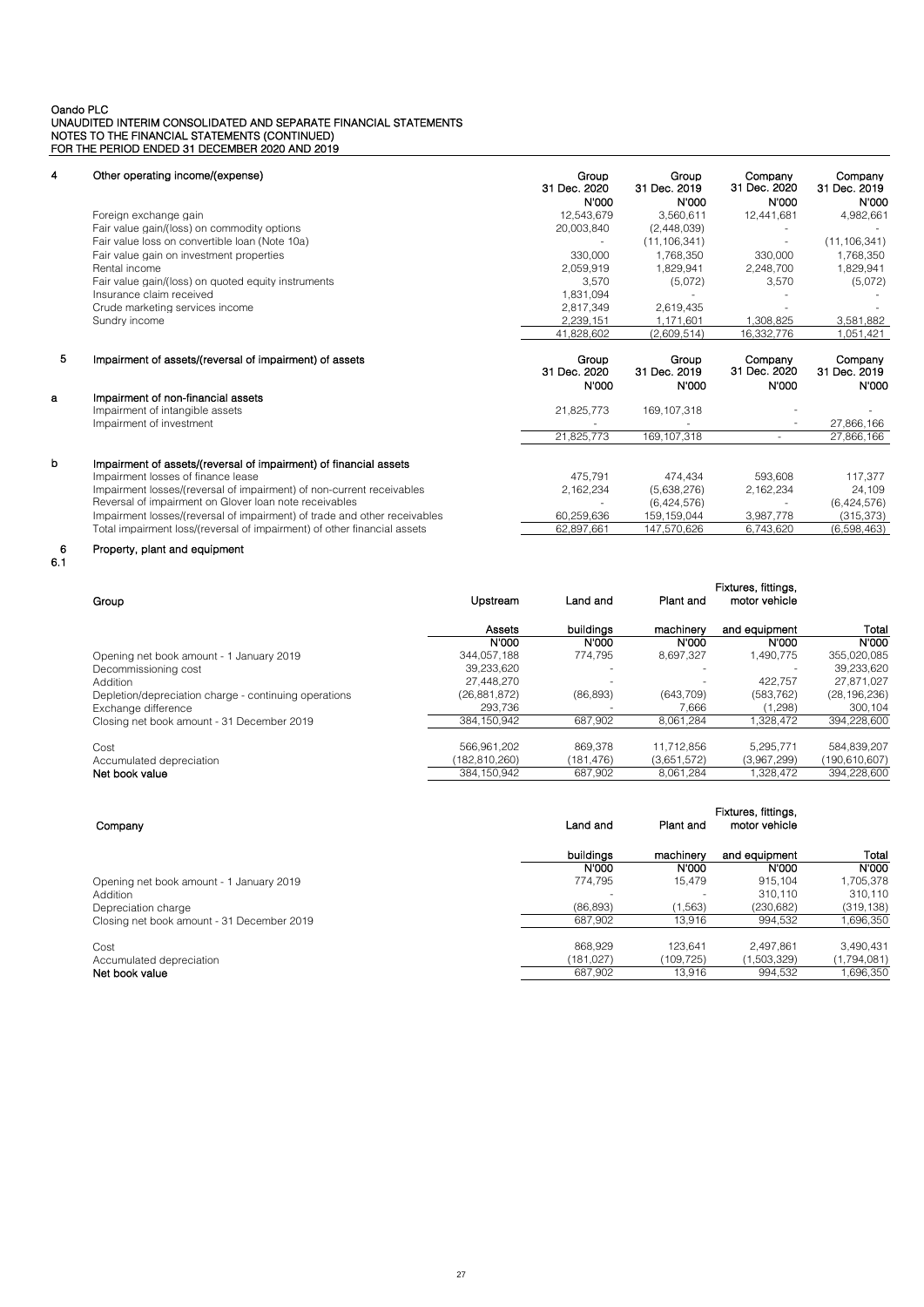|     |                                                       | Upstream        | Land and   | Plant and   | Fixtures, fittings,<br>motor vehicle |                 |
|-----|-------------------------------------------------------|-----------------|------------|-------------|--------------------------------------|-----------------|
|     |                                                       | Assets          | buildings  | machinery   | and equipment                        | Total           |
|     |                                                       | N'000           | N'000      | N'000       | N'000                                | N'000           |
| 6.2 | Group                                                 |                 |            |             |                                      |                 |
|     | Opening net book amount - 1 January 2020              | 384.150.942     | 687.902    | 8.061.284   | 1.328.472                            | 394,228,600     |
|     | Decommissioning cost                                  | (16,566,329)    |            |             | ۰                                    | (16, 566, 329)  |
|     | Addition                                              | 33.179.890      |            |             | 641.744                              | 33.821.634      |
|     | Depletion/depreciation charge - continuing operations | (29,620,004)    | (86,994)   | (684, 555)  | (455, 348)                           | (30, 846, 901)  |
|     | Disposal                                              |                 |            |             | (33)                                 | (33)            |
|     | Exchange difference                                   | 46.278.007      |            | 965.361     | 27.719                               | 47,271,087      |
|     | Closing net book amount - 31 December 2020            | 417.422.506     | 600.908    | 8.342.090   | 1.542.554                            | 427.908.058     |
|     | Cost                                                  | 654.719.054     | 869.378    | 13.167.111  | 6.287.249                            | 675.042.792     |
|     | Accumulated depreciation                              | (237, 296, 548) | (268, 470) | (4,825,021) | (4,744,695)                          | (247, 134, 734) |
|     | Net book value                                        | 417.422.506     | 600.908    | 8.342.090   | 1.542.554                            | 427.908.058     |
|     |                                                       |                 |            |             |                                      |                 |

| Company                                    | Land and   | Plant and | Fixtures, fittings,<br>motor vehicle |             |
|--------------------------------------------|------------|-----------|--------------------------------------|-------------|
|                                            | buildings  | machinery | and equipment                        | Total       |
|                                            | N'000      | N'000     | N'000                                | N'000       |
| Opening net book amount - 1 January 2020   | 687.902    | 13.916    | 994.532                              | 1.696.350   |
| Addition                                   |            |           | 153.788                              | 153.788     |
| Depreciation charge                        | (86,994)   | (1, 218)  | (252.968)                            | (341, 180)  |
| Closing net book amount - 31 December 2020 | 600.908    | 12.698    | 895,352                              | 1,508,958   |
| Cost                                       | 868.929    | 123.641   | 2.651.649                            | 3.644.219   |
| Accumulated depreciation                   | (268, 021) | (110,943) | (1,756,297)                          | (2,135,261) |
| Net book value                             | 600,908    | 12.698    | 895.352                              | .508.958    |
|                                            |            |           |                                      |             |

# 7 Intangible assets

7.1

|                                                |                   |                    | <b>Exploration and</b><br>Evaluation |                 |
|------------------------------------------------|-------------------|--------------------|--------------------------------------|-----------------|
| Group                                          | Goodwill<br>N'000 | Software*<br>N'000 | asset**<br>N'000                     | Total<br>N'000  |
| Opening net book amount - 1 January 2019       | 379.221.242       |                    | 53.100.518                           | 432.321.760     |
| Addition                                       |                   | 669,310            | 1.189.475                            | 1.858.785       |
| Impairment                                     | (156, 475, 124)   |                    | (12,632,194)                         | (169, 107, 318) |
| Amortisation                                   |                   | (55, 776)          |                                      | (55, 776)       |
| Exchange difference                            | 5.868.208         |                    | (14.096)                             | 5.854.112       |
| Closing net book amount as at 31 December 2019 | 228,614,326       | 613.534            | 41.643.703                           | 270,871,563     |
| Cost                                           | 392.761.424       | 669.310            | 92.639.983                           | 486.070.717     |
| Accumulated amortisation and impairment        | (164.147.098)     | (55, 776)          | (50.996.280)                         | (215, 199, 154) |
| Net book value                                 | 228.614.326       | 613.534            | 41.643.703                           | 270.871.563     |
|                                                |                   |                    |                                      |                 |

Software<br>N'000

#### Company N'000

Oompany N'000<br>Opening net book amount - 1 January 2019<br>Addition 669,310 Addition 669,310 Amortisation (55,776) Closing net book amount as at 31 December 2019 **613,534** 

Cost 669,310

Accumulated amortisation and impairment (55,776) Net book value 613,534

|     |                                                |                   |                    | <b>Exploration and</b><br>Evaluation |                 |
|-----|------------------------------------------------|-------------------|--------------------|--------------------------------------|-----------------|
| 7.2 | Group                                          | Goodwill<br>N'000 | Software*<br>N'000 | asset**<br>N'000                     | Total<br>N'000  |
|     | Opening net book amount - 1 January 2020       | 228.614.326       | 613.534            | 41.643.703                           | 270.871.563     |
|     | Addition                                       |                   | 44,890             | 391.163                              | 436.053         |
|     | Impairment                                     | (21, 825, 773)    |                    | $\overline{\phantom{a}}$             | (21, 825, 773)  |
|     | Amortisation                                   |                   | (223, 103)         |                                      | (223, 103)      |
|     | Exchange difference                            | 27,267,574        |                    | 5.225.599                            | 32,493,173      |
|     | Closing net book amount as at 31 December 2020 | 234,056,127       | 435.321            | 47.260.465                           | 281,751,913     |
|     | Cost                                           | 418.881.012       | 1.572.266          | 104.655.939                          | 525,109,217     |
|     | Accumulated amortisation and impairment        | (184.824.885)     | (1.136.945)        | (57.395.474)                         | (243, 357, 304) |
|     | Net book value                                 | 234.056.127       | 435.321            | 47.260.465                           | 281.751.913     |
|     |                                                |                   |                    |                                      |                 |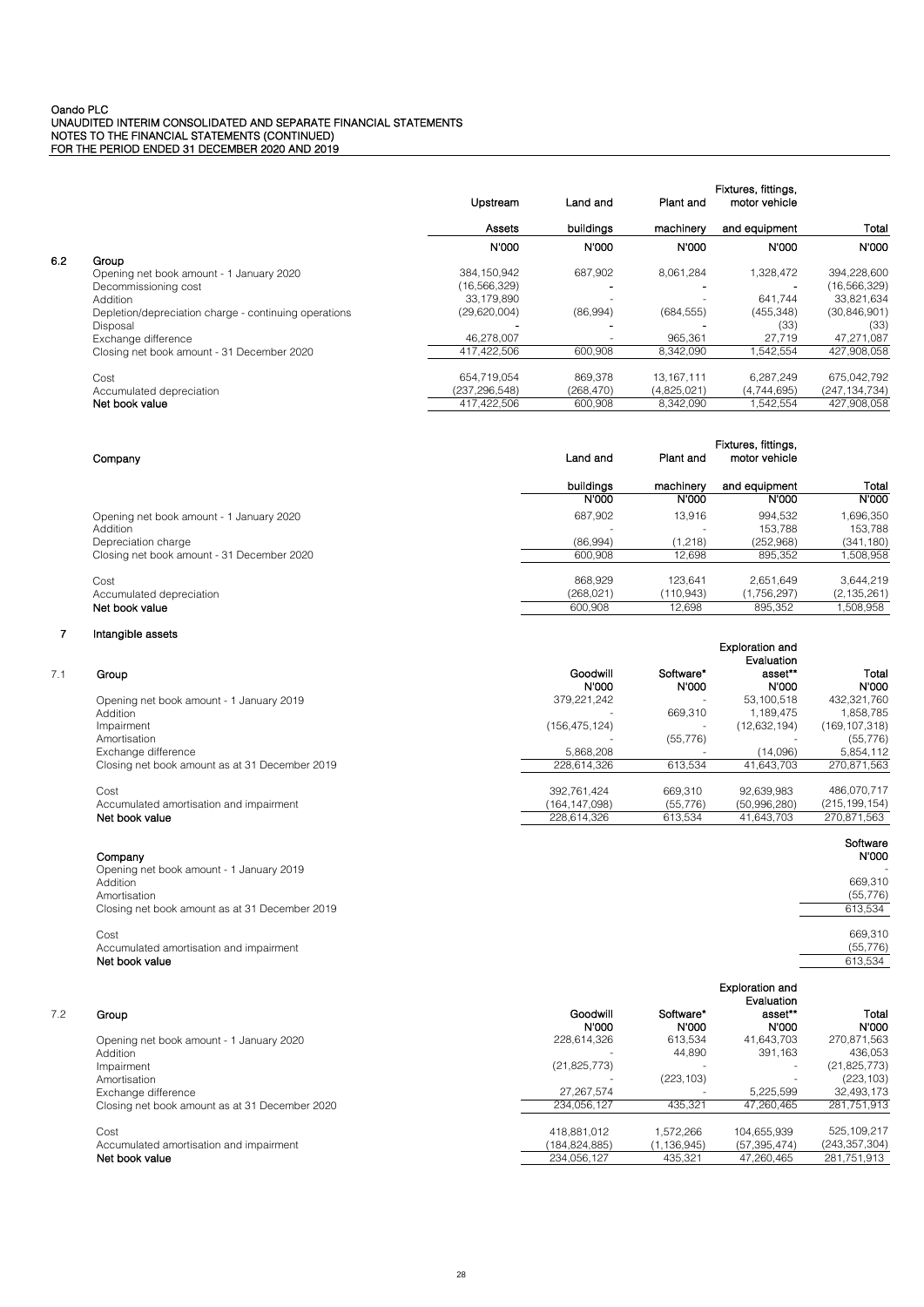| Company                                        | Software<br>N'000 |
|------------------------------------------------|-------------------|
| Opening net book amount - 1 January 2020       | 613.534           |
| Addition                                       | 44,890            |
| Amortisation                                   | (223, 103)        |
| Closing net book amount as at 31 December 2020 | 435,321           |
| Cost                                           | 714.200           |
| Accumulated amortisation and impairment        | (278, 879)        |
| Net book value                                 | 435,321           |

\*\*The above exploration and evaluation assets represent expenditures arising from the exploration and evaluation of oil and gas interests. The costs relate to oil and gas properties primarily located in Nigeria and São Tomé and Príncipe "STP". The technical feasibility and commercial viability of extracting oil and gas has not yet been determined in relation to the above properties, and therefore, they remain classified as exploration and evaluation assets at December 31, 2020.

# 8 Investment property

| Fair value of the properties:                             | Group<br>31 Dec. 2020<br><b>N'000</b> | Group<br>31 Dec. 2019<br>N'000 | Company<br>31 Dec. 2020<br>N'000 | Company<br>31 Dec. 2019<br>N'000 |
|-----------------------------------------------------------|---------------------------------------|--------------------------------|----------------------------------|----------------------------------|
|                                                           |                                       |                                |                                  |                                  |
| Land located in Abuja (5,168.14 sqm)                      | 1.188.000                             | 1.188.000                      | 1.188.000                        | 1.188.000                        |
| Land located in Lagos (10,864.11 sqm)                     | 1.950.000                             | 1.620.000                      | 1.950.000                        | 1.620.000                        |
|                                                           | 3.138.000                             | 2.808.000                      | 3.138.000                        | 2,808,000                        |
|                                                           |                                       |                                |                                  |                                  |
|                                                           | Group<br>31 Dec. 2020                 | Group<br>31 Dec. 2019          | Company<br>31 Dec. 2020          | Company<br>31 Dec. 2019          |
|                                                           | N'000                                 | N'000                          | N'000                            | N'000                            |
| At 1 January                                              | 2.808.000                             | 1.033.000                      | 2.808.000                        | 1.033.000                        |
| Stamp duty paid on investment property                    |                                       | 6.650                          |                                  | 6.650                            |
| Fair value gain recognised in statement of profit or loss | 330,000                               | .768.350                       | 330,000                          | ,768,350                         |
| Closing balance                                           | 3.138.000                             | 2.808.000                      | 3.138.000                        | 2.808.000                        |

The Company acquired an investment property (a land) in 2017 and perfected the title of another in 2019. These were classified as investment properties as management's intention for use is yet to be determined and the fair value of the properties were determined using the direct market comparison method of valuation by an independent estate valuer, Ubosi Eleh and Co - Emeka D. Eleh (FRC/2015/NIESV/00000013406).

| Right of use assets                | Group<br>31 Dec. 2020<br>N'000 | Group<br>31 Dec. 2019<br>N'000 | Company<br>31 Dec. 2020<br>N'000 | Company<br>31 Dec. 2019<br>N'000 |
|------------------------------------|--------------------------------|--------------------------------|----------------------------------|----------------------------------|
| Opening balance                    | 20.084.475                     | 30.010.435                     | 16,547,620                       | 25,442,538                       |
| Additions                          | 780.366                        | (9,939,678)                    | 51.469                           | (8,894,918)                      |
| Modification                       | (72, 829)                      |                                | (2,435,574)                      |                                  |
| Exchange difference on translation | 57,518                         | 13,718                         |                                  |                                  |
| Closing balance                    | 20,849,530                     | 20.084.475                     | 14, 163, 515                     | 16,547,620                       |
| Depreciation                       |                                |                                |                                  |                                  |
| Opening balance                    | (3,817,069)                    |                                | (3,088,661)                      |                                  |
| Charge for the period              | (2,625,208)                    | (3,810,698)                    | (1,698,979)                      | (3,088,661)                      |
| Exchange difference on translation | (20, 280)                      | (6, 371)                       |                                  |                                  |
| Closing balance                    | (6,462,557)                    | (3,817,069)                    | (4,787,640)                      | (3,088,661)                      |
| Net book value                     | 14,386,973                     | 16,267,406                     | 9.375,875                        | 13,458,959                       |

| Investment in associate                                               | Umugini Asset<br><b>Company Limited</b>       | Glover BV                   | OWDL                     | <b>TOTAL</b><br>N'000             |
|-----------------------------------------------------------------------|-----------------------------------------------|-----------------------------|--------------------------|-----------------------------------|
|                                                                       |                                               |                             |                          |                                   |
|                                                                       |                                               |                             |                          |                                   |
|                                                                       |                                               |                             |                          | 6.424.732                         |
| Share of profit/(loss) in associate                                   |                                               | 41.411                      |                          | (1,821,974)                       |
| Reversal of share of associate's foreign currency translation reserve |                                               |                             | 54.363                   | 54.363                            |
| Derecognition of the carrying value of investment in associate        |                                               |                             |                          |                                   |
| following the disposal of 25% interest in Glover BV**                 |                                               | (4, 154, 382)               |                          | (4, 154, 382)                     |
| Adjustment of loss from deemed disposal of interest in OWDL           |                                               |                             | 201.578                  | 201.578                           |
| Capital contribution from shareholders                                | 612.638                                       |                             |                          | 612.638                           |
| Exchange difference                                                   | 4.250                                         | 461.594                     | $\overline{\phantom{a}}$ | 465.844                           |
| At 31 December 2019                                                   | 1,782,799                                     | ۰                           |                          | 1.782.799                         |
|                                                                       | Group<br>Carrying value:<br>At 1 January 2019 | N'000<br>699.090<br>466.821 | N'000<br>3.651.377       | N'000<br>2.074.265<br>(2,330,206) |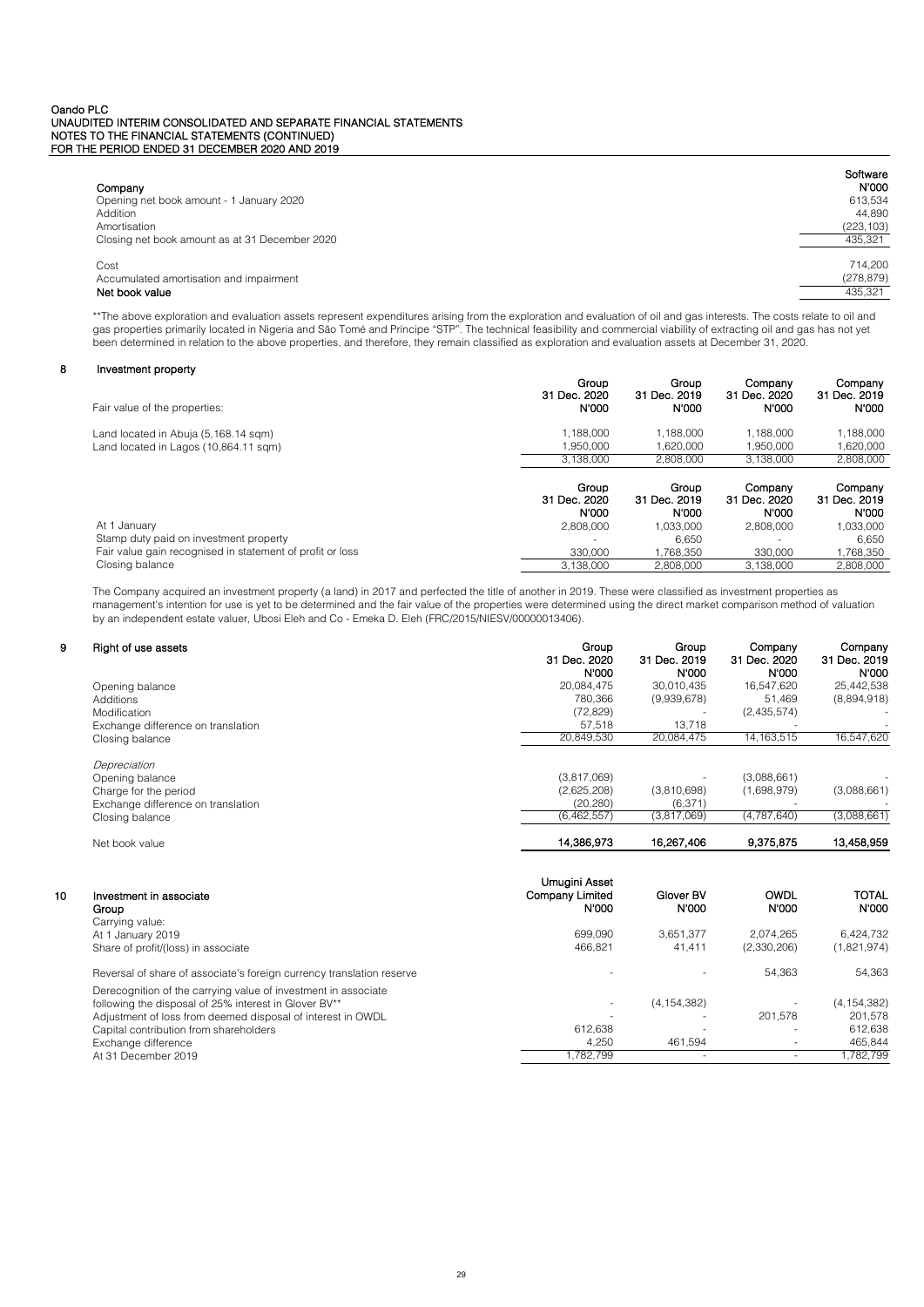| Umugini Asset |
|---------------|
| Company       |
| Limited       |
| N'000         |
| 1,782,799     |
| 312.384       |
| 244,033       |
| 2.339.216     |
|               |

## Umugini Pipeline Infrastructure Limited

Umugini Pipeline Infrastructure Limited, formerly Umugini Asset Company Limited until January 2, 2019 when Corporate Affairs Commission granted approval to effect the change of name after a special resolution was passed by the board of directors on July 24, 2018.

The principal activity of Umugini Pipeline Infrastructure Limited "UPIL" is to carry on the business of planning, design, construction, ownership and provision of crude pipeline and fiscal metering facilities for the custody, operation, maintenance, handling and transportation by pipeline of stabilized crude on behalf of the shareholders and other oil and gas producing companies to downstream crude oil terminal facilities.

The associate has share capital consisting solely of Ordinary Shares, which are held in trust by Energia Limited for the Company's indirect subsidiary, Oando Production and Development Company Limited (OPDCL) in 2012 until the shares will be transferred to the joint venture company set up by both parties.

The transfer was effected on 8 March 2019 to Ebegwati Pipeline Company Limited (a joint venture company set up to hold shares in UACL). Through the shareholder and heads of terms agreement, OPDCL is guaranteed a seat on the board of UACL and participates in all significant financial and operating decisions even though it only holds 11.25% ownership.

# Glover BV

On March 29, 2019, the Group through Oando Netherlands Cooperatief 3 ("Coop 3") sold 25% of her interest in Glover Gas and Power B.V. (an associate of the Group) and the loan note receivable from Glover Gas and Power B.V to HIP Glover S.a.r.l ("Luxco") for a total consideration of \$41.5 million (see note 9bii). As a result, Glover Gas and Power B.V. ceases to be an associate of the Group effective the same date (see note 12bii for disposal accounting).

# Oando Wings Development Limited

\*\*On 2nd November 2016, Oando PLC ('the Borrower') entered into a rental funding facilities agreement with RMB Westpoint, SB Wings Development Limited ('the Lenders') and Oando Wings Development Limited ('the Lessor') amended on 7 March 2017. The agreement provides that the Lenders will make available to the Borrower, \$20,500,000 divided into Facility A \$10,725,000 and Facility B \$9,775,000. The agreement further provides that, on each Facility A and Facility B Profit Share Date, the Lenders shall subscribe for, and the Lessor shall issue, that number of ordinary shares in the share capital of the Lessor to the Lenders (in their Pro Rata Share of Facility A and Facility B) as required to give effect to the reduced shareholding percentage of the Borrower in the Lessor for the relevant Facility A and Facility B Profit Share Period.

Following from the above, on 8th June 2018, OWDL issued 536,481 shares each to RMB Westport Wings Limited and SB Wings Development Limited thereby diluting Oando PLC's interest to 23.3%. Oando PLC ought to have been diluted to 20.79% as of 31 December 2018, had OWDL followed the reduced shareholding percentage of the Borrower described above. The effect of the dilution to 23.3% was accounted for in the 31 December 2018 consolidated financial statements.

On 5 December 2019, OWDL further issued 1,095,910 shares each to RMB Westport Wings Limited and SB Wings Development Limited thereby diluting Oando PLC's interest to 19.45%. Oando PLC ought to have been diluted to 18.78% as of 31 December 2019, had OWDL followed the reduced shareholding percentage of the Borrower described above. The effect of the dilution to 19.45% has no effect on the 31 December 2019 consolidated financial statements as the carrying value of OWDL is nil based on recurring losses from the associate.

On 24 December 2019, Wings Mauritius Limited acquired 100% shares of RMB Westport Wings. However, registration of the shares was not completed with Corporate Affairs Commission, Nigeria as at end of 2019.

As at this reporting date, the Lenders had given a loan of N7.3 billion (\$20.02 million) to the Borrower and the Borrower has not made any repayment as of the reporting date. The borrowing has been accounted for at amortized cost and the effect reflected in the consolidated and separate statement of profit or loss.

|    | Company<br>At 1 January 2019 and 31 December 2019                    |                                |                                |                                  | Oando Wings<br>N'000<br>2,716,431 |
|----|----------------------------------------------------------------------|--------------------------------|--------------------------------|----------------------------------|-----------------------------------|
|    | At 1 January 2020 and 31 December 2020                               |                                |                                |                                  | 2,716,431                         |
| 11 | Financial assets at fair value through profit or loss<br>Non-current | Group<br>31 Dec. 2020<br>N'000 | Group<br>31 Dec. 2019<br>N'000 | Company<br>31 Dec. 2020<br>N'000 | Company<br>31 Dec. 2019<br>N'000  |
|    | At start of the year                                                 |                                | 11.106.340                     |                                  | 11,106,340                        |
|    | Fair value loss                                                      |                                | (11, 106, 340)                 | $\overline{\phantom{a}}$         | (11, 106, 340)                    |
|    |                                                                      |                                |                                |                                  |                                   |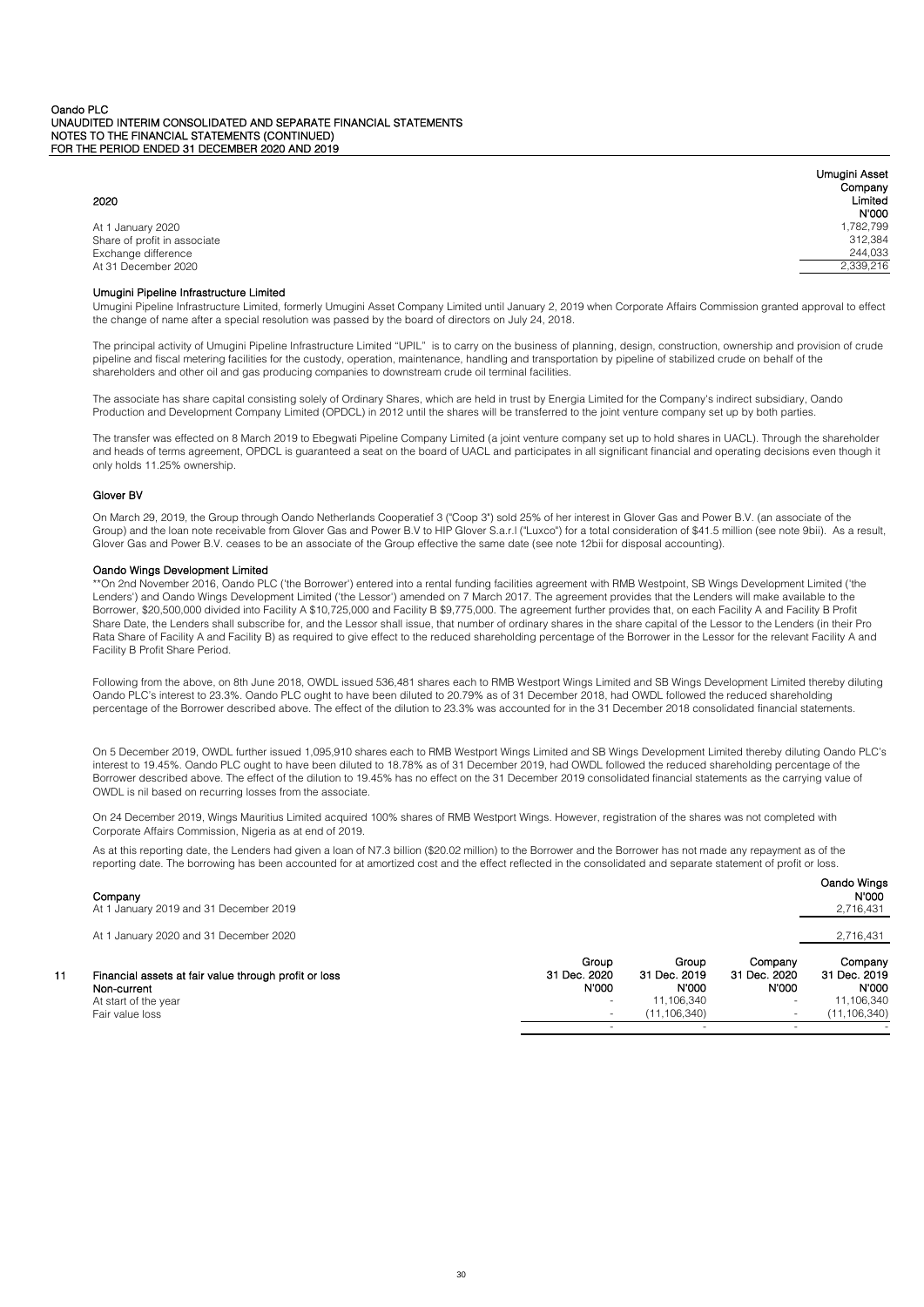|    | Current                                                   | Group<br>31 Dec. 2020          | Group<br>31 Dec. 2019          | Company<br>31 Dec. 2020          | Company<br>31 Dec. 2019          |
|----|-----------------------------------------------------------|--------------------------------|--------------------------------|----------------------------------|----------------------------------|
|    |                                                           | N'000                          | N'000                          | N'000                            | N'000                            |
|    | At start of the year                                      | 48,223                         | 53,219                         | 45,644                           | 50,716                           |
|    | Fair value loss                                           | 3,570                          | (5,072)                        | 3,570                            | (5,072)                          |
|    | Exchange difference                                       | 6,827                          | 76                             |                                  |                                  |
|    |                                                           | 58,620                         | 48,223                         | 49,214                           | 45,644                           |
|    | Non current portion                                       |                                |                                |                                  |                                  |
|    | Current                                                   | 58,620                         | 48,223                         | 49,214                           | 45,644                           |
|    |                                                           | 58,620                         | 48,223                         | 49,214                           | 45,644                           |
| 12 | Non-current receivables                                   | Group<br>31 Dec. 2020<br>N'000 | Group<br>31 Dec. 2019<br>N'000 | Company<br>31 Dec. 2020<br>N'000 | Company<br>31 Dec. 2019<br>N'000 |
|    | Underlift receivables (a)                                 | 29,825,070                     | 26,499,784                     | 19,393,451                       | 17,231,217                       |
|    | Other non-current receivables (b)                         |                                | 16,920,689                     |                                  |                                  |
|    |                                                           | 29,825,070                     | 43,420,473                     | 19,393,451                       | 17,231,217                       |
|    | Less: Allowance for impairment of non-current receivables | (29, 825, 070)                 | (35, 791, 961)                 | (19, 393, 451)                   | (17, 231, 217)                   |
|    | Less: current portion of JV receivables (Note 14)         |                                | (7,628,512)                    |                                  |                                  |
|    |                                                           |                                |                                |                                  |                                  |

(a) Under lift receivables represent the Group's crude oil entitlements of N29.8 billion (\$72.7 million) as a result of operations on OML 125. These balances are owed by the Nigerian National Petroleum Corporation (NNPC). The NNPC is the state oil corporation through which the federal government of Nigeria regulates and participates in the Country's petroleum industry. OER is currently in a dispute with the NNPC in relation to certain liftings done by the NNPC in 2008 and 2009 and which, in the view of OER and Nigeria Agip Exploration Limited ("NAE"), the operator of OML 125, exceeded the NNPC's entitlements due to a dispute between OER and the NNPC in relation to OER's tax obligations associated with oil production from OML 125. This dispute was referred to arbitration by NAE and the OER and, in October 2011, the arbitral tribunal issued an award which was in favour of NAE and the OER.

The parties to the arrangement (NNPC and NAE), on 25 September 2019, signed the Heads of Terms ("HOT"), which provided for the negotiated and settlement amount of \$257,977,252.35, to be further adjusted on a mutually agreed effective date. However, OML 125 & 134 asserted that NAE did not adequately represent its interest in the HOT. In August 2021, OML 125 & 134 Ltd.'s direct negotiation of the receivable with NNPC resulted in an agreed and approved settlement amount (comprising principal amount plus accrued interest) of \$155,000,000. NNPC has paid the agreed settlement amount to OML 125 & 134 Ltd.

The increase in the underlift receivables of N3.3 billion is as a result of exchange rate differential, which also impacted on the translated accumulated impairment amount. The Group had made full provision for the receivables due to the initial uncertainty associated with the timing of collectability and the related dispute. However, the full provision was reversed in 2021.

(bi) In 2019, other non-current receivables of N16.9 billion comprise joint operations receivable of N7.6 billion reclassified to current receivables and N9.3 billion previously impaired. The impairment is included in the allowance for impairment above.

ii On March 29, 2019, the Group through Oando Netherlands Cooperatief 3 ("Coop 3") sold 25% of her interest in Glover Gas and Power B.V. (an associate of the Group) and the loan note receivable from Glover Gas and Power B.V to HIP Glover S.a.r.l ("Luxco") for a total consideration of \$41.5 million. The loan note principal consideration of \$34,199,905.22 and \$800,094.78 representing the initial share consideration was paid to the Company on the completion date while the balance of \$6,500,000 represents the deferred consideration to be paid in 12 months' time. The \$6.5 million deferred consideration was paid on 1 April 2020.

As a result of the above, the loan note receivable has been settled and Glover Gas and Power B.V. ceases to be an associate of the Group effective the same date (see note 10 for disposal accounting).

| 13 | Inventories                                             | Group         | Group         | Company                  | Company        |
|----|---------------------------------------------------------|---------------|---------------|--------------------------|----------------|
|    |                                                         | 31 Dec. 2020  | 31 Dec. 2019  | 31 Dec. 2020             | 31 Dec. 2019   |
|    |                                                         | N 000         | N'000         | N'000                    | N'000          |
|    | Crude oil                                               | 4,389,447     | 1,074,310     |                          |                |
|    | <b>Materials</b>                                        | 869,794       | 740.748       |                          |                |
|    | Products-in-transit                                     |               | 22.720.940    | ۰                        | 22,578,799     |
|    | Consumables                                             | 5,268         | 5,681         | ٠                        |                |
|    |                                                         | 5.264.509     | 24,541,679    | $\overline{\phantom{a}}$ | 22,578,799     |
| 14 | Trade and other receivables                             | Group         | Group         | Company                  | Company        |
|    |                                                         | 31 Dec. 2020  | 31 Dec. 2019  | 31 Dec. 2020             | 31 Dec. 2019   |
|    |                                                         | N'000         | N'000         | N'000                    | N'000          |
|    | Trade receivables                                       | 36.958.835    | 41.546.942    | 17.136.263               | 16,470,912     |
|    | Other receivables                                       | 279,398,747   | 247,277,072   | 20,815,904               | 21,239,275     |
|    | Reclassification from non-current receivables (Note 12) |               | 7,628,512     |                          |                |
|    | Withholding tax receivable                              | 3,953,117     | 3.966.529     | 3.737.823                | 3,737,823      |
|    | Amounts due from related companies                      |               |               | 156,815,841              | 163,296,716    |
|    |                                                         | 320.310.699   | 300.419.055   | 198.505.831              | 204,744,726    |
|    | Less: Allowance for impairment of other receivables     | (278,635,898) | (177,554,603) | (67, 389, 014)           | (63, 401, 353) |
|    |                                                         | 41,674,801    | 122,864,452   | 131,116,817              | 141,343,373    |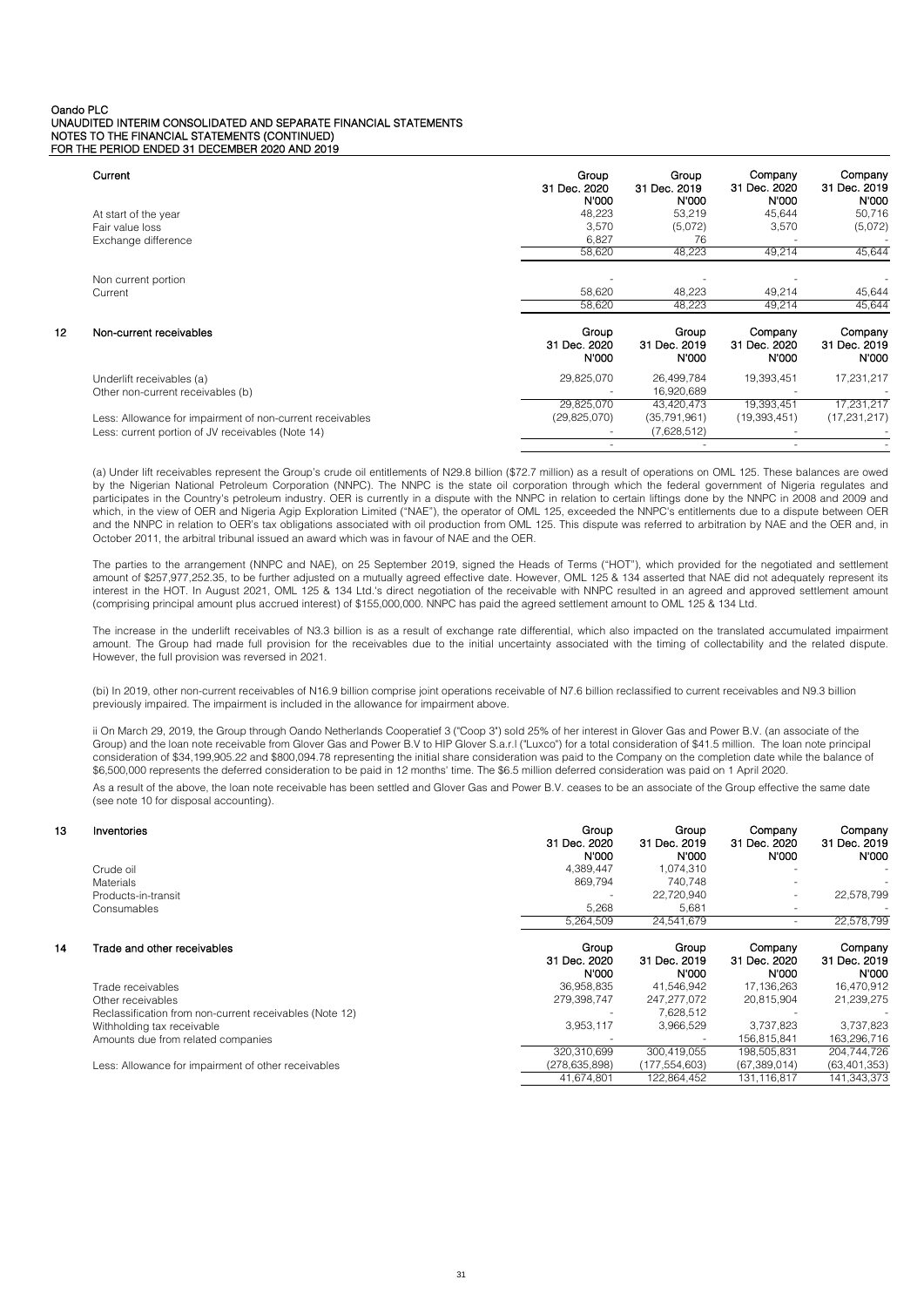| 15 | Cash and bank balance (including restricted cash) | Group                 | Group                 | Companv               | Company               |
|----|---------------------------------------------------|-----------------------|-----------------------|-----------------------|-----------------------|
|    |                                                   | 31 Dec. 2020<br>N'000 | 31 Dec. 2019<br>N'000 | 31 Dec. 2020<br>N'000 | 31 Dec. 2019<br>N'000 |
|    | Cash at bank and in hand                          | 14.566.903            | 32,808,536            | 1.072.747             | 498,707               |
|    | Short term deposits                               | 872.775               | 767.646               | 872.775               | 767.646               |
|    |                                                   | 15.439.678            | 33.576.182            | .945.522              | 1.266.353             |
|    | Restricted cash*                                  | 7.471.350             | 5.863.527             |                       |                       |
|    |                                                   | 22.911.028            | 39.439.709            | .945.522              | .266.353              |

\*Restricted cash relates to cash collateral and is excluded from cash and cash equivalents for cash flows purposes. For the purposes of the statement of cash flows, cash and cash equivalents comprise cash in hand, deposits held on call with banks, net of bank overdrafts. In the statement of financial position, bank overdrafts are included in borrowings under current liabilities. The year-end cash and cash equivalents comprise the following:

| p  | Cash and cash equivalents                                       | Group<br>31 Dec. 2020<br>N'000 | Group<br>31 Dec. 2019<br>N'000 | Company<br>31 Dec. 2020<br>N'000 | Company<br>31 Dec. 2019<br>N'000 |
|----|-----------------------------------------------------------------|--------------------------------|--------------------------------|----------------------------------|----------------------------------|
|    | Cash and bank balance as above<br>Bank overdrafts (Note 17)     | 15,439,678                     | 33,576,182                     | 1,945,522                        | 1,266,353                        |
|    |                                                                 | 15,439,678                     | 33,576,182                     | 1,945,522                        | 1,266,353                        |
| 16 | Trade and other payables                                        | Group<br>31 Dec. 2020<br>N'000 | Group<br>31 Dec. 2019<br>N'000 | Company<br>31 Dec. 2020<br>N'000 | Company<br>31 Dec. 2019<br>N'000 |
|    | Trade payables                                                  | 211,898,471                    | 251,502,805                    | 18,693,076                       | 38,399,924                       |
|    | Other payables                                                  | 54,990,012                     | 58,689,486                     | 17,318,775                       | 22,087,122                       |
|    | Statutory payables (WHT, VAT, PAYE etc.)                        | 11,312,189                     | 9,813,618                      | 6,368,415                        | 5,988,988                        |
|    | Accrued expenses                                                | 51,775,924                     | 30,038,087                     | 28,384,709                       | 13,525,406                       |
|    | Amounts due to related companies                                |                                | ÷.                             | 140,357,483                      | 131,753,138                      |
|    |                                                                 | 334,722,056                    | 350,043,996                    | 211,122,458                      | 211,754,578                      |
| 17 | Borrowings                                                      | Group<br>31 Dec. 2020          | Group<br>31 Dec. 2019          | Company<br>31 Dec. 2020          | Company<br>31 Dec. 2019          |
|    | Current                                                         | N'000                          | N'000                          | N'000                            | N'000                            |
|    | Bank loans<br>Bank overdraft                                    | 253,496,644                    | 231,531,048                    | 109,201,608                      | 106,199,440                      |
|    |                                                                 | 253,496,644                    | 231,531,048                    | 109,201,608                      | 106,199,440                      |
|    | Non-current                                                     |                                |                                |                                  |                                  |
|    | Bank loan                                                       | 166, 132, 553                  | 130,635,428                    |                                  |                                  |
|    | <b>Total borrowings</b>                                         | 419.629.197                    | 362.166.476                    | 109.201.608                      | 106,199,440                      |
| 18 | Lease liabilities                                               | Group<br>31 Dec. 2020          | Group<br>31 Dec. 2019          | Company<br>31 Dec. 2020          | Company<br>31 Dec. 2019          |
|    |                                                                 | N'000                          | N'000                          | N'000                            | N'000                            |
|    | Opening balance                                                 | 22,962,128                     | 34,037,183                     | 29,887,468                       | 42,910,376                       |
|    | Additions during the period                                     | 718,886                        |                                | 51,469                           |                                  |
|    | Interest expense                                                | 2,613,247                      | 3,633,835                      | 3,236,094                        | 4,547,894                        |
|    | Payments made during the period                                 | (4, 101, 726)                  | (4,765,827)                    | (7, 282, 539)                    | (7,618,855)                      |
|    | Modification                                                    | (53, 847)                      | (9,939,678)                    |                                  | (9,939,678)                      |
|    | Transfer to WHT liability                                       | (39, 594)                      |                                | (39, 594)                        |                                  |
|    | Exchange difference                                             | 3,022,815                      | (3,385)<br>22,962,128          | 3,529,716                        | (12, 269)<br>29,887,468          |
|    | Closing balance                                                 | 25,121,909                     |                                | 29,382,614                       |                                  |
|    | Current lease liabilities                                       | 5,161,194                      | 3,344,733                      | 10,108,073                       | 7,219,371                        |
|    | Non-current lease liabilities                                   | 19,960,715                     | 19,617,395                     | 19,274,541                       | 22,668,097                       |
|    |                                                                 | 25,121,909                     | 22,962,128                     | 29,382,614                       | 29,887,468                       |
| 19 | Decommissioning provisions                                      | Group                          | Group                          | Company                          | Company                          |
|    |                                                                 | 31 Dec. 2020                   | 31 Dec. 2019                   | 31 Dec. 2020<br>N'000            | 31 Dec. 2019<br>N'000            |
|    |                                                                 | N'000                          | N'000                          |                                  |                                  |
|    | Decommissioning of oil and gas fields                           | 120,252,109                    | 106, 183, 774                  |                                  |                                  |
|    | Asset restoration obligation - Building<br>Balance, end of year | 235,912<br>120,488,021         | 209,646<br>106,393,420         | 235,912<br>235,912               | 209,646<br>209,646               |
|    |                                                                 |                                |                                |                                  |                                  |
|    | Non current portion                                             | 120,488,021                    | 106,393,420                    | 235,912                          | 209,646                          |
|    | Current                                                         |                                |                                | 235.912                          |                                  |
|    |                                                                 | 120,488,021                    | 106,393,420                    |                                  | 209.646                          |

The decommissioning provisions represent present value of decommissioning costs relating to oil & gas assets. These provisions have been arrived at based on internal estimates. The estimates are reviewed regularly to take account of material changes to the underlying assumptions. A corresponding amount is included under property, plant and equipment and depreciated in accordance with the accounting policy.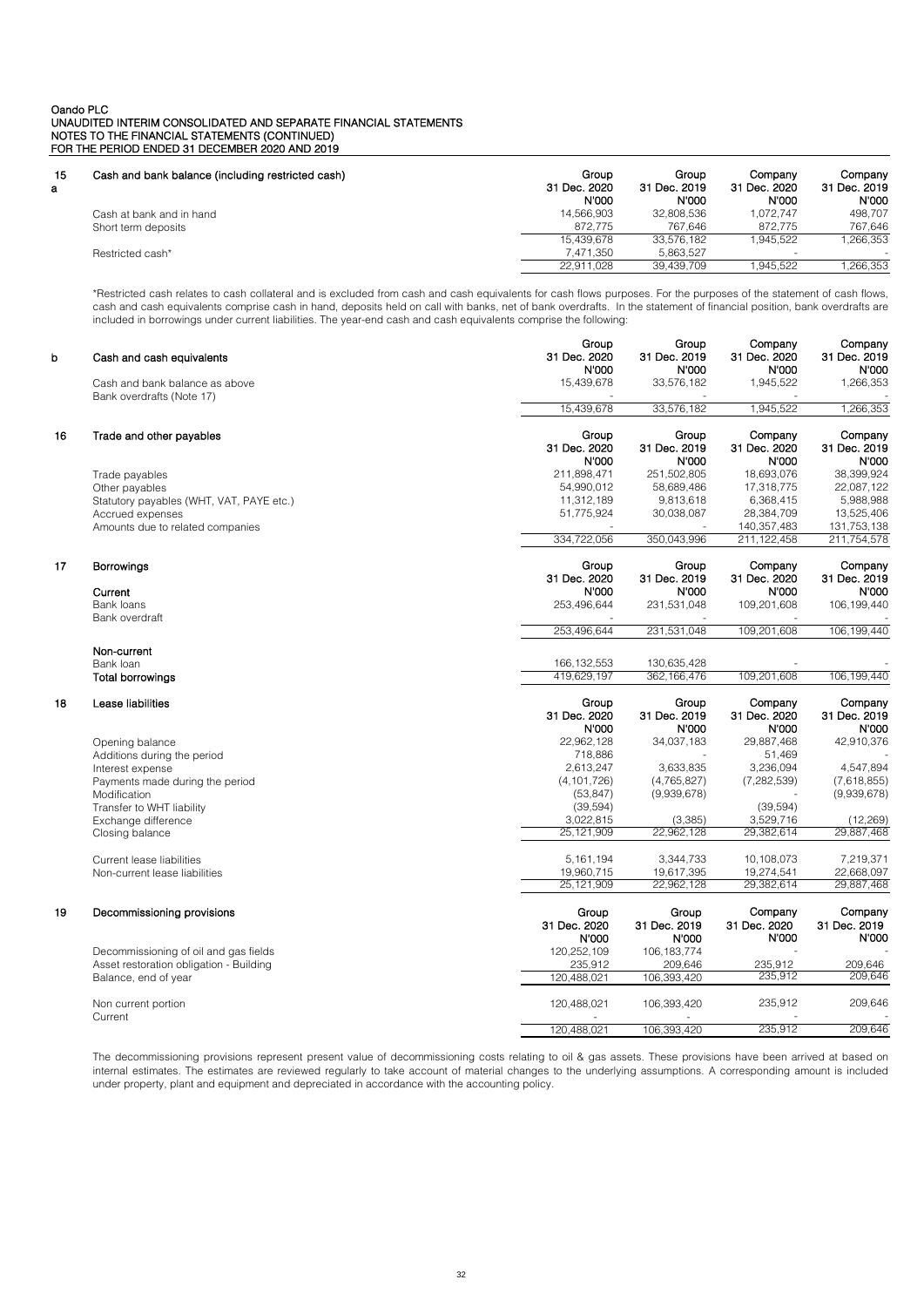| 20 | Share capital & share premium          | Number of<br>shares<br>(thousands) | Ordinary shares<br><b>N'000</b> | Share premium<br>N'000 | Total<br>N'000 |
|----|----------------------------------------|------------------------------------|---------------------------------|------------------------|----------------|
|    | At 1 January 2019 and 31 December 2019 | 12.431.412                         | 6.215.706                       | 176.588.527            | 182,804,233    |
|    | At 1 January 2020 and 31 December 2020 | 12.431.412                         | 6.215.706                       | 176.588.527            | 182.804.233    |

# Authorised share capital

The total authorised number of Ordinary Shares is thirty (30) billion (2019: 30 billion) with a par value of 50 Kobo per share.

# 21 Loss per share

| Three months<br>ended 31<br>December<br>2020 | Three months<br>ended 31<br>December<br>2019 | Twelve months<br>ended 31<br>December<br>2020 | Twelve months<br>ended 31<br>December<br>2019<br>N'000 |
|----------------------------------------------|----------------------------------------------|-----------------------------------------------|--------------------------------------------------------|
| (71, 521, 531)                               | (180,262,718)                                | (111,756,129)                                 | (171, 821, 040)                                        |
| 12,431,412                                   | 12,431,412                                   | 12,431,412                                    | 12,431,412                                             |
| (5.75)                                       | (14.50)                                      | (8.99)                                        | (13.82)                                                |
| Three months<br>ended 31<br>December<br>2020 | Three months<br>ended 31<br>December<br>2019 | Twelve months<br>ended 31<br>December<br>2020 | Twelve months<br>ended 31<br>December<br>2019<br>N'000 |
| (14,185,482)                                 | (44,601,882)                                 | (40,645,539)                                  | (63, 152, 054)                                         |
| 12,431,412                                   | 12,431,412                                   | 12,431,412                                    | 12,431,412                                             |
| (1.14)                                       | (3.59)                                       | (3.27)                                        | (5.08)                                                 |
|                                              | N'000<br>N'000                               | N'000<br>N'000                                | N'000<br>N'000                                         |

# Diluted earnings per share

Diluted earnings per share is calculated by adjusting the weighted average number of Ordinary Shares outstanding to assume conversion of all dilutive potential Ordinary Shares. However, there were no convertible debts at 31 December 2020.

Group Group Company Company

# 22 Net cash flows from operating activities before changes in working capital

|                                                                                          | u vup<br>31 Dec. 2020<br>N'000 | u vup<br>31 Dec. 2019<br>N 000 | 31 Dec. 2020<br>N'000 | 31 Dec. 2019<br>N 000 |
|------------------------------------------------------------------------------------------|--------------------------------|--------------------------------|-----------------------|-----------------------|
| Reconciliation of profit/(loss) before income tax to cash generated from operations:     |                                |                                |                       |                       |
| Loss before income tax - continuing operations                                           | (133, 425, 850)                | (377, 414, 971)                | (39, 810, 689)        | (62,090,219)          |
| Adjustments for:                                                                         |                                |                                |                       |                       |
| Interest income                                                                          | (9,318,692)                    | (8,972,892)                    | (1, 288, 888)         | (1,784,166)           |
| Interest expenses                                                                        | 51,980,481                     | 40,735,782                     | 21,057,344            | 21,169,051            |
| Depreciation on property, plant and equipment                                            | 30,846,901                     | 28, 196, 236                   | 341,180               | 319,138               |
| Amortisation of intangible assets                                                        | 223,103                        | 55,776                         | 223,103               | 55,776                |
| Depreciation to right-of-use asset                                                       | 2,625,208                      | 3,810,697                      | 1,698,979             | 3,088,661             |
| Impairment of intangible assets                                                          | 21,825,773                     | 169, 107, 318                  |                       |                       |
| Reversal of impairment on Glover loan note receivables                                   |                                | (6,424,576)                    |                       | (6,424,576)           |
| Impairment allowance/(reversal of impairment) on non-current receivables                 | 2,162,234                      | (5,638,276)                    | 2,162,234             | 24,109                |
| Impairment allowance/(reversal of impairment) on current receivables                     | 60,673,927                     | 159,159,044                    | 3,987,778             | (315, 373)            |
| Impairment allowance on finance lease                                                    | 475,791                        | 474,434                        | 593,608               | 117,377               |
| Impairment allowance on investment                                                       |                                |                                |                       | 27,866,166            |
| Share of (gain)/loss of associates                                                       | (312, 384)                     | 1,821,974                      |                       |                       |
| Adjustment to loss on deemed disposal of associate                                       |                                | (201, 578)                     |                       |                       |
| Derecognition of the carrying value of investment in associate following the disposal of |                                |                                |                       |                       |
| 25% interest in Glover BV                                                                |                                | 4,154,382                      |                       |                       |
| Profit on sale of property, plant and equipment                                          | (56)                           |                                |                       |                       |
| Unwinding of discount on provisions                                                      | 16,274,190                     | 8,824,701                      | 26,267                | 23,223                |
| Net foreign exchange loss/(gain)                                                         | 12,129,538                     | 1,431,721                      | 1,691,105             | (21, 345)             |
| Gratuity provisions                                                                      | 150,378                        |                                |                       |                       |
| Fair value gain on commodity options                                                     | (23,952,109)                   | 2,465,189                      |                       |                       |
| Premium paid on hedges                                                                   | (5,004,492)                    | (7,323,243)                    |                       |                       |
| Fair value loss on convertible options                                                   |                                | 11,106,340                     |                       | 11,106,340            |
| Fair value gain on valuation of investment property                                      | (330,000)                      | (1,768,350)                    | (330,000)             | (1,768,350)           |
| Fair value (gain)/loss on financial assets at fair value through profit or loss          | (3,570)                        | 5,072                          | (3,570)               | 5,072                 |
|                                                                                          | 27,020,371                     | 23,604,780                     | (9,651,549)           | (8,629,116)           |
|                                                                                          |                                |                                |                       |                       |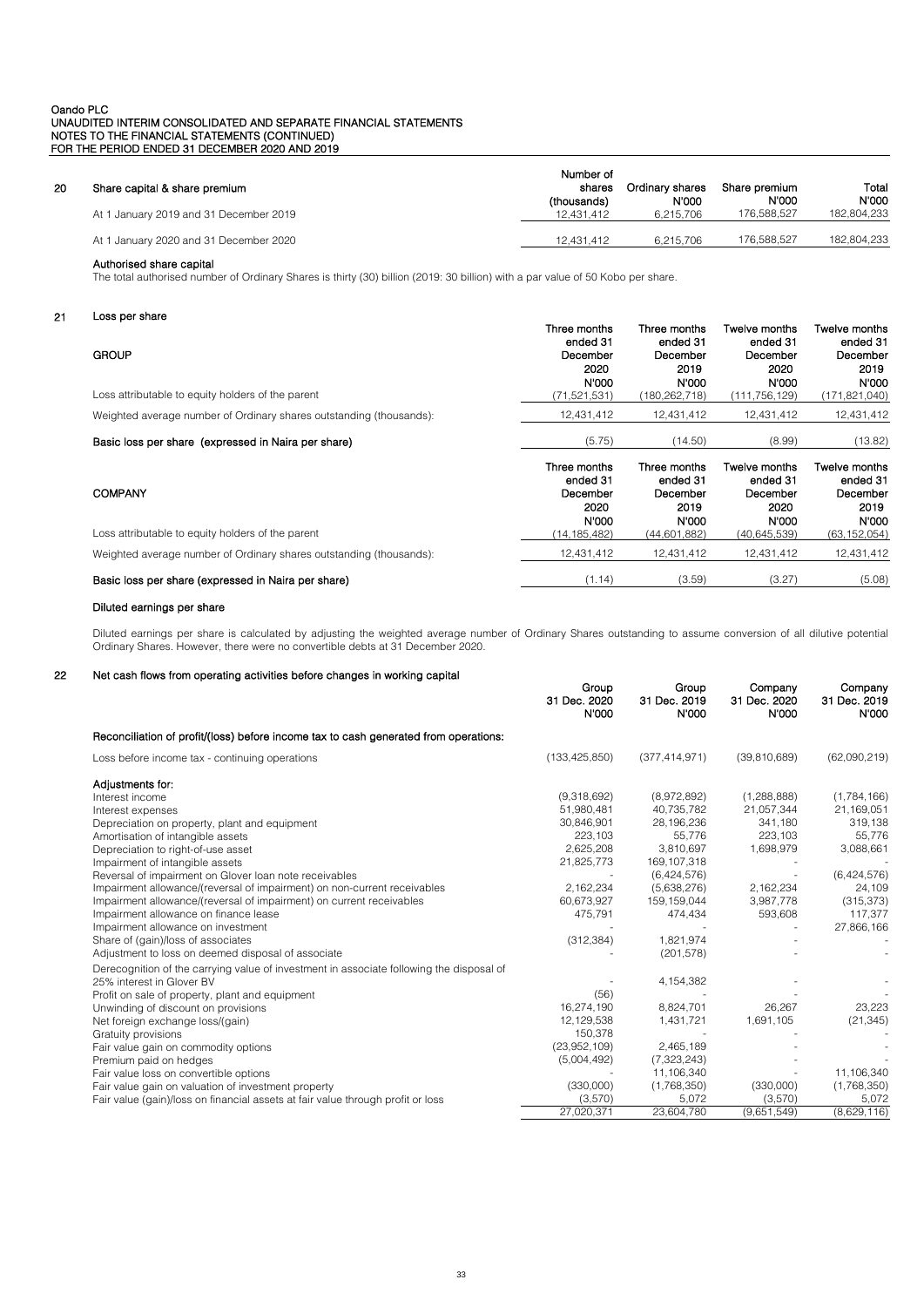| 23 | Net changes in working capital        | Group<br>31 Dec. 2020<br>N'000 | Group<br>31 Dec. 2019<br>N'000 | Company<br>31 Dec. 2020<br>N'000 | Company<br>31 Dec. 2019<br>N'000 |
|----|---------------------------------------|--------------------------------|--------------------------------|----------------------------------|----------------------------------|
|    | Receivables and prepayments - current | (22, 365, 741)                 | (190,727,728)                  | 6.790.374                        | (6, 448, 828)                    |
|    | Inventories                           | 19.504.930                     | 3.854.530                      | 22.578.799                       | 3.936.192                        |
|    | Payables and accrued expenses         | (45.661.205)                   | 65.828.919                     | (18.336.495)                     | 12.751.540                       |
|    |                                       | (48, 522, 016)                 | (121.044.279)                  | 11.032.678                       | 10.238.904                       |

# 24 Seasonality or cyclicality of operations

The group operate on a 12 month calendar cycle commencing January 1 of every year till December 31st of same year. Seasonal fluctuations in revenue and other transactions are recorded whenever such arises.

# 25 Unusual items

No unusual transactions were recorded during the period under review except as disclosed in these unaudited financial statements.

#### 26 Estimates and changes

The group accounted for depreciation, depletion and amortization ("DD&A") and decommissioning provision using the latest reserves valuation. Other than these, no significant changes occurred in procedures and methods used in carrying out accounting estimates.

# 27 Issuance, repurchases, and repayment of debts and equity securities

Debt issuance and repayments occurred in the ordinary course of business.

### 28 Dividends

No dividends were declared or paid by the Company to its shareholders during the period under review.

# 29 Significant events after the end of the interim period.

#### a) Impact of Novel Coronavirus

The outbreak of the Novel Coronavirus (COVID 19) continues to progress and evolve. Therefore, it is challenging to predict the full extent and duration of its business and economic impact. In January 2020, oil prices fell because of the outbreak of Covid-19 and impacted demand for petroleum products. More recently, oil prices suffered a steep fall following the failure of The Organization of the Petroleum Exporting Countries (OPEC) and other producers to reach an agreement in respect of production cuts. The extent and duration of such impact remain uncertain and dependent on future developments that cannot be accurately predicted at this time, such as the transmission rate of known COVID-19 variants, mutations, evolving new variants (such as Omicron) and the extent and effectiveness of containment actions taken. Yet, we have witnessed a rise in oil prices, while some countries are currently experiencing the third wave of COVID-19 and lockdowns. Given the ongoing economic uncertainty, management has only been able to make adjustments to cash flows and profits forecasts to the extent of COVID-19 guidelines, amendments and interpretations issued by the Securities and Exchange Commission, the Financial Reporting Council of Nigeria and the International Accounting Standards Board. The rebound of crude prices after 2020 and especially from 2021 plus the increase in vaccinated people and partial-to-complete- relaxation of COVID rules globally now prove that businesses have picked. Therefore, management does not foresee any significant negative impact on the Group's future financial results, cash flows and financial condition.

#### b) Shares Sale and Purchase Agreement between M1 Petroleum Limited and Calabar Power Limited

M1 Petroleum Limited ("Seller") signed a Share Sale and Purchase Agreement ("SSPA") with Calabar Power Limited ("Buyer") on 29 June 2020 in respect of its entire 17,614,649 common shares (representing 2.22% of the issued share capital) of Oando E&P Holdings Limited ("Oando E&P"). In consideration of the assignment, transfer and sale of the common shares, the Buyer agrees to pay or cause to be paid to the Seller \$30 million, representing a transfer price of \$1.70 per sale share, net of any tax and any other fees and expenses incurred or payable under or in connection with the transaction. The Buyer agrees to pay the Seller in four instalments: (a) \$5 million payable on or prior to 31 July 2020; (b) \$3 million payable on or prior to 31 October 2020; (c) \$7 million payable on or prior to 31 January 2021; and (d) \$15 million payable on or prior to 31 July 2022. Oando PLC has paid \$10 million to M1 Petroleum Limited under the Agreement as of 31 December 2021 and \$5 million converted to shares in Q4 2020.

#### c) Dilution of Oando PLC in Oando Wings Development Limited

On 27 October 2020, OWDL issued 236,619 shares each to Wings Mauritius Limited and SB Wings Development Limited thereby diluting Oando PLC's interest to 18.78%. Furthermore, Oando PLC "the Seller" on 29 January 2021 entered into a Share Purchase Deed with Wings Mauritius Limited and SB Wings Development Limited "the Buyers" for the sale of its 2,579,900 units of ordinary shares held by the Seller in OWDL. Under this agreement, the transfer of the Sale Shares and assignment of the rights, title and interest of the Shareholder Loans by the Seller shall be treated by the Buyers as fully repaying all obligations due under the Rental Funding Facility. The sale was also completed on the date of the agreement.

#### d) Award of Oil Prospecting Licenses (OPLs) 321 and 323

On 20 October 2020, the Ministry of Petroleum Resources ("Ministry") communicated re-award of OPL 321 to Equator Exploration Nigeria Limited (64%), Owel Petroleum Services Limited (26%) and Tulip Energy Limited (10%) subject to the following terms and conditions: (1.) payment of signature bonus of \$35million within ninety days of receipt of Award letter; sole risk contract requiring Equator Exploration Nigeria Limited to identify and negotiate with a technical partner with Deepwater experience as the contracting party; and preservation of Government Back-in Right.

On the same date, the Ministry also communicated re-award of OPL 323 to Equator Exploration Nigeria Limited (78.6%), Owel Petroleum Services Limited (11.4%) and NJ Exploration Limited (10%) subject to the following terms and conditions: (1.) payment of signature bonus of \$145million within ninety days of receipt of Award letter; sole risk contract basis requiring Equator Exploration Nigeria Limited to identify and negotiate with a technical partner with Deepwater experience as the contracting party; and preservation of Government Back-in Right.

The Nigerian Upstream Petroleum Regulatory Commission (NUPRC), vide a letter dated 21 January 2022 has granted a sixty days payment extension for the signature bonus. Management plans to meet the new payment date.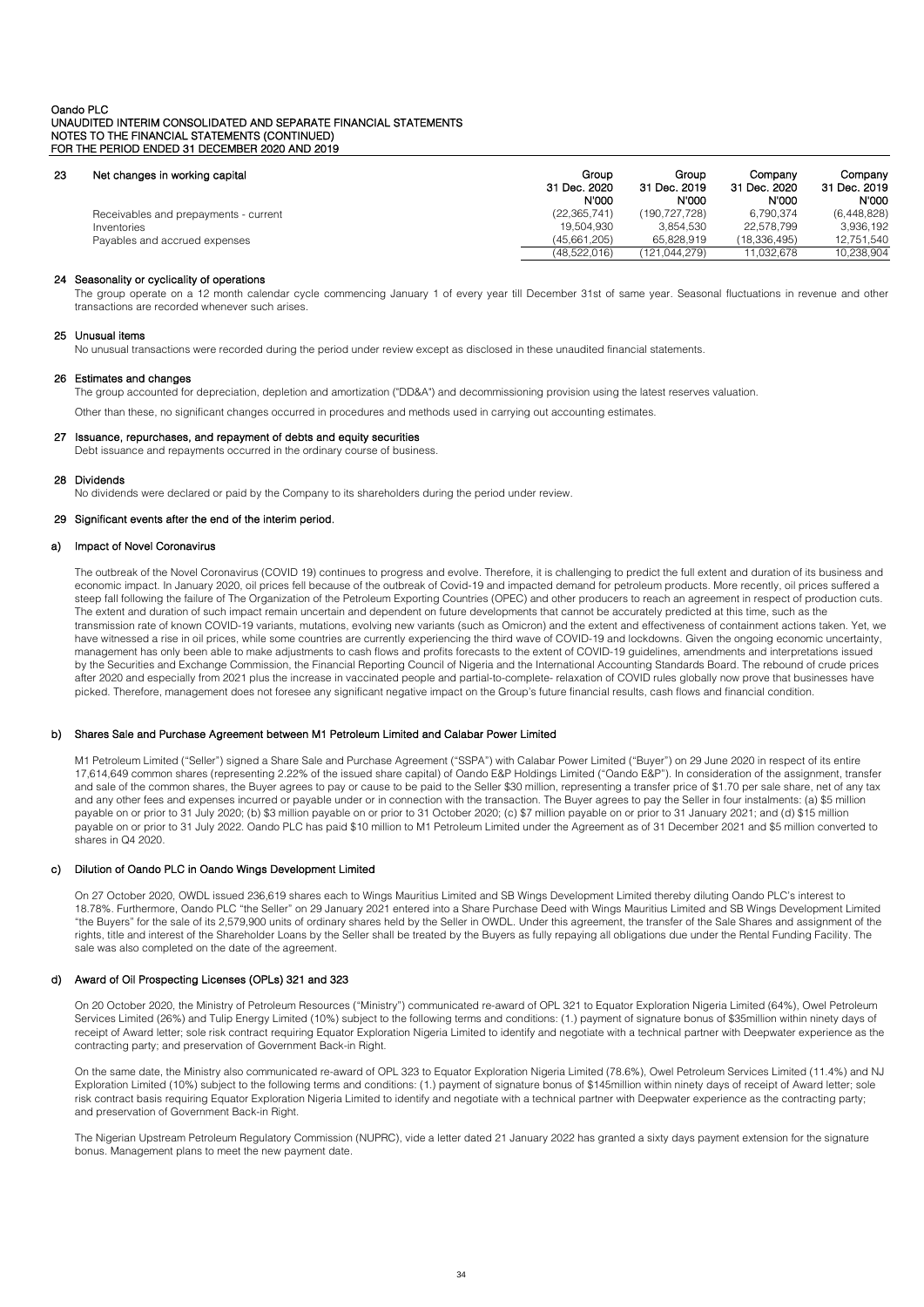# e) Settlement with the Securities and Exchange Commission

Oando PLC, Mr. Jubril Adewale Tinubu, Mr. Omamofe Boyo and Mr. Olufemi Adeyemi signed a Settlement Agreement with Securities and Exchange Commission (SEC) on 15 July 2021. Under the Settlement Agreement, Oando PLC and the executives mentioned above agreed to withdraw all cases instituted against SEC in courts in Nigeria without admitting or denying any liability in respect of the regulatory infractions and violations outlined in SEC's Letter of 31 May 2019. The executives further agreed to obtain the compromise of any existing judgement obtained by Oando PLC's shareholders against SEC and payment of a settlement sum of N271.9million without admitting or denying any liability. Following settlement with SEC, members of Oando PLC held the 42nd Annual General Meeting on 31 August 2021.

#### f) Settlement Deed and Amendments thereof between Oando PLC and Alhaji Dahiru Mangal

In 2017, Alhaji Dahiru Bara'u Mangal ("DBM"), a beneficial owner of 1,968,512,614 Ordinary Shares (amounting to 15.83%) of Oando PLC (the "Company") held in his name and other associates, filed a petition with SEC against Oando and its management following a number of disputes involving management and control of Oando PLC. SEC commenced investigation of the Company following receipt of petitions from DBM and Ansbury Investments Inc. (an investor in Ocean and Oil Development Partners BVI and owned by Mr. Gabrielle Volpi) in the same year. Following intervention of eminent persons, DBM withdrew his petition to SEC. He was granted representation on the Board and Executive Management of the Company to have visibility over the running of the affairs of the Company. On 31 March 2021, DBM and the Company agreed to terms of settlement which have been executed in a Settlement Deed. Under the Settlement Deed, the Company agreed to unconditionally pay a settlement sum to DBM on or before 30 June 2021 ("Longstop date" or such other date as the parties shall agree but not later than 30 September 2021) as follows: (a) N3,578,536,928; and (b) \$50 million (or N24 billion at the agreed exchange rate of N480=\$1) at the Company's sole discretion. Upon payment of the settlement sum, DBM shall procure resignation of his nominated directors in the Company and/or its subsidiaries from the board of the Company and/or its subsidiaries and he shall confirm in writing that they do not have any claims (and waive any right to bring claims) against the Company or any of its subsidiaries or affiliates and any of their directors, officers, or agents.

'The Settlement Deed further states that failure by the Company to pay the settlement sum on or before the Longstop date or any other agreed date shall occasion the termination of the Settlement Deed, refund of all sums paid by the Company pursuant to the Settlement Deed subject to OODP ensuring that the shares already transferred on the floor of the Nigerian Exchange Limited (NGX) are reversed in the manner they were transferred in favour of DBM. Oando Servco, an indirect subsidiary of the Company paid the sum of N3,578,536,928 to DBM's designated bank account in April 2021 on behalf of the Company. On 1 April 2021, the Company and DBM agreed to modify the Settlement Deed to include additional payment of \$25 million to DBM by the Company for the former's assistance to facilitate settlement of a certain underlift receivable in favour of OML 125 & 134 Ltd from NNPC (hereinafter referred to as the First Addendum).

'Effective 30 September 2021, the Company and DBM further agreed to terminate the First Addendum and to vary the terms of the original Settlement Deed such that the Company's obligation on the remaining two settlement sums under the Settlement Deed and First Addendum is replaced with single obligation to pay in one installment the sum of \$62.5 million to DBM as full and final settlement of the dispute between the parties (the Second Addendum). On the same date, the Company and DBM also signed an Agreement to extend the Longstop date to 30 October 2021 from 30 September 2021. OML 125 & 134 Ltd paid the second tranche of the agreed settlement sum of \$62.5 million to DBM in 22 October 2021 on behalf of the Company. Consequently, the directors nominated by DBM have resigned from the board of the Company.

# g) Settlement of Oando OML 125 & 134 Underlift receivable by NNPC

Further to the disclosure of the Underlift receivables by OML 125 & 134 Ltd from NNPC contained in Note 22a of the audited Annual report and financial statements of the Company for the year ended 31 December 2014 and further disclosures on the matter in subsequent audited Annual report and financial statements, NNPC and NAE, on 25 September 2019, signed the Heads of Terms ("HOT"), which provided for the negotiated and settlement amount of \$257,977,252.35, to be further adjusted on a mutually agreed effective date. However, OML 125 & 134 asserted that NAE did not adequately represent its interest in the HOT.

In August 2021, OML 125 & 134 Ltd.'s direct negotiation of the Underlift receivable with NNPC resulted in an agreed and approved settlement amount (comprising principal amount of \$72.7 million plus accrued interest) of \$155 million. Consequently, NNPC and Oando OML 125 & 134 Ltd signed a Settlement Agreement on 30 September 2021 to end the disputes that arose from the interpretation and / or performance of certain obligations set out in the PSC and the arbitral proceedings instituted with Nigerian Agip Exploration Limited (NAE), Oando OML 123 & 134 Limited and NNPC as parties. NNPC has paid the agreed settlement amount of \$155 million to OML 125 & 134 Ltd in October 2021.

h) On completion of the Oando Reorganization on 24 July 2012, OER, the parent of OML 125 & 134 Ltd, retained the contractual rights to receive the cash flows associated with the \$72.7 million Underlift receivables (through OML 125 & 134 Ltd) and assumed a contractual obligation to pay a portion of those cash flows amounting to \$47 million to Oando PLC. As part of the terms, OER agreed to pay the amount to Oando Plc upon receipt of the equivalent amounts from NNPC. Following payment by NNPC in October 2021, OML 125 & 134 Ltd paid the \$47 million out of the \$62.5 million obligation of the Company to DBM (on behalf of the Oando PLC), thereby, fully satisfying the terms of the 24 July 2012 contractual obligation between OER and Oando PLC.

#### i) Share Sale and Purchase Agreement between OODP and Calabar Power Limited

On 31 March 2021 (the "effective date"), OODP Nigeria (the "Seller") agreed to sell, assign and deliver to the Calabar Power Limited (the "Purchaser") and the Purchaser agreed to purchase and accept from the Seller the Shares - 128,413,672 common shares of Oando E & P Holdings Limited ("OEPH") free from all encumbrances on the effective date for a consideration of \$225 million. The Seller and the Purchaser further agreed that costs and taxes directly related to the sale and transfer by the Seller shall be borne by the Seller; and that the consideration will be paid in full by the Purchaser within twelve months from the effective date.

The Seller and Purchaser executed a Share Transfer Form on the effective date. A Share Certificate covering the 128,413,672 common shares dated the effective date was also issued to the Purchaser by Oando E & P Holdings Limited.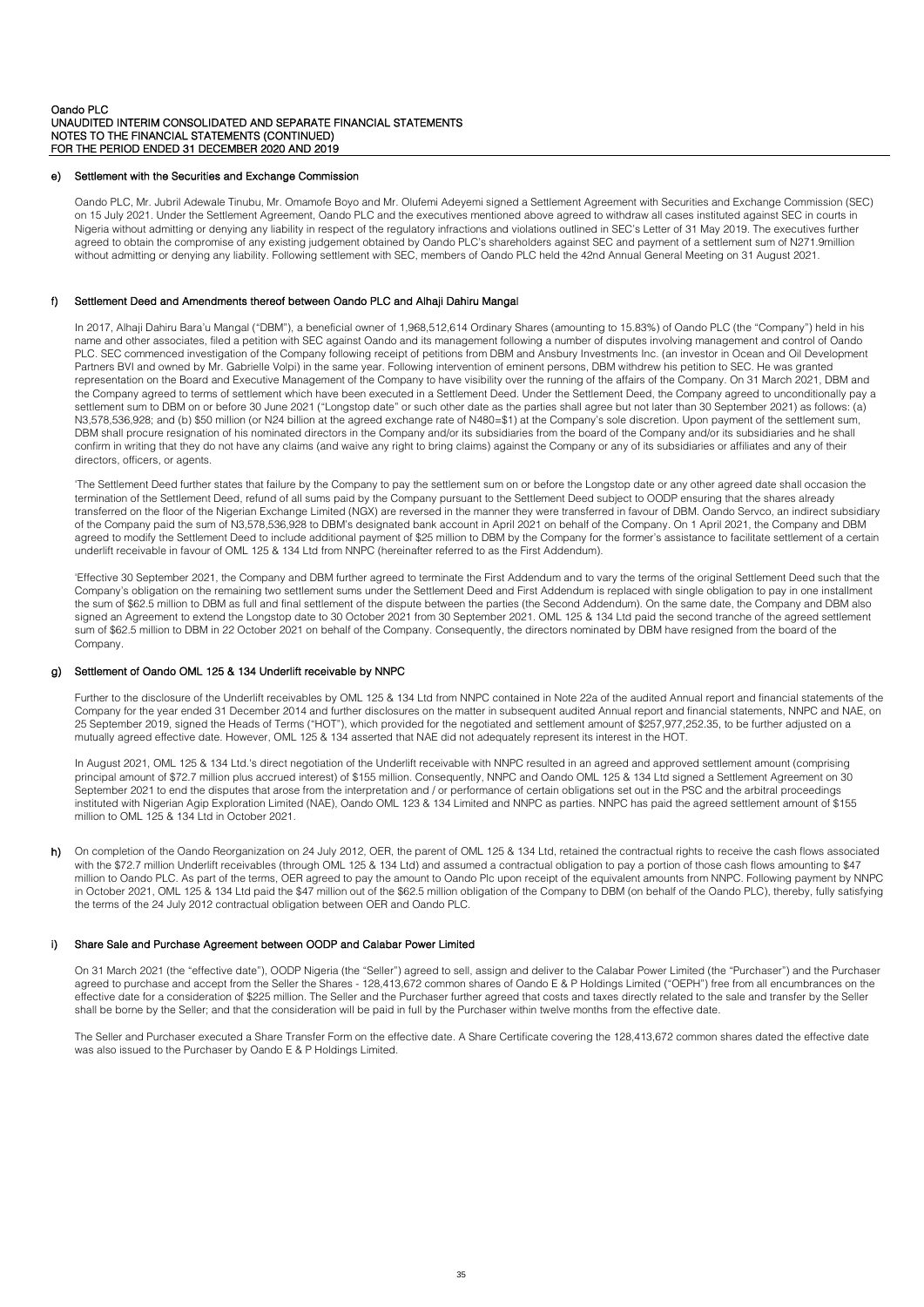# j) Agreements between OODP, Whitmore, and Oando Companies

The following agreements were executed between Oando PLC, OODP BVI, Oando Servco Nigeria Limited, Whitmore Asset Management Limited, Oando Oil Limited and Calabar Power Limited:

a.OODP BVI and Oando Servco Nigeria Limited ("Oando Servco") signed a \$20 million Cooperation Agreement on 27 October 2021. The Agreement provides that Oando PLC ("Oando") and Alhaji Dahiru Bara'u Mangal ("DBM") were involved in several disputes involving the management and control of Oando which led to the execution of a Settlement Agreement in March 2021 to fully and finally settle the disputes between them ("Settlement Agreement"). As part of the dispute settlement, OODP BVI was required to purchase 1,968,512,614 shares (the "Shares") beneficially held by DBM in Oando PLC ("Shares") and it approached Oando Servco for support to purchase the Shares. The naira equivalent of \$20million (amounting to N8,421,463,072) was advanced by Oando Servco to OODP for the purpose of funding the purchase of the Shares (the "Settlement Loan"). OODP in a request letter dated 6 April 2021, asked Servco to disburse the loan amount to a specified APT Securities' bank account with Access Bank for the purpose of acquiring the Shares held by Alhaji D.B. Mangal and associated companies. APT Securities was the appointed broker for the acquisition (see further details in note 24a). Although the naira equivalent of \$20 million was advanced to OODP BVI, OODP BVI now agrees that it borrowed \$20 million from Oando Servco on the effective date of this agreement.

The settlement loan was granted to OODP BVI at 6% interest rate, with the option for OODP BVI to pay all or any portion of the accrued interest in kind. The Settlement Loan attracts ten (10) years moratorium and it shall be fully repaid by the date falling twenty (20) years from the utilisation date of the last advance of the Loan.

Furthermore, OODP Ltd, through a Share Sale and Purchase Agreement sold the Shares to Leaf Investment & Realtors Limited on 22 October 2021. Following the sale, Oando PLC notified the NGX of the acquisition of Alhaji Dahiru Mangal's interest of 1,968,452,614, shares in Oando PLC by Leaf Investment & Realtors Limited in accordance with Rule 17:13 (a) of the Nigerian Exchange Limited Issuers' Rules. Consequently, Leaf Investment & Realtors Limited now holds 15.83% of Oando PLC.

b. Whitmore Asset Management Limited ("Whitmore") and Oando Oil Limited ("OOL") signed a Cooperation Agreement on 31 August 2021. Under the terms of the settlement agreement between Whitmore and Ansbury Investments Inc. ("Ansbury"), it was agreed that the sum of \$550 million would be paid by Whitmore to Ansbury in full and final settlement of their dispute. Whitmore was only able to pay part of the amount due under the settlement agreement and Whitmore therefore approached OOL for support. In October 2019 and March 2020 respectively, OOL obtained loans from African Export Import Bank (the "Afrexim") (the "Afrexim Loan"). The Afrexim Loan was advanced by OOL to Whitmore to help settle Whitmore's indebtedness to Ansbury under the settlement agreement. Whitmore and OOL have now agreed the terms for the assistance and settlement of Whitmore's obligation of \$550 million (the "Settlement Loan") as follows: (i) the Settlement Loan shall attract an interest rate of 6% p.a. and accrued interest shall be paid on the Loan quarterly; (ii) for any interest period, the Whitmore may elect to pay all or any portion of interest in kind; (iii) the Settlement Loan attracts ten (10) years moratorium on principal and it shall be fully repaid by the date falling twenty (20) years from the utilisation date of the last advance of the Loan; and (iv) Whitmore shall bear all costs incurred by OOL in securing the Afrexim Loan.

Oando PLC and OOL signed an Amended and Restated Intercompany Loan Agreement on 27 October 2021 (the "effective date"). The Agreement refers to an Original Loan Agreement dated 31 August 2021, wherein OOL agreed to make two facilities (Facility A of \$225 million and Facility B of \$100 million) available to Oando PLC to meet its general corporate and other purposes. From the effective date, under the Amended and Restated Agreement, the parties agree to discontinue Facility A only and defined the subject of the Agreement as a Term Loan in an amount equal to or up to \$100 million with the following terms and conditions: (i) interest rate for the Term Loan is the percentage rate per annum which is the aggregate of: the Margin (3%) and LIBOR. Interest on the Loan shall accrue on a day-to-day basis, calculated according to the number of actual days elapsed and a year of 360 days and shall be payable quarterly in arrears on each interest payment date falling after the expiry of the moratorium period (defined as the period from each utilisation date to and including the date falling ten (10) years thereafter; (ii) any default payment shall attract additional 2% above the interest rate; (iii) Oando PLC is expected to repay the Loan on each repayment date (defined as each interest payment date falling after the expiry of the moratorium period) or before the final maturity date, which is defined as twenty (20) years from the utilization date of the final advance; (iv) Oando PLC shall be entitled to voluntarily prepay the Loan in a minimum amount of \$5,000,000 and for higher amounts in multiples of \$1,000,000; and (v) the Agreement provides for setoff of matured obligations between the parties.

On 27 October 2021 (the "effective date"), OOL, Whitmore, Calabar Power Limited ("CPL") and OODP Nigeria signed a Deed of Novation of Loan Agreement. Pursuant to the loan agreement between OOL and Whitmore for \$500 million dated 27 October 2021 (item #b above), another loan agreement between OODP Nigeria and CPL for the sale and purchase of 128,413,672 common shares of OEPH (the "SPA") for a consideration of \$225 million (item #22 above), resolution of board of directors of Oando PLC dated March 28, 2019, resolving that Oando PLC (either by itself or through nominees) should acquire all the shares held by the minority shareholders in OEPH, including the shares held by OODP Nigeria, OODP Nigeria and OOL agreed to novate part of the receivable of the \$500 million loan, due from Whitmore, to CPL. In return, Whitmore and CPL have agreed that Whitmore shall take on CPL's obligation to repay the \$225 million consideration under the SPA. Consequently, CPL agrees that on and from the novation date, it shall perform obligations towards OOL under the Loan Agreement which are identical in character to the Whitmore's obligations under the Loan Agreement such as repayment of the \$225 million and all interest, fees and other amounts owing in respect of the amount to OOL. OOL consents to the novation and Whitmore shall have no liability to it and OOL no longer has any rights or recourse, in or to any obligation or liability against Whitmore in respect of interest, fees, costs and other amounts owing in respect of the novation amount accrued up to but excluding the novation date.

e. In January 2020, Oando Servco obtained a loan from Ecobank Development Corporation ("Ecobank") in the sum of \$50 million and advanced the entire loan amount to Whitmore to help settle the latter's obligation under the Settlement Agreement with Ansbury (the "Settlement Loan"). Whitmore and Oando Servco signed a cooperation agreement on 27 October 2021 (the "effective date") to document the following terms and conditions: (i) the Settlement Loan shall attract an interest rate of 6% p.a. and accrued interest shall be paid on the Loan quarterly; (ii) for any interest period, the Whitmore may elect to pay all or any portion of interest in kind; and (iii) the Settlement Loan attracts ten (10) years moratorium on principal and it shall be fully repaid by the date falling twenty (20) years from the utilisation date of the last advance of the Loan.

f. Oando Servco and OODP BVI signed an agreement effective 27 October 2021 to terminate a cooperation agreement dated 31 August 2021 which outlines the terms under which OODP BVI will repay Servco for the \$70 million advanced by Servco to OODP BVI. With effect from the effective date, Oando Servco and OODP BVI unconditionally and irrevocably agreed that the cooperation agreement shall be terminated and shall cease to have any force and effect. In addition, consequently, each party shall be irrevocably and unconditionally released from all obligations, claims and liabilities under, or in connection with, the cooperation agreement.

g. OOL and OODP BVI signed an agreement effective 27 October 2021 to terminate a cooperation agreement dated 31 August 2021 which outlines the terms under which OODP BVI will repay Servco for the \$320 million Settlement Loan advanced by OOL to OODP BVI. With effect from the effective date, OOL and OODP BVI unconditionally and irrevocably agreed that the cooperation agreement shall be terminated and shall cease to have any force and effect. In addition, consequently, each party shall be irrevocably and unconditionally released from all obligations, claims and liabilities under, or in connection with, the cooperation agreement.